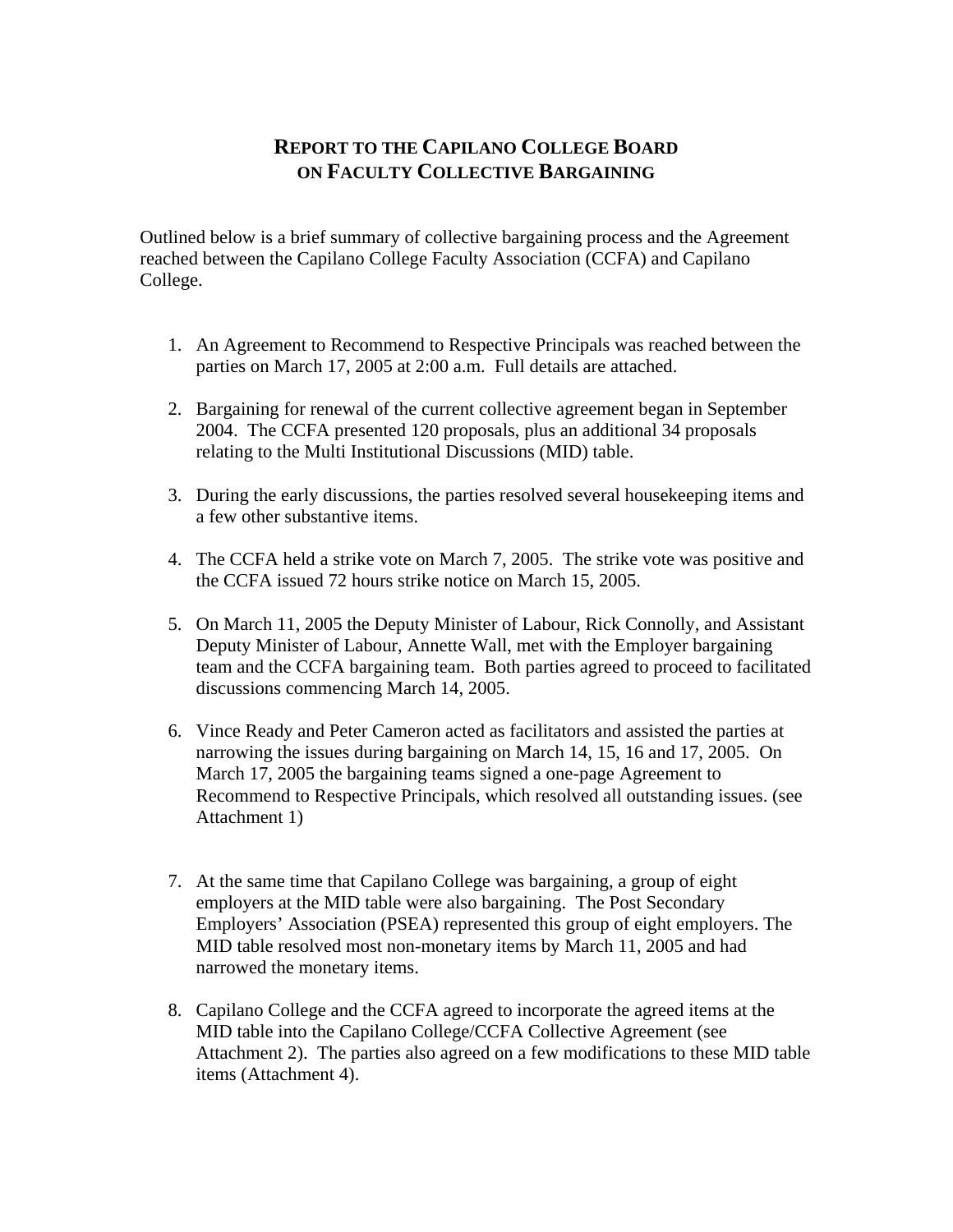- 9. Some of the key non-monetary items resolved at the MID table are harassment procedures, targeted labour adjustment, educational technology/distributed learning, leaves, international education, health and safety equipment, respectful work environment, a 0.6% of one percent of faculty salaries' Fund for professional development, etc.
- 10. In regard to monetary items the final settlement at the MID table, which apply to Capilano College, includes a three year agreement from April 1, 2004 to March 31, 2007 with 0% in the first year, a net 0% in the second year and a 1.5% increase in the third year applied as an additional increment step. In the second year there is a 2% wage stipend, provided the union agrees to cost savings to offset the stipend. Further, the 1.5% increase in the third year could be increased by "… any faculty agreement that includes the Provincial Salary Schedule …".
- 11. This Agreement to Recommend to Respective Principals includes the following changes to the Local Agreement (see Attachment 3):
	- All signed off items;
	- A package proposal on Joint Standing Committee issues;
	- A counter proposal on additional items agreed to during the four days;
	- A letter of agreement concerning short-term disability;
	- Agreed wording on bumping, Article 6.14.2.1 and Article 11.4.5.2.2.
- 12. The next step in this process is that the Capilano College Board of Directors needs to decide whether to ratify the terms of settlement, as does the CCFA. The Agreement is then sent to PSEA for their ratification.

**Prepared by Capilano College March 22, 2005**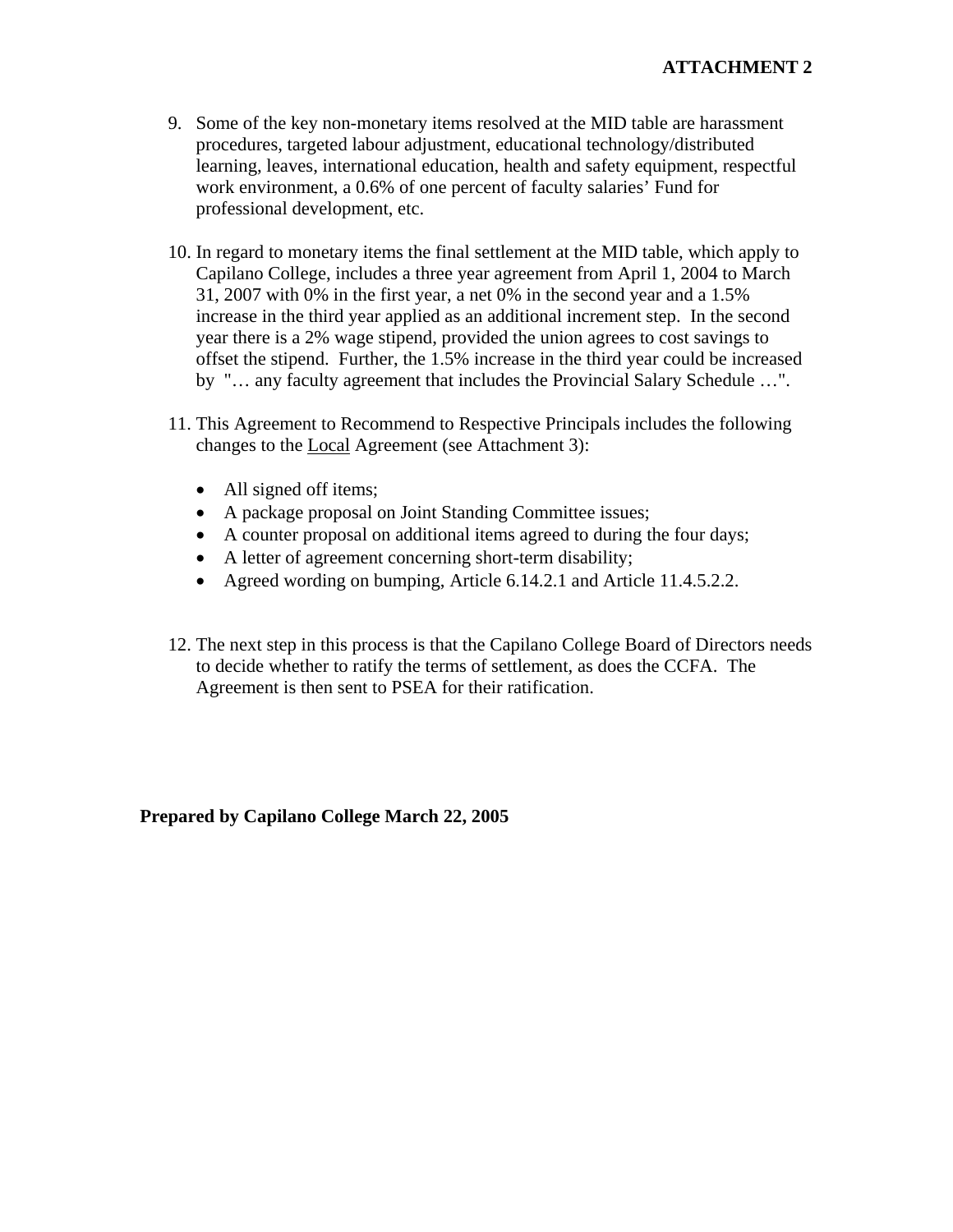## **Agreement to Recommend to Respective Principals Between Capilano College and the Capilano College Faculty Association (CCFA)**

It is agreed that:

- 1. All signed off items (i.e. green sheeted), will be incorporated into the Agreement and will be effective 30 days following ratification.
- 2. The Capilano College Package proposal on JSC issues and the Capilano College Counter proposal on Article 10.2.2.2.2.3 dated March 10, 2005, will be incorporated into the Agreement or as otherwise indicated in the Package excluding Article 6.2.2.2 and will be effective 30 days following ratification. Article 6.2.2.2 will be administered as per current practice.
- 3. The Capilano College Counter proposals dated March 15, 2005 will be incorporated into the Agreement and will be effective 30 days following ratification.
- 4. The Letter of Agreement re: Short Term Disability and other cost items will be incorporated into the Agreement and will be effective according to the Letter of Agreement.
- 5. The agreed wording dated March 16, 2005 on Bumping will be incorporated into the Agreement and will be effective 30 days following ratification.
- 6. In dealing with the current Article 6.14.2.4, the parties agree to respect the principles embodied in the Gelin memo.
- 7. The Counter Proposal from the CCFA dated March 16, 2005 on Article 11.4.5.2.2 will be incorporated into the Agreement and will be effective 30 days following ratification.
- 8. Items settled at the MID Table (exclusive of Common Agreement Articles 9.1 and 9.2) will be included in the Capilano College/CCFA Collective Agreement.
- 9. The Capilano College MID Table Proposal dated March 16, 2005, will be incorporated as an Appendix into the Agreement and will be effective 30 days following ratification.
- 10. All other items are considered resolved.
- 11. The Strike Notice issued by the CCFA is withdrawn.

Dated March 17, 2005

The Employer

The Union

 $\overline{a}$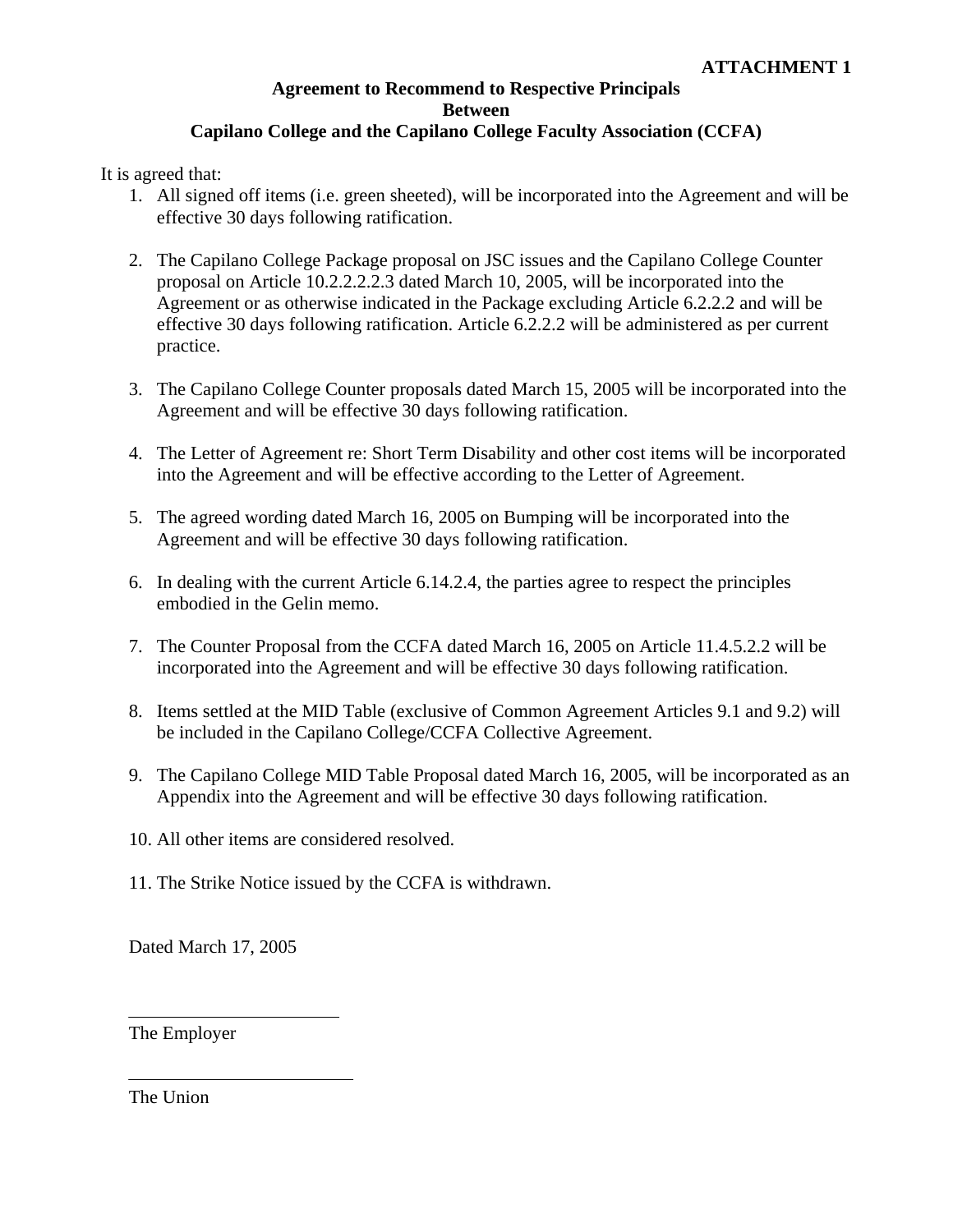## **MEMORANDUM OF AGREEMENT**

## **COMMON AGREEMENT**

**between** 

**The Employers' Bargaining Committee on behalf of member institutions ratifying this Common Agreement** 

**and** 

**Federation of Post-Secondary Educators of BC (FPSE) on behalf of its local unions ratifying this Agreement** 

> **For the term of April 1, 2004 to March 31, 2007**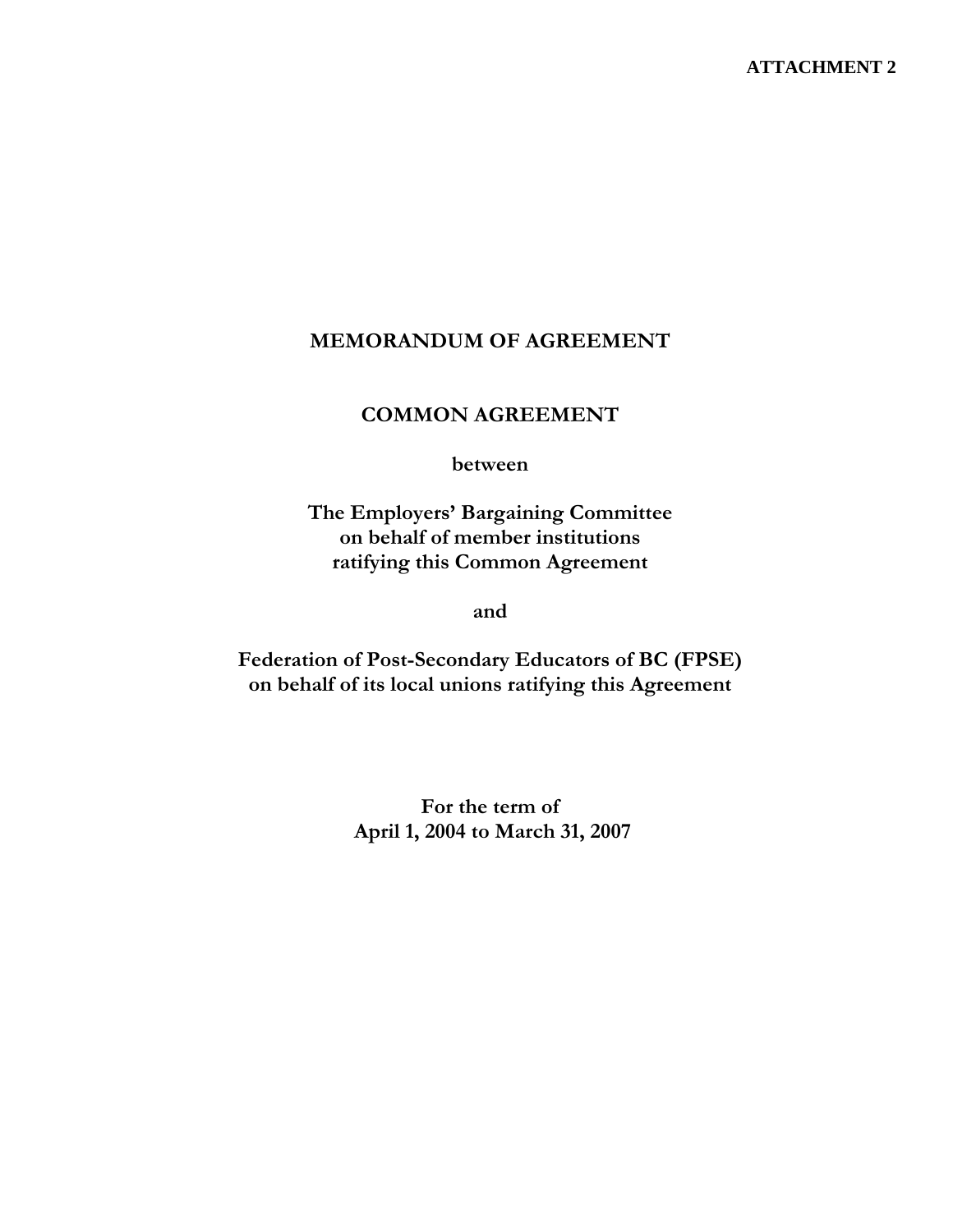#### **DEFINITIONS**

"*Agreement*" or **"Common Agreement"** means this Agreement reached between the Employers and the **Unions as defined in the Protocol Agreement dated May 27, 2004.** 

*"Collective agreement"* means the combination of provisions of the Common Agreement with local provisions that constitute a collective agreement between an institution and a local union.

"*Employee*" means a person employed within a bargaining unit represented by **one of the Unions as defined in the Protocol Agreement dated May 27, 2004 and that ratifies this Common Agreement.** 

## **"Employer" means one of the "Employers" as defined in the Protocol Agreement dated May 27, 2004 and that ratifies this Common Agreement.**

"*Institution*" means a college, university college, institute or agency created under the *College and Institute Act, Open Learning Agency Act or Institute of Technology Act* that has ratified the Common Agreement.

*"Joint Administration and Dispute Resolution Committee*" or "*JADRC*" means the committee established under Article 3.2 below.

*"Joint Labour-Management Committee"* means a committee formed by local parties with equal representation from a local union and an institution.

*"Local parties"* means the institution and local bargaining unit where both have ratified this Agreement.

*"Local provision"* means a provision of a collective agreement established by negotiations between an individual employer and a local union.

*"Local union"* means a bargaining unit representing employees at an institution that has ratified this Agreement.

#### **"Ministry" means the Ministry of Advanced Education.**

"*Parties*" or *"Common Parties"* means the Employers and Unions identified in the Protocol Agreement of **May 27, 2004** that have ratified this Agreement.

*"Post-Secondary Employers' Association"* or *"PSEA"* means the Employers' association established for postsecondary colleges and institutes under the Public Sector Employers' Act.

*"Provincial Bargaining Council"* means a council of the BC Government and Service Employees' Union (BCGEU) and the **Federation of Post-Secondary Educators (FPSE)** formed for the purpose of negotiating this Agreement.

*"Ratification"* means the acceptance **by a local union and by an institution and the PSEA of the terms of the Common Agreement pursuant to the Protocol of May 27, 2004.** 

*"Union"* means a faculty association or trade union certified as a bargaining agent.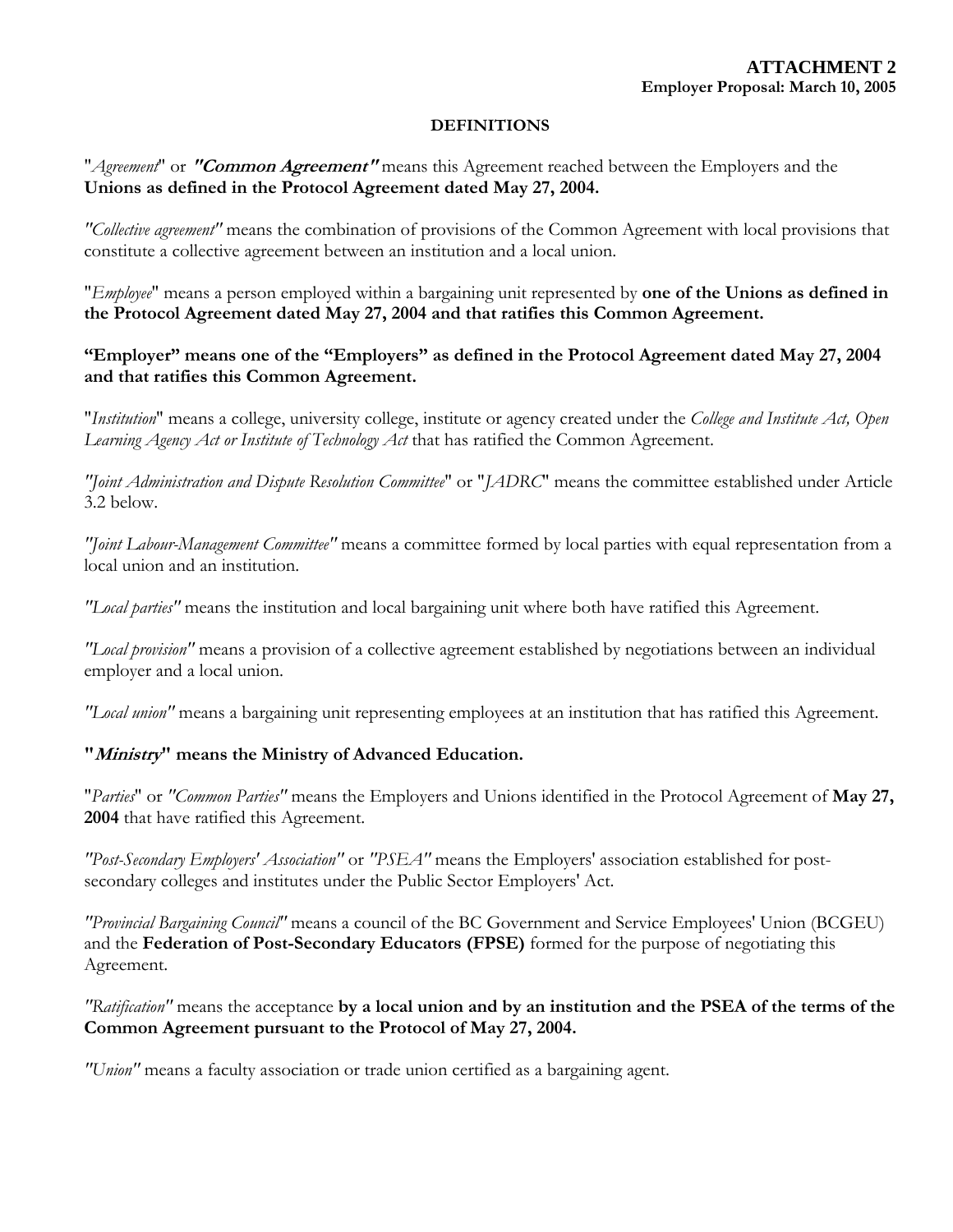#### **2.3 Procedures**

#### **2.3.1 Local Informal Processes**

**The Parties agree that the local parties where mutually agreeable, may first attempt to use local policies or processes to resolve complaints of harassment and sexual harassment prior to accessing the following procedures in Article 2.3.3 Mediation and 2.3.4 Investigation.** 

#### **2.3.2 Right to Legal counsel**

**The Union is the exclusive bargaining agent for the bargaining unit employee and as such has the exclusive right to represent the employee in all matters pertaining to his/her terms and conditions of employment, including matters that may lead to discipline by the Employer. An individual bargaining unit employee has no right to be represented by legal counsel during an Article 2 investigation involving an allegation of harassment.** 

#### **2.3.3 Mediation**

When a complaint is received by the Employer involving an individual covered by this collective agreement, the local parties will initiate a mediation procedure at the bargaining unit level. The mediation process is the recommended avenue of resolution.

Consensual mediation will require the agreement of the complainant and the alleged harasser to use the following process:

(a) the local parties will discuss the nature of the complaint and agree upon who will conduct the mediation;

(b) the mediation process and resolution will be kept strictly confidential by all participants;

(c) where a resolution is reached, the complainant and the alleged harasser must agree in writing to the resolution and the matter will then be considered concluded;

(d) no record of the mediation except the written agreed resolution will be placed on an employee's file. The written resolution will be removed from the employee's file after 12 months unless there has been a subsequent complaint of harassment against the employee within the 12 month period.

#### **2.3.4 Investigation**

Where either the complainant or alleged harasser does not agree to mediation, or no resolution is reached during the mediation, the complaint will be referred to an investigator selected from a list of investigators agreed upon by the local parties.

An investigator will be appointed within ten (10) working days of referral.

Where the local parties are unable to agree on a list of investigators, JADRC will determine the list. (See Appendix B.)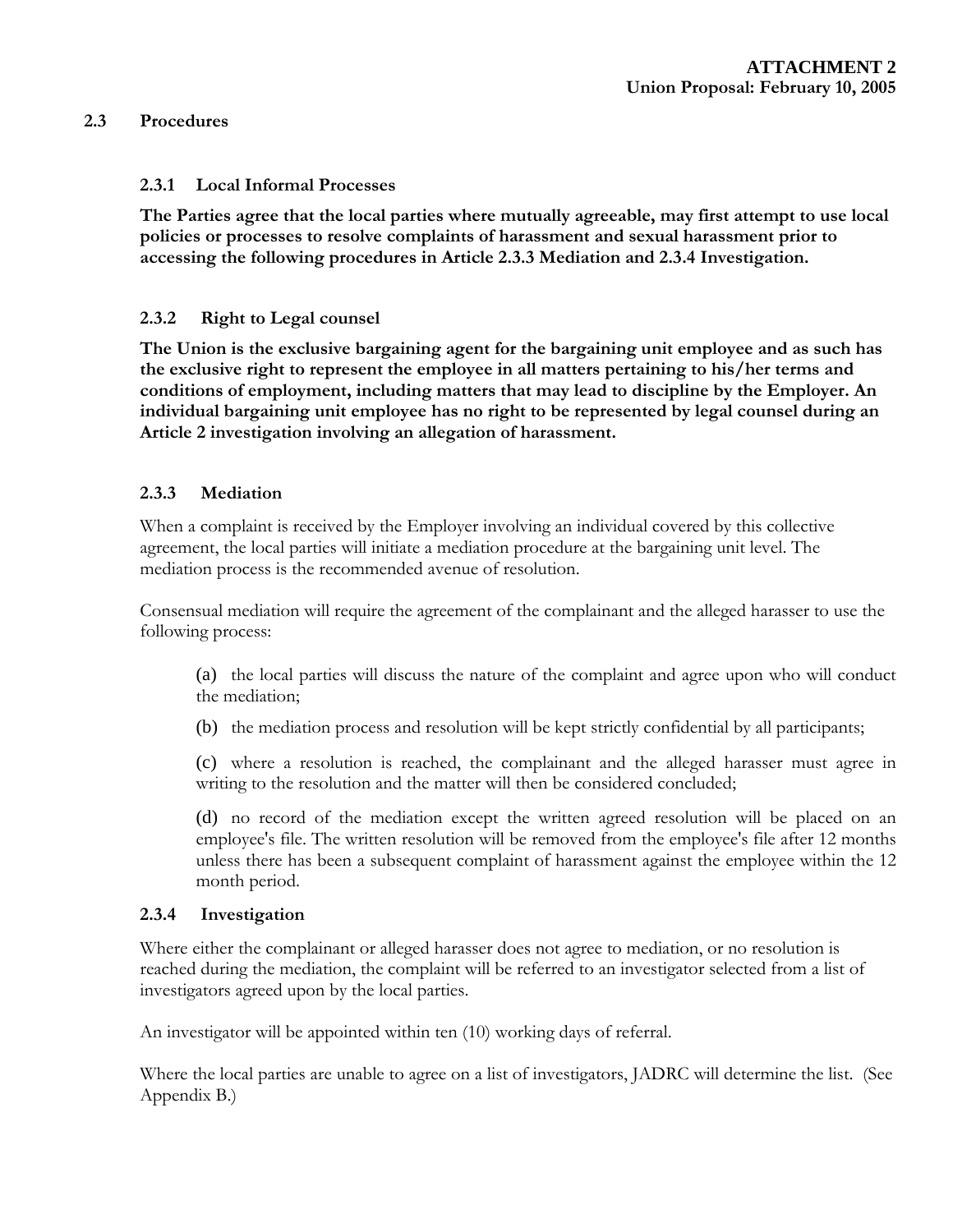The referral should, where possible, include a written statement from the complainant and the alleged harasser which succinctly outlines the issue(s) in dispute. The referral should be assembled by the Institution and forwarded to the Investigator with a copy sent to the Union(s).

The appointment of an investigator does not preclude an investigator from mediating the dispute where possible **up to the time of submission of the Investigator's report to the local parties pursuant to Article 2.3.5(a) below.** 

Any complaint of harassment will be kept confidential except as is necessary to investigate and resolve the issue. Investigators will stress the confidentiality of the investigation with the person(s) interviewed.

## **2.3.5 Terms of Reference of the Investigator**

(a) The purpose of the investigator will be to ascertain facts.

(b) All persons quoted in the investigation will be named by initials.

(c) The report of the Investigator will be given, in confidence, to the Union(s) and the Employer. It is the responsibility of the Employer to forward a copy of the report to the complainant and the alleged harasser. The Employer will state, in a covering letter, that the report is confidential. The report should refer to individuals involved by initials only. However, a key will be provided to the Employer and the Union(s) for internal use. This practice should be repeated at any subsequent arbitral proceeding.

(d) The report will not be introduced as evidence or have standing in any arbitration, or other legal procedure. This does not preclude the parties from reaching an Agreed Statement of Fact based upon facts in the report in preparation for an arbitral proceeding.

(e) Reliance on Report of Third Party Investigator

Despite 2.3.3 (d), an institution is entitled to rely on the fact of mediation or the report of a third party investigator as evidence that may mitigate liability in a proceeding that follows receipt of the third party investigator's report.

The Employer is entitled to rely on the investigator's report as evidence that it acted in good faith in any disciplinary action that it undertook following receipt of the third party investigator's report where the issue of good faith is raised by a grievor or the union.

(f) The investigator will not be compellable as a witness in any arbitration or other legal procedure which may result from the investigation.

(g) The investigator will conclude her/his work within **twenty (20)** days of appointment and will render a report within a further **ten (10)** days. These timelines may be extended if deemed appropriate by the local parties. If a dispute arises with respect to the extension, the matter will be referred to JADRC. If requested by the investigator, the Employer will provide meeting space and contact information about persons to be interviewed.

(h) The investigator may, as part of her/his report, make recommendations for resolution of the complaint.

(i) The investigator's report will not be placed on an employee's file.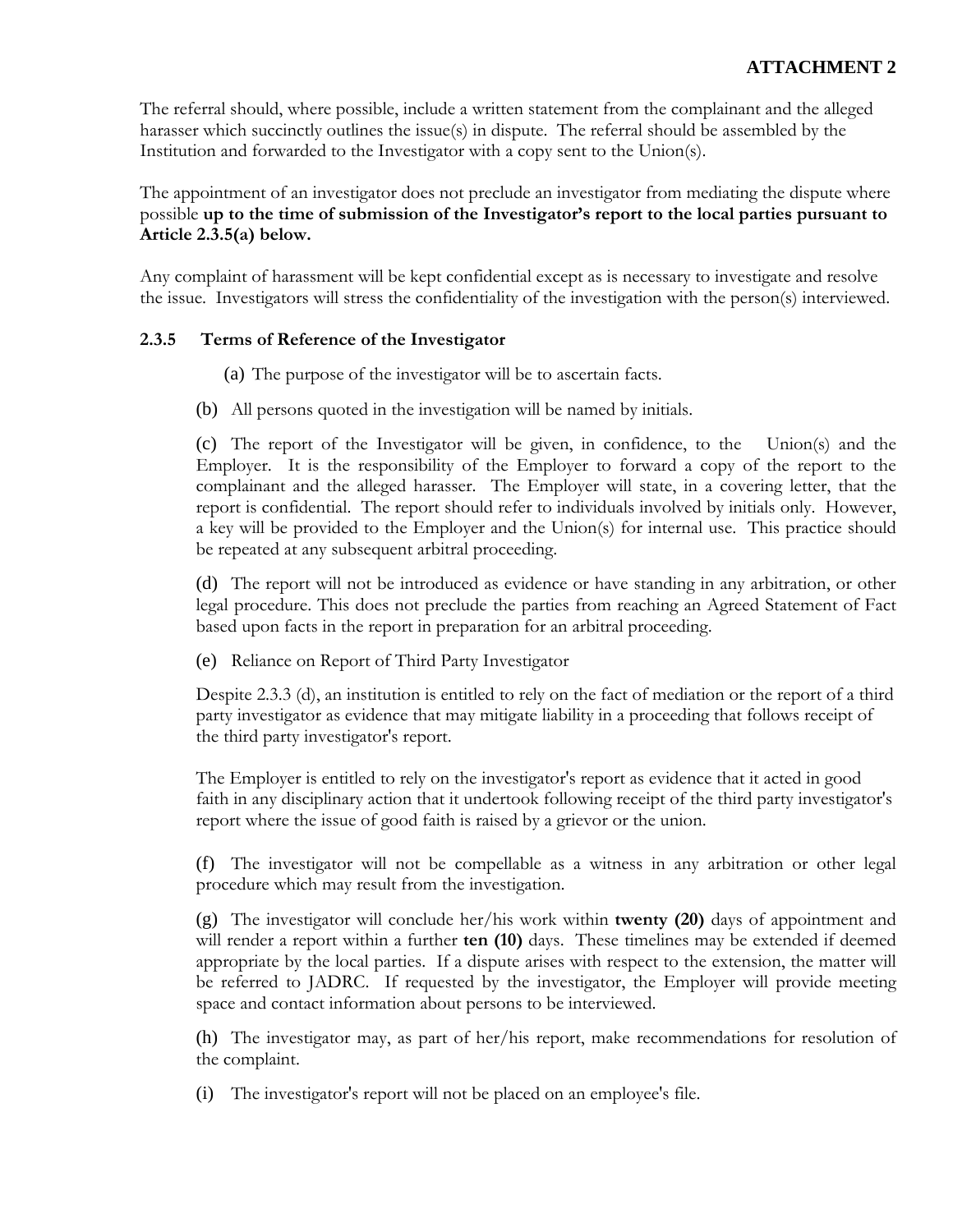#### **Article 3.1 – Human Resources Database**

#### **3.1 Human Resources Database**

The Parties believe that their on-going and collective bargaining relationships are enhanced through useful, timely and accessible data on relevant human resources matters, including those listed below.

The Parties agree to provide and support the accumulation and dissemination of available data to the **PSEA, which will be responsible for the management of the HRDB project including the gathering, analysis, and maintenance of such data.** The Parties may undertake joint projects for the comparative analysis of such data.

The Parties agree that a Steering Committee will oversee this program. The Committee will include representatives designated by each Party.

The Parties recommend that the Ministry of Advanced Education, Training and Technology continue to provide funding to assist in the gathering, analysis, and maintenance of such data through the agreed-upon organization.

#### **3.1.1 Relevant Matters include:**

a. Health and Welfare

- i. Types of coverage
- ii. Participation rates
- iii. Premiums
- iv. Cost sharing
- v. Commission costs
- vi. Available studies commissioned by Government agencies
- a. (e.g. comparative benefit analysis)
- vii. Carrier contracts

b. Collective Bargaining

- i. Salary information by classification
- ii. Demographics: age, sex, salary, placement, status
- iii. Analysis of local collective agreements within the system
- iv. Pension plan participation rates

c. Contract Administration

i. Arbitration, Labour Relations Board, JADRC, Harassment, Jurisdictional and other third-party decisions and costs thereof for the system

ii. Local Letters of Understanding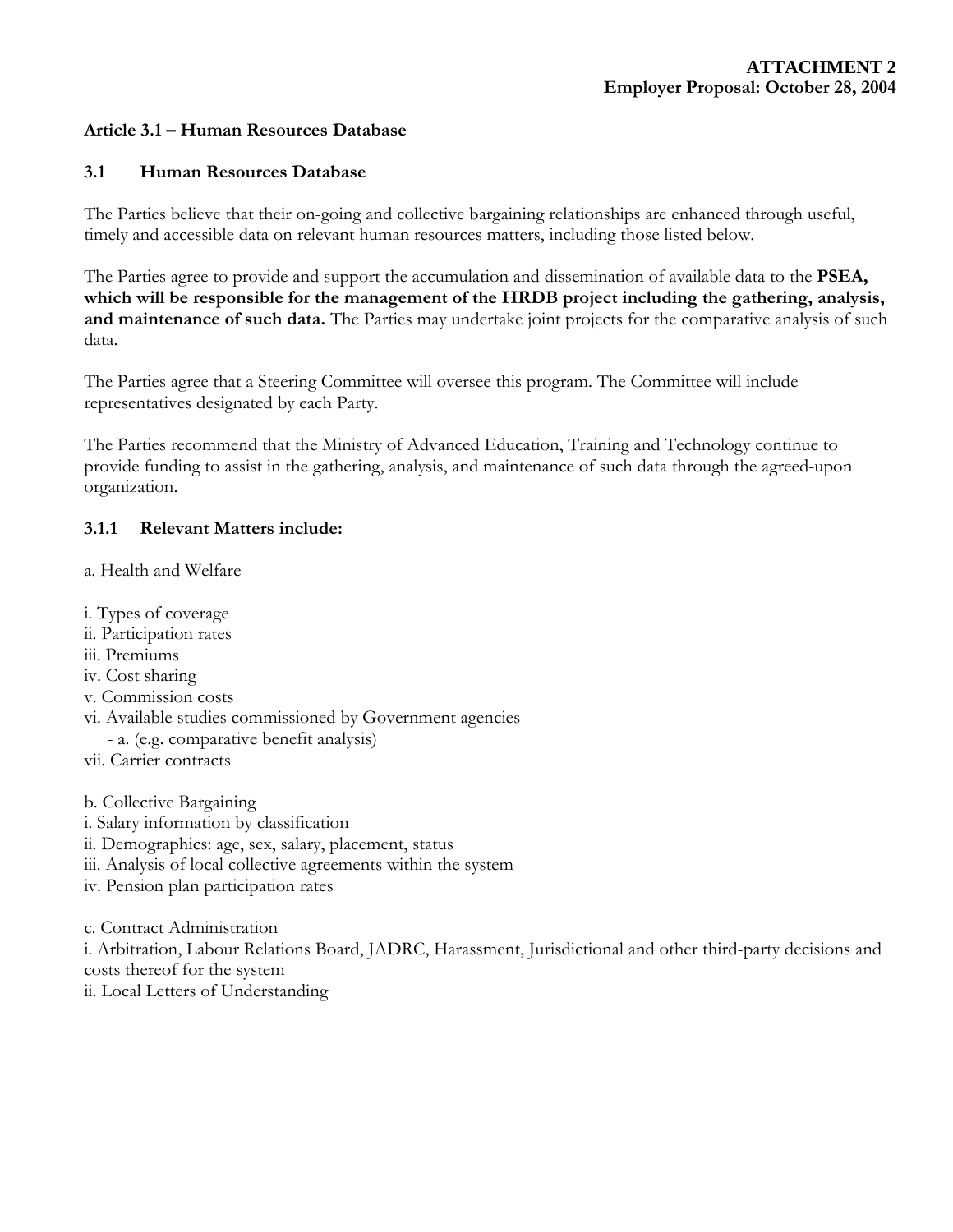## **Article 3.4 - Contract Training & Marketing Society**

Maintain current language with the following prefatory note:

## **This article is suspended and has no force or effect for the term of this Agreement commencing April 1, 2004.**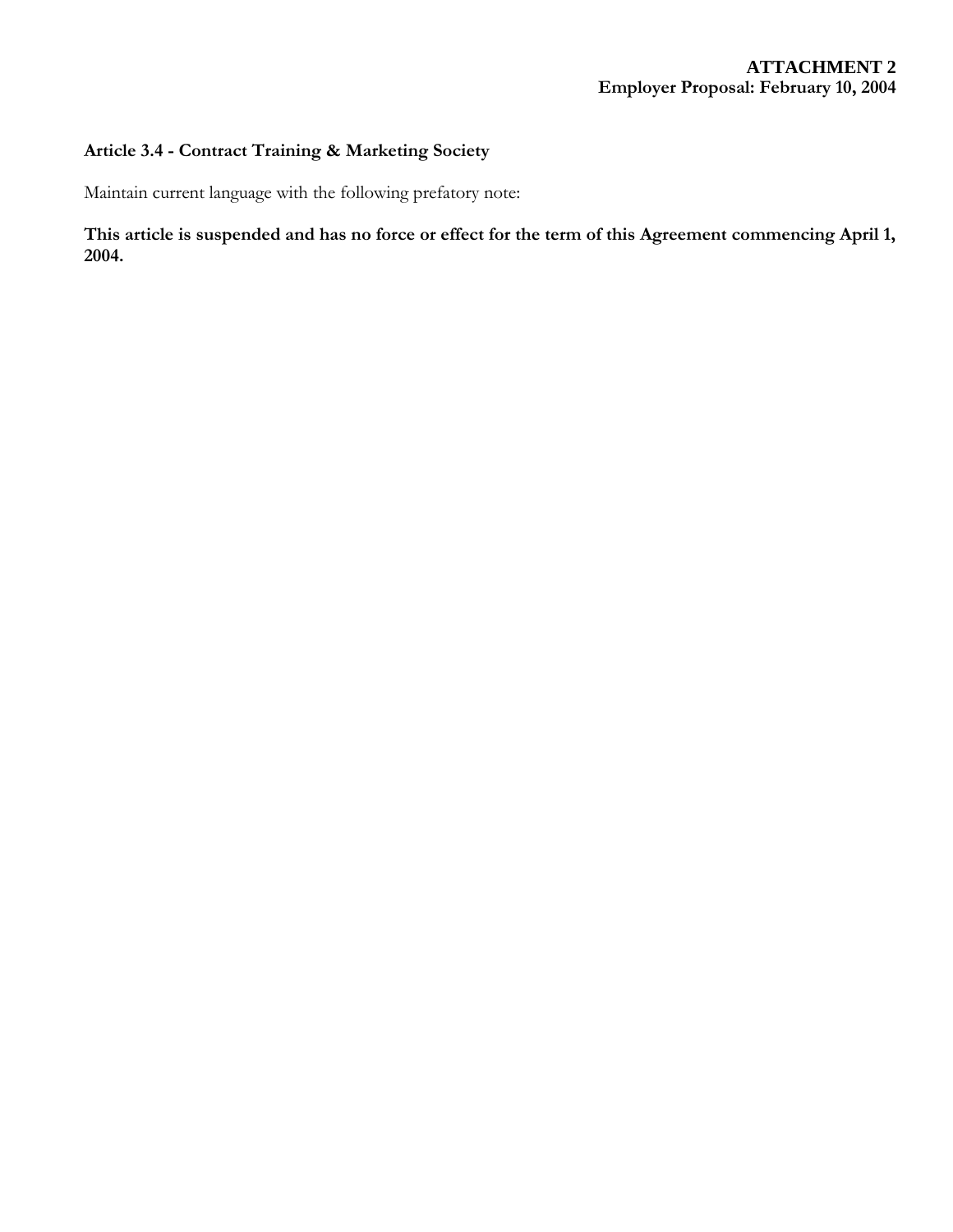#### **6.4 Targeted Labour Adjustment**

#### **6.4.1 Employer Commitments**

It is agreed that the institution will make every reasonable attempt to minimize the impact of funding shortfalls and reductions on the work force.

It is incumbent upon institutions to communicate effectively with their employees and the unions representing those employees as soon as the impact of any funding reduction or shortfall or profile change has been assessed.

If a work force reduction is necessary, the Joint Labour Management Committee will canvas employees in a targeted area or other areas over a fourteen (14) day period, or such longer time as the Joint Labour Management Committee agrees, to find volunteer solutions that provide as many viable options as possible and minimize potential layoffs. **Subject to any agreement that the Joint Labour Management Committee may make to extend the period of a canvass, such canvasses shall take place either:** 

**• prior to the issuance of lay-off notice to employees under the local agreement, or** 

**• by no later than fourteen (14) calendar days following the annual deadline for notice of non-renewal or layoff where a local provision provides for such a deadline,** 

**whichever date is later.** 

**The union shall be provided with a copy of each final plan for employee labour adjustment.**

**6.4.2 Menu of Labour Adjustment Strategies**

**Where a work force reduction is necessary, the following labour adjustment strategies will be considered, as applicable.**

#### **6.4.2.1 Labour Adjustment Strategies: Workplace Organization**

**Subject to the institution's operational considerations, excluding the availability of funding, the following menu of work place organization labour adjustment strategies will be offered by institutions to minimize layoffs and at the appropriate time in the employee reduction process set out in the local provisions:**

**(a) Job sharing.** 

**(b) Reduced hours of work through partial leaves.** 

**(c) Transfers to other areas within the bargaining unit subject to available work and to meeting qualifications, with minimal training required where such training can be scheduled within the employee's professional development and other non-instructional time.** 

**(d) Unpaid leaves of absence for use to seek alternate employment, retirement adjustment, retraining, etc.**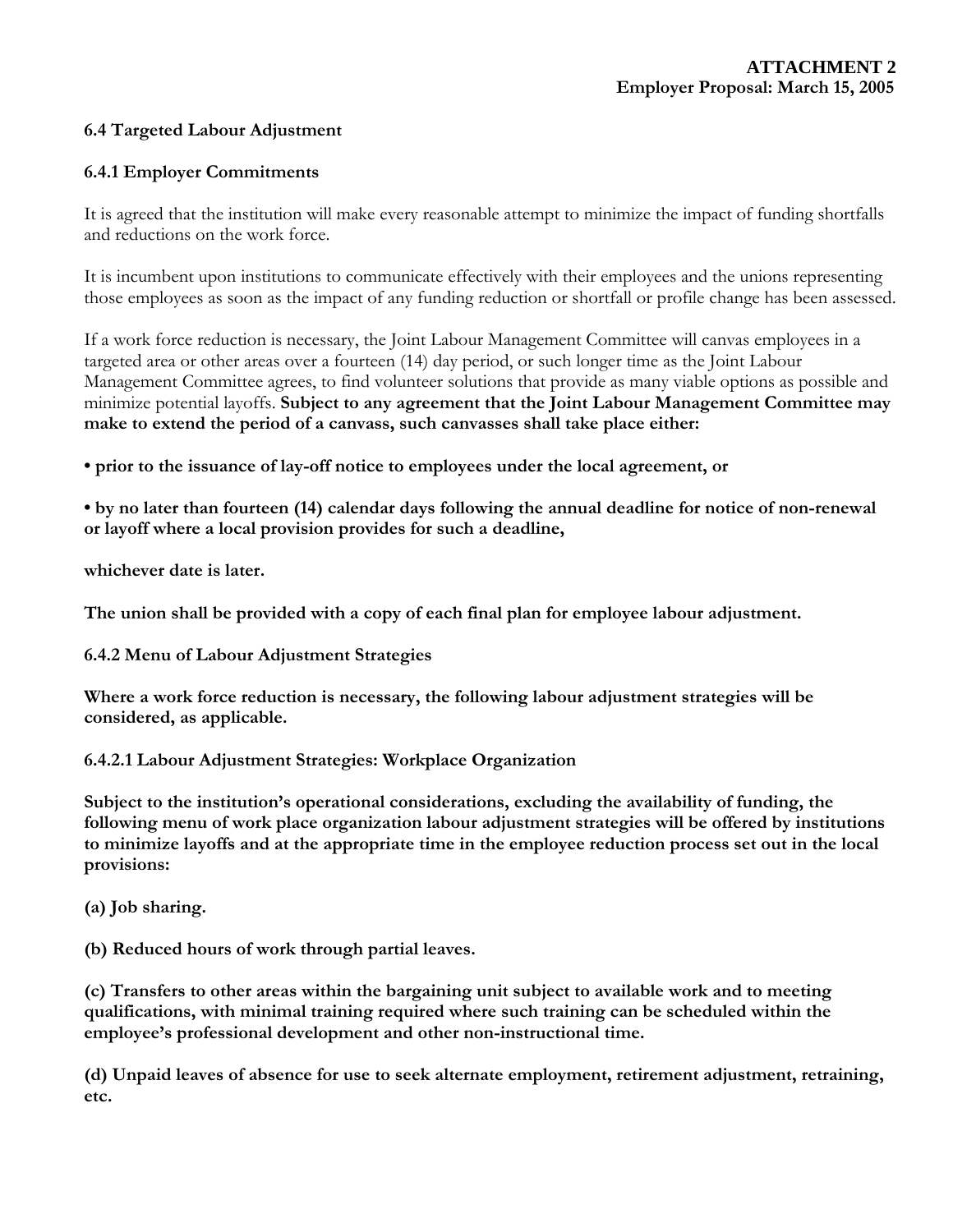**(e) Workload averaging that does not incur a net increase in compensation cost.** 

**(f) Combined pension earnings and reduced workload to equal 100% of regular salary subject to compliance with the regulations of the College Pension Plan.** 

- **(g) Agreed secondment.**
- **(h) Trial retirement.**

**(i) Combinations and variations of the above or other workplace organization alternatives.**

**6.4.2.2 Labour Adjustment Strategies: Employee Transition**

**Subject to the institution's operational considerations, including the availability of funding, the following menu of employee transition labour adjustment strategies will be offered by institutions to minimize layoffs and at the appropriate time in the employee reduction process set out in the local provisions:** 

**a) Paid leaves of absence for use to seek alternate employment, retirement adjustment, retraining, etc.** 

**b) Severance with up to twelve (12) months' severance payment for an employee other than the employee(s) identified for layoff. Such severance shall be calculated by applying the local agreement severance provisions to the employee who is being offered severance. If the employee elects to take severance pay under this article, he or she thereby waives all other rights, claims, or entitlements, and severs his or her relationship with the institution.** 

**c) Workload averaging that does incur a net increase in compensation** 

**d) Purchasing past pensionable service. If permissible the Employer will match a minimum of three years' contributions to the College Pension Plan where an employee opts for early retirement.** 

**e) Early retirement incentives pursuant to local collective agreements.** 

**f) Retraining.** 

**g) Continuation of health and welfare benefits.** 

**h) Combinations and variations of the above or other employee transition alternatives.** 

#### **6.4.3 Layoffs May Occur**

Once strategies other than layoff have been explored, the institutions may proceed, if need be, to layoffs. For those affected by layoff, the provisions of the local collective agreement will apply and the system-wide Electronic Registry of Laid off Employees will be available.

#### **6.4.4 No Stacking of Entitlements**

While various options may be considered and offered, there will be no stacking of entitlements.

#### **6.5 Delete**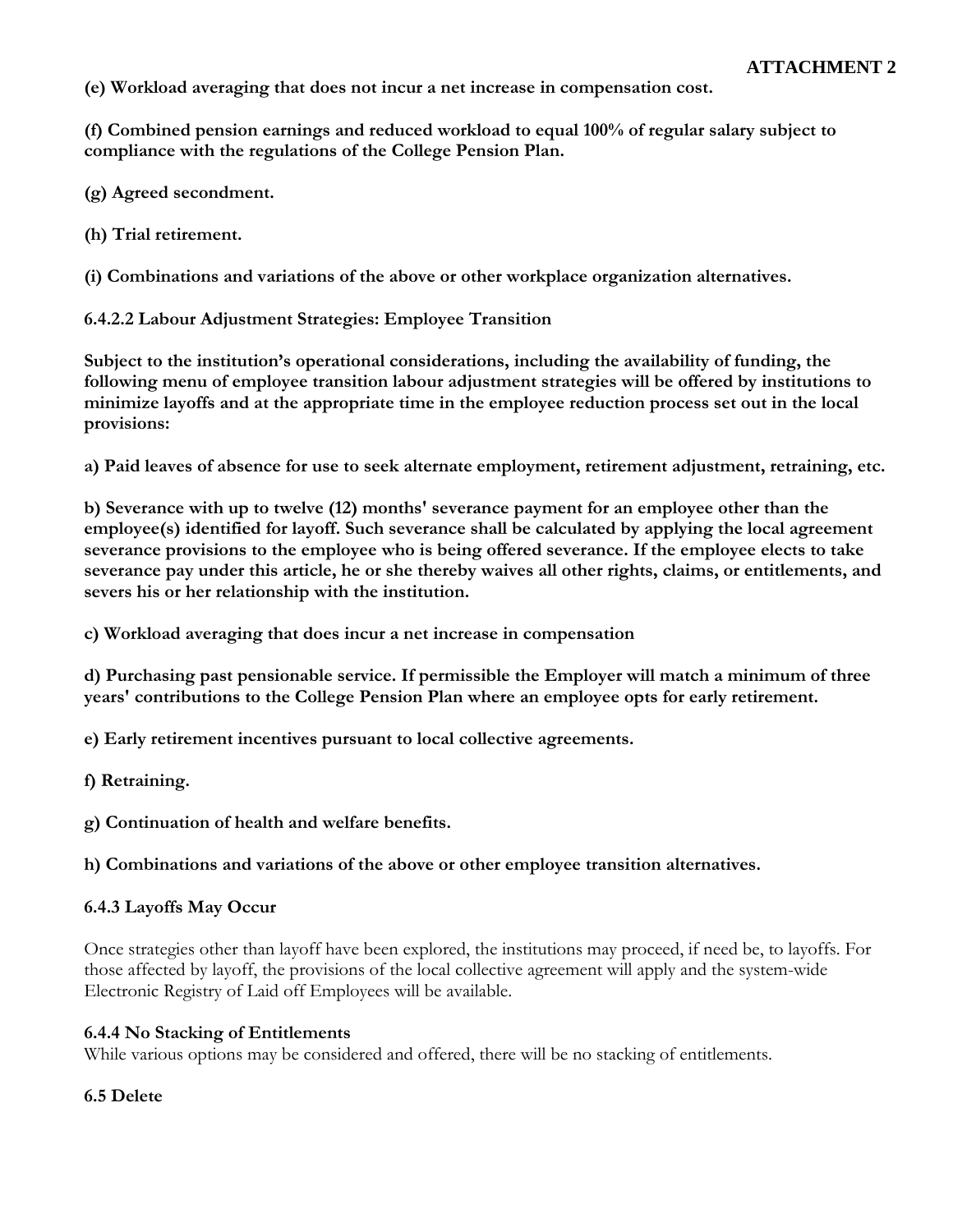**Article 6.7 Educational Technology/Distributed Learning**

**6.7.1 Distributed learning includes, but is not limited to, print based education courses, online or web-based instruction, video-conferencing, teleconferencing, instructional video and audio tapes, hybrid or mixed-mode programs and courses.** 

**6.7.2 In developing and offering distributed learning programs and course, the employer will plan in collaboration with the department or functional area and the employee(s) who will develop and/or deliver the program or course.** 

**For the purposes of this article departments or functional areas are defined as the operational or administrative sub-division of an institution within which an employee is appointed and assigned workload and may include geographic limitations.** 

**6.7.3 Subject to mutual agreement, the local parties may develop criteria for the determination of the appropriate release time for the development, delivery and revision of distributed learning programs or courses. To the extent that they contain provisions that address release time and workload for the development, delivery and revision of distributed learning programs or courses, local letters of understanding shall apply.** 

**6.7.4 The employer will provide the necessary technological and human resources for employees assigned to develop and deliver the program and courses.** 

**6.7.5 The employer will provide the necessary and appropriate training in the use of relevant educational technology for employees assigned to deliver distributed learning programs and courses.** 

**6.7.6 Employees delivering distributed learning programs/courses shall not be required to provide technical support to students taking distributed learning courses.** 

**6.7.7 Employees shall not be required to deliver distributed learning programs/courses from their home. Employees delivering or developing distributed learning courses shall be provided with office space and the appropriate technology to support them in their work.** 

**6.7.8 Where an employee has been assigned an online course and agrees to the employer's request to teach all or part of that course from home, the employer shall provide the appropriate technology and pay for the reasonable and approved costs of delivering those courses from home.**

6.7.9 No regular employee will be laid off as a direct result of the introduction of distributed learning or education technology.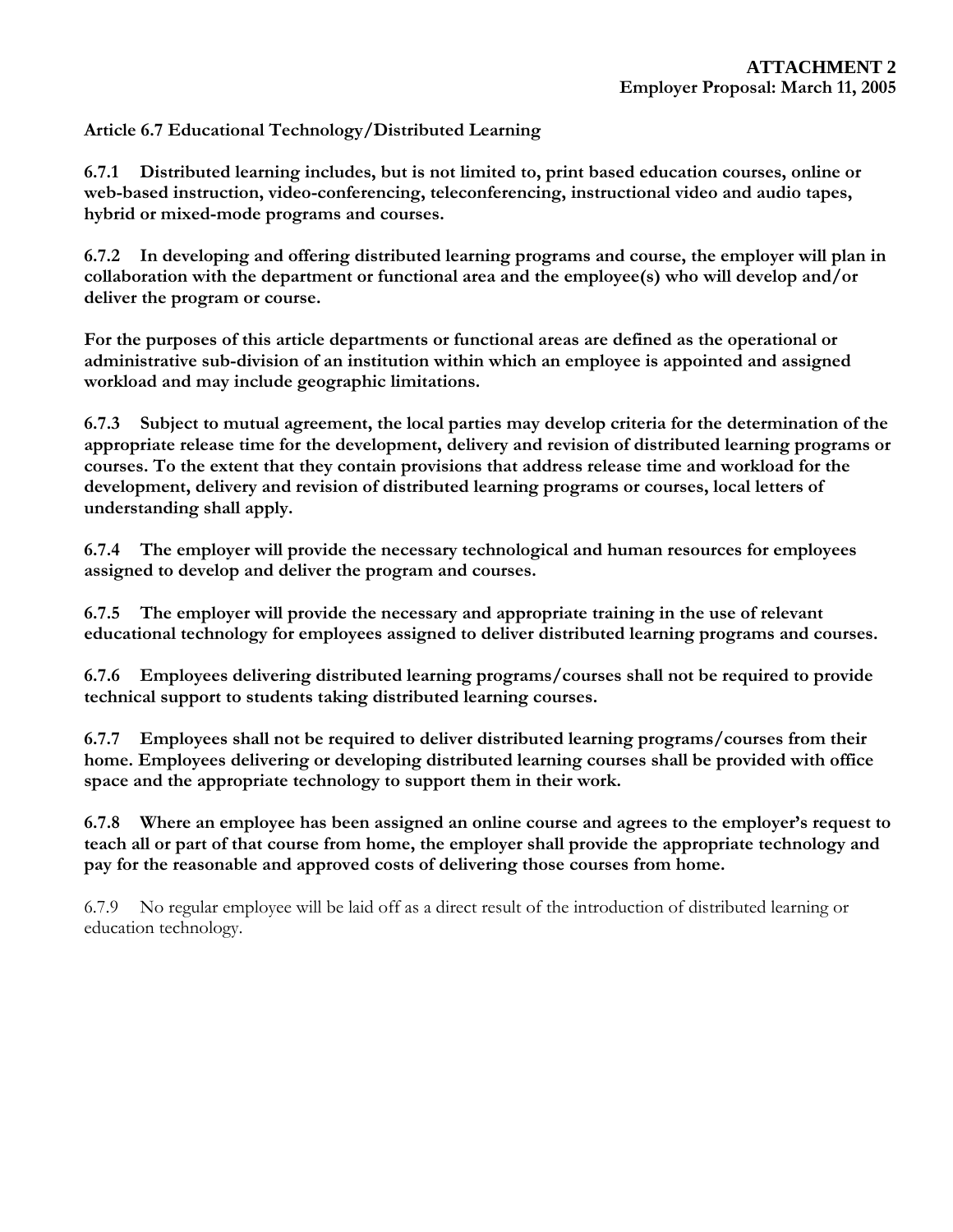## **Article 7 - LEAVES**

#### **7.1 Definitions**

All references **to** spouse within the leave provisions of this Agreement include heterosexual, common-law and same sex partners. References to family include spouse, **children, children's spouses, stepchild, stepchild in-law, siblings, in-law** siblings, parents, **step-parents,** parents-in-law, grandparents, **grandchildren, nieces and nephews, and** any other person living in the same household who is dependent upon the employee.

#### **7.2 General Leave**

An Employer may grant a leave of absence with or without pay to an employee for any reason for up to twentyfour (24) consecutive months. Such leaves shall not be unreasonably denied. Where an application for general leave is denied, the applicant will be provided with a written explanation for the denial of the leave.

#### **7.3 Seniority Accrual**

All paid leaves shall be treated as continuous employment for the purposes of seniority accrual. Unpaid leaves shall be treated as continuous employment for the purposes of seniority accrual for the duration of the leave, except for movement up the salary increment scale.

#### **7.4 Retention of Status**

An employee on approved paid or unpaid leave will retain her/his employment status for the duration of the leave.

#### **7.5 Benefits While on Leave**

An employee will continue to receive her/his salary and benefits while on paid leave under this article. An employee on unpaid leave may arrange to pay the costs required to maintain benefit coverage in accordance with the local provisions of the collective agreement.

#### **7.6 Bereavement Leave**

An employee will be entitled to five days leave with no loss of pay and benefits in the case of the death of a family member and upon notification to the Employer. The Employer may grant additional leave with pay.

#### **7.7 Family Illness Leave**

An employee will be granted leave of absence for up to five (5) days per year without loss of pay or benefits for **family illness.** Additional family leave may be granted by the employer.

#### **7.8 Compassionate Care Leave**

#### **7.8.1 Entitlement**

**An employee will be granted a compassionate care leave of absence without pay for up to eight (8) weeks to care for a gravely ill family member. In order to be eligible for this leave, the employee must provide a medical certificate as proof that the ill family member needs care or support and is at risk of dying within 26 weeks.** 

**An employee who is granted a compassionate care leave of absence to care for a gravely ill family member shall be entitled to the benefits as follows:**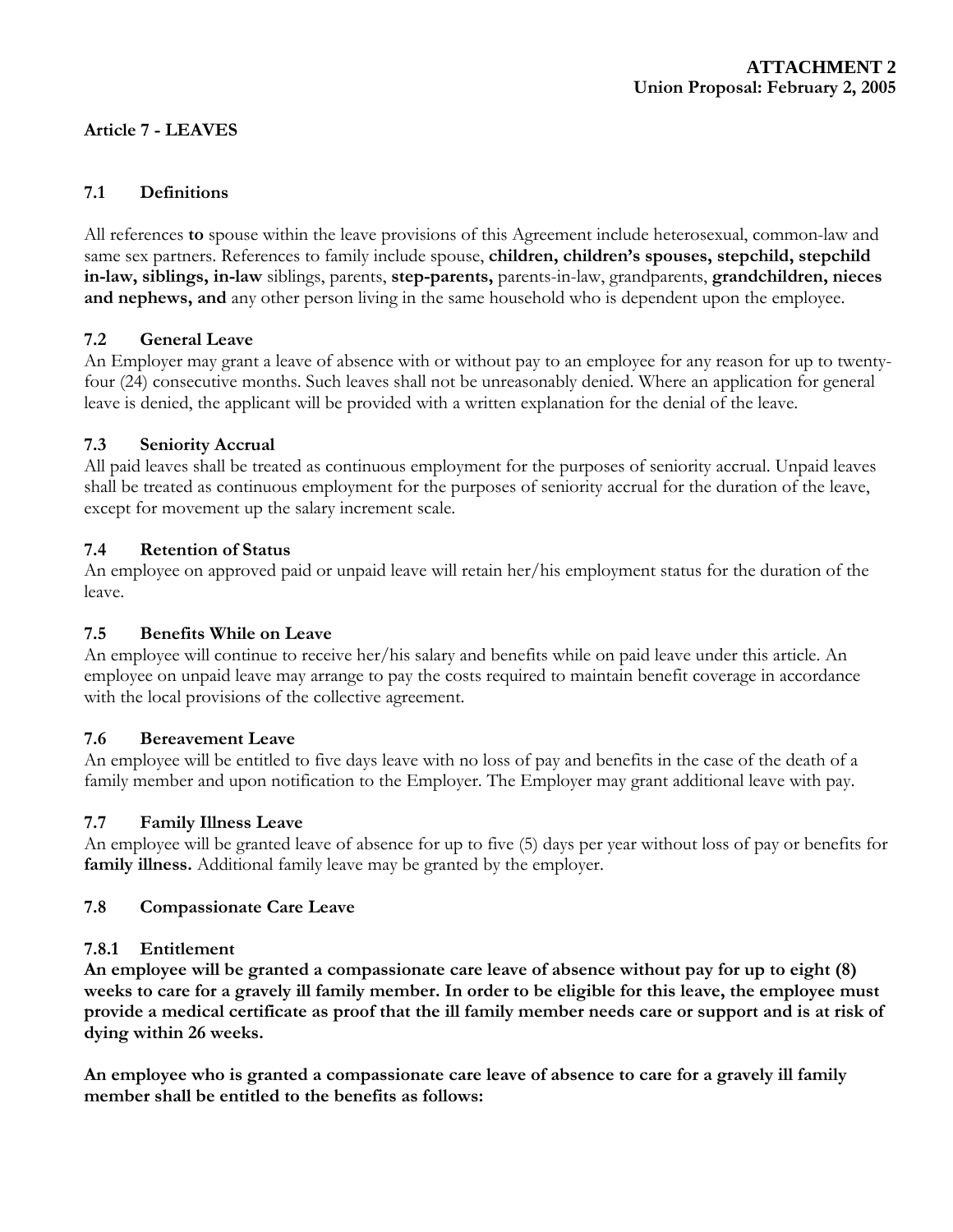**(a) The employee's benefit coverage will continue for the duration of the compassionate care leave, to a maximum of eight (8) weeks, and the premium payment shall be on the same basis as if the employee were not on leave.** 

**(b) Where an employee elects to buy back pensionable service for part or all of the duration of the compassionate care leave, to a maximum of eight (8) weeks, the Employer will pay the Employer portion of the pension contributions in accordance with the Pension Plan regulations.** 

**(c) Compassionate care leave, up to a maximum of eight (8) weeks, shall be treated as continuous employment for the purposes of seniority accrual under this Agreement.** 

**(d) An employee who returns to work following a leave granted under this provision shall be placed in the position the employee held prior to the leave or in a comparable position.** 

#### **7.8.2 Additional Leaves**

**Should an employee require additional time to care for a gravely ill family member, additional leaves may be granted beyond the 8 week period specified in 7.8.1 above. Such additional leave shall be pursuant to article 7.2 General Leave.** 

## **7.9 Jury Duty and Court Appearances**

Leave of absence without loss of pay and benefits will be provided to an employee summoned to serve on a jury or when subpoenaed or summoned as a witness in a criminal or civil proceeding not occasioned by the employee's private affairs, or when the employee accompanies a dependent child when the child is subpoenaed or summoned to appear as a witness in a criminal or civil proceeding. An employee in receipt of pay or benefits under this article has the responsibility to reimburse the Employer all monies paid to him/her by the Court, except travelling and meal allowances not reimbursed by the Employer.

## **7.10 Public Duties**

7.10.1 An employer will grant a leave of absence without pay to an employee to engage in election campaign activities in a municipal, provincial or federal election to a maximum of ninety days. Such leaves will not be unreasonably denied.

7.10.2 An employer will grant a leave of absence without pay to an employee:

(a) to seek election in a municipal, provincial or federal election to a maximum of ninety days.

(b) Where elected to public office, for up to two (2) consecutive terms.

## **7.11 Exchange Leave**

An employee holding a regular or continuous appointment may exchange her/his position and responsibilities with a qualified person from another institution for a fixed period of time with the agreement of the employee's Department and the Employer.

The employee will continue to receive regular salary and benefits for the duration of the exchange. The exchanging individual will be paid by her/his institutional Employer.

Where there are large inequities in cost of living between the location of the exchanging individual, the Employer and the employee may discuss whether further assistance is required to facilitate the exchange.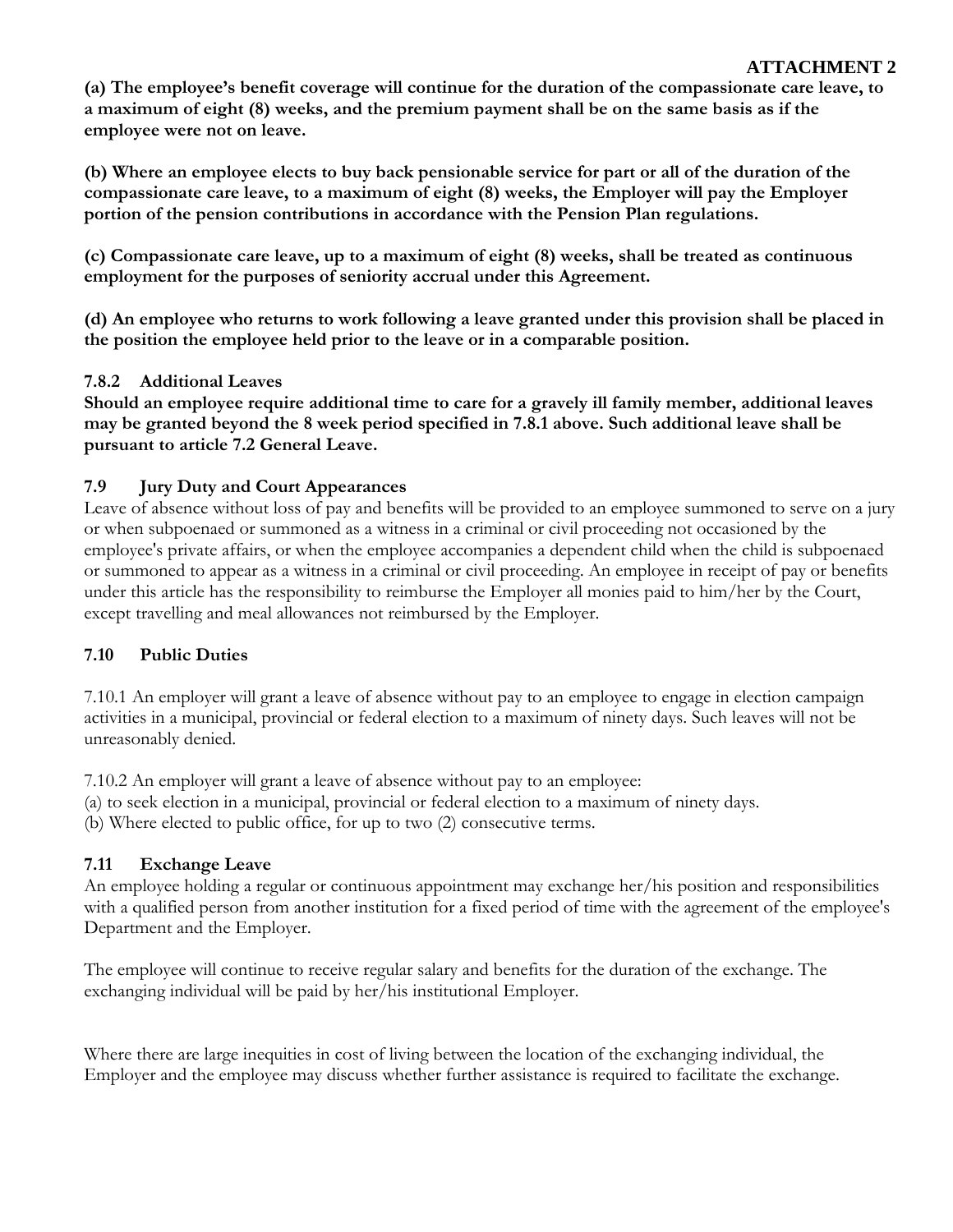## **7.12 Deferred Salary Leave**

Each Employer ratifying this Agreement will establish **or, as necessary, review and update** a deferred salary leave plan consistent with Regulations issued by **Canada Revenue Agency** under the Income Tax Act. **The**  parties may use the Letter of Agreement # 1 as a template for the deferred salary leave plan.

**See LOA #1.**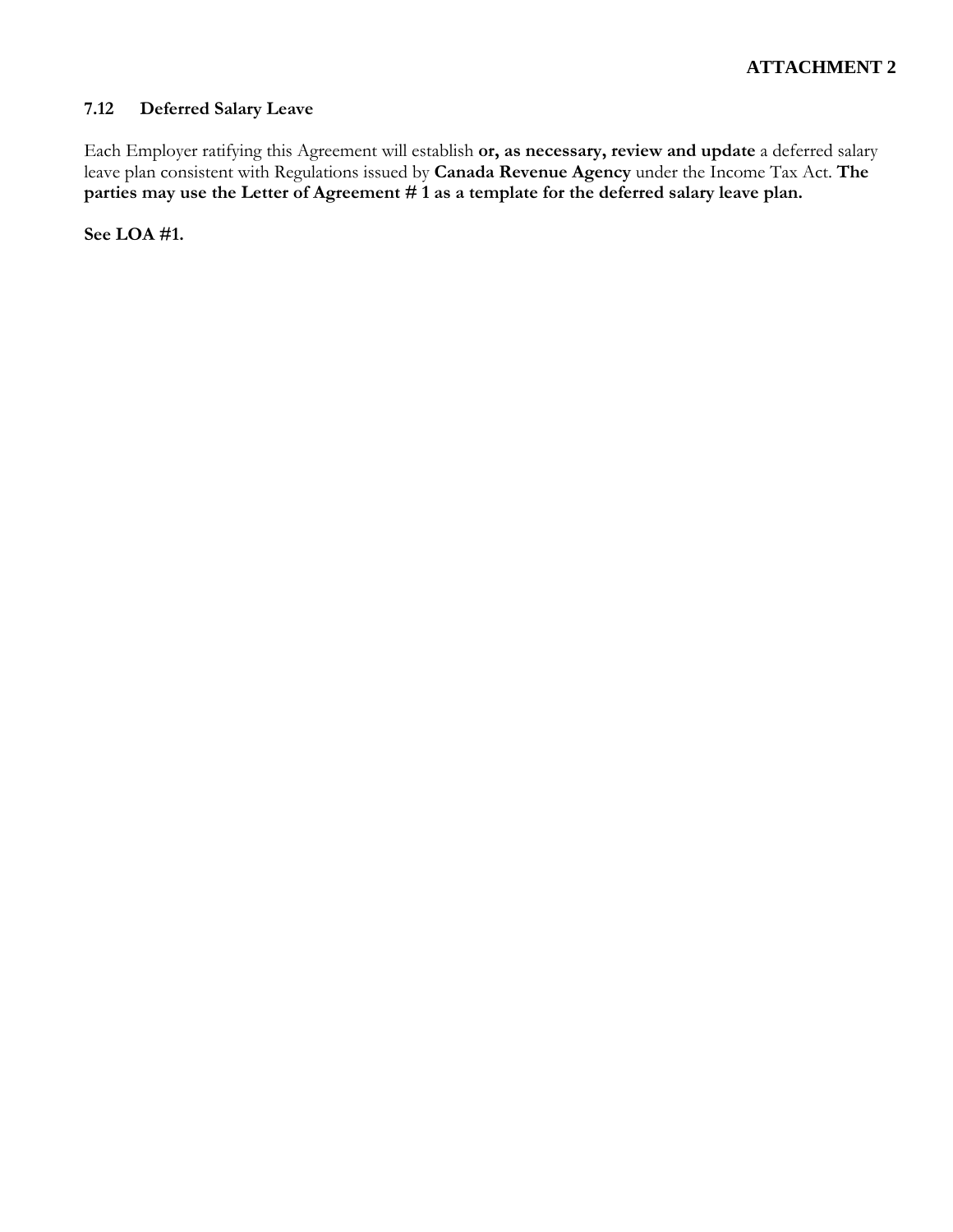#### **ARTICLE 8 - PARENTAL LEAVE**

#### **8.1 Preamble**

#### **8.1.1 Definitions**

**a) "Common law partner" is a person of the same or different sex where the employee has signed a declaration or affidavit that they have been living in a common-law relationship or have been cohabiting for at least twelve (12) months. The period of co-habitation may be less than twelve (12) months where the employee has claimed the common-law partner's child/children for taxation purposes.** 

**b)"Base Salary" is the salary that an employee would earn if working their full workload up to a maximum of a full workload as defined in the employee's collective agreement.** 

#### **8.1.2 Entitlement**

Upon written request, an employee shall be entitled to a leave of absence without pay of up to twelve (12) consecutive months in addition to statutory requirements.

#### **8.2 Commencement of Leave**

Leave taken under **Article 8.1.2** shall commence:

**8.2.1** for the birth mother, immediately after the end of the leave taken under the **maternity** leave provisions **or within 52 weeks of the birth** unless the Employer and the employee agree otherwise.

#### **8.2.2** for a **spouse, a biological father, or a common-law partner to care for the child after the child's birth and within fifty-two (52) weeks of the birth.**

8.2.3 for an adopting parent, within fifty-two (52) weeks after the child is placed with the parent.

#### **8.3 Benefits Continuation**

**8.3.1** The Employer will maintain coverage for medical, extended health, dental, group life and disability benefits **for leaves taken under Article 8. For the period of the leave, premium and pension contribution payment will be as follows:** 

**a) Premium payment for benefit coverage shall be on the same basis as if the employee were not on leave.** 

**b) Contributions for pensionable service shall be on the same basis as if the employee were not on leave. Where an employee elects to buy back pensionable service for part or all of the Article 8 leave, the Employer will pay the Employer portion of the pension contributions in accordance with the Pension Plan regulations.**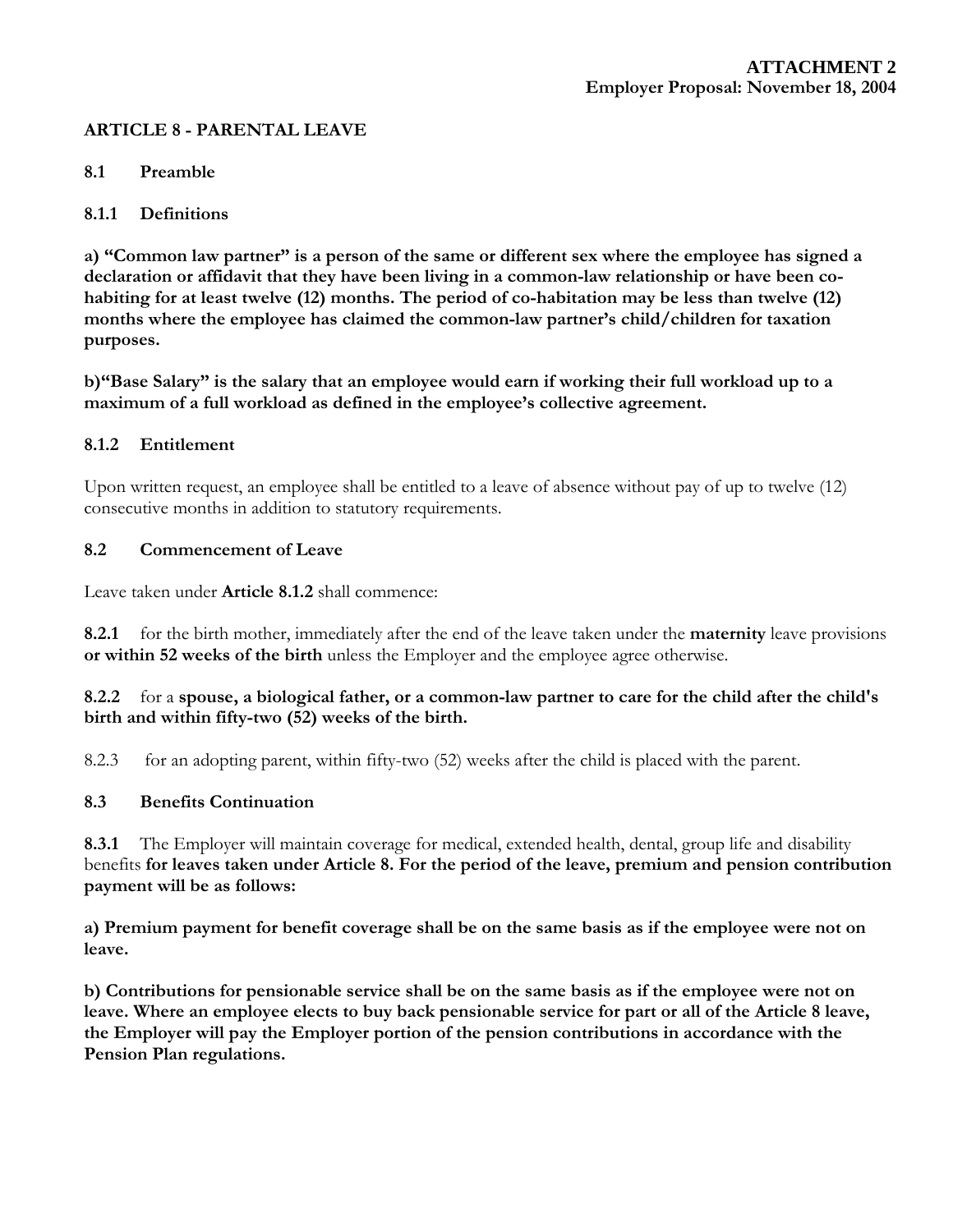8.3.2 An employee who returns to work following a parental leave shall retain the seniority the employee had attained prior to the leave and shall accrue seniority for the period of leave.

8.3.3 An employee who returns to work following a parental leave, shall be placed in the position the employee held prior to the leave or in a comparable position.

8.3.4 An employee who has taken leave under this provision is entitled to all increases in wages and benefits the employee would have been entitled to had the leave not been taken.

8.3.5 Where the proposed commencement of the leave or return to work does not coincide with the instructional calendar the local parties will negotiate mutually acceptable dates.

## **8.4 Supplemental Employment Benefit for Maternity and Parental Leave**

8.4.1 Effective April 1, 2002, when on maternity or parental leave, an employee will receive a supplemental payment added to Employment Insurance benefits as follows:

(a) For the first two (2) weeks of maternity leave an employee shall receive one hundred percent (100%) of her salary calculated on her average base salary.

(b) For a maximum of fifteen (15) additional weeks of maternity leave the employee shall receive an amount equal to the difference between the Employment Insurance benefits and ninety-five percent (95%) of her salary calculated on her average base salary.

(c) For up to a maximum of thirty-five (35) weeks of parental leave, the biological mother shall receive an amount equal to the difference between the Employment Insurance benefits and eighty-five percent (85%) of the employee's salary calculated on her average base salary.

(d) For up to a maximum of thirty-seven (37) weeks of parental leave, **the spouse,** the biological father **or the common-law partner** or adoptive parent **who is caring for the child shall receive** an amount equal to the difference between the Employment Insurance benefits and eighty-five (85%) of the employee's salary calculated on his/her average base salary.

(e) The average base salary for the purpose of Article 8.4.1(a) through (d) is the employee's average base salary for the twenty-six (26) weeks preceding the maternity or parental leave. If the employee has been on unpaid leave for part of the preceding twenty-six (26) weeks, then up to four (4) weeks of that unpaid leave will be subtracted from the twenty six (26) weeks for the purpose of calculating the average base salary.

8.4.2 An employee is not entitled to receive Supplemental Employment Benefits and disability benefits concurrently. To receive Supplemental Employment Benefits the employee shall provide the Employer with proof of application for and receipt of Employment Insurance benefits.

8.4.3 If an employee is disentitled or disqualified from Employment Insurance maternity or parental benefits, the employee shall receive the supplemental payment to the appropriate percentage less the amount of Employment Insurance benefits the employee would have received if qualified for Employment Insurance benefits.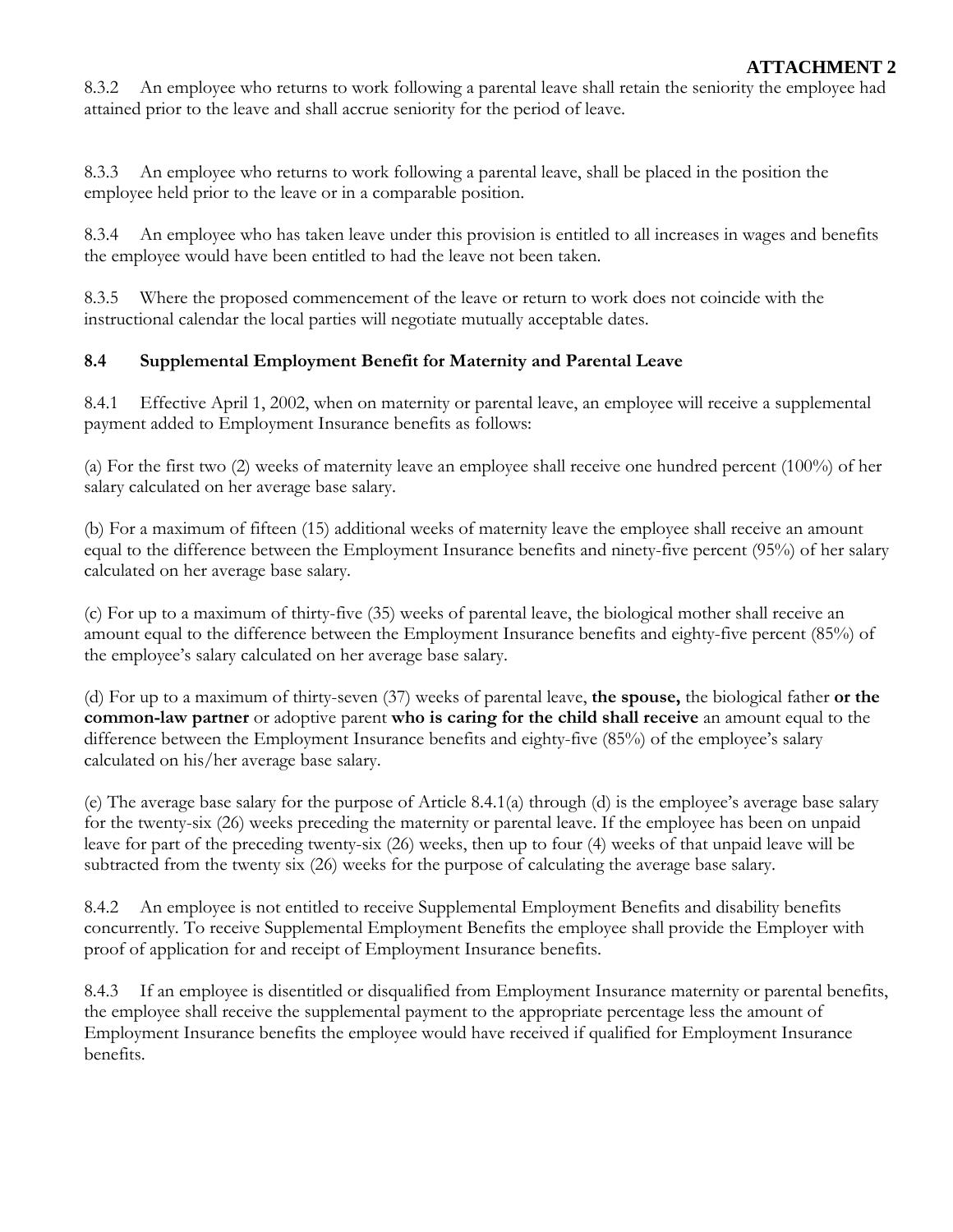#### **Employer Proposal: November 4, 2004**

## **Article 9.1.4 – Constraints [JCBA]**

The Joint Committee on Benefits will not make any changes to the plan provisions that would increase the costs of health and welfare benefits or disability benefits for individual Employers or reduce plan provisions without the agreement of the Parties to this Agreement. The Joint Committee shall be authorized to determine appropriate use of the Article 9.1.3 savings from the 1998-2001 agreement (in the amount of \$71,849) and to allocate the funds to that use.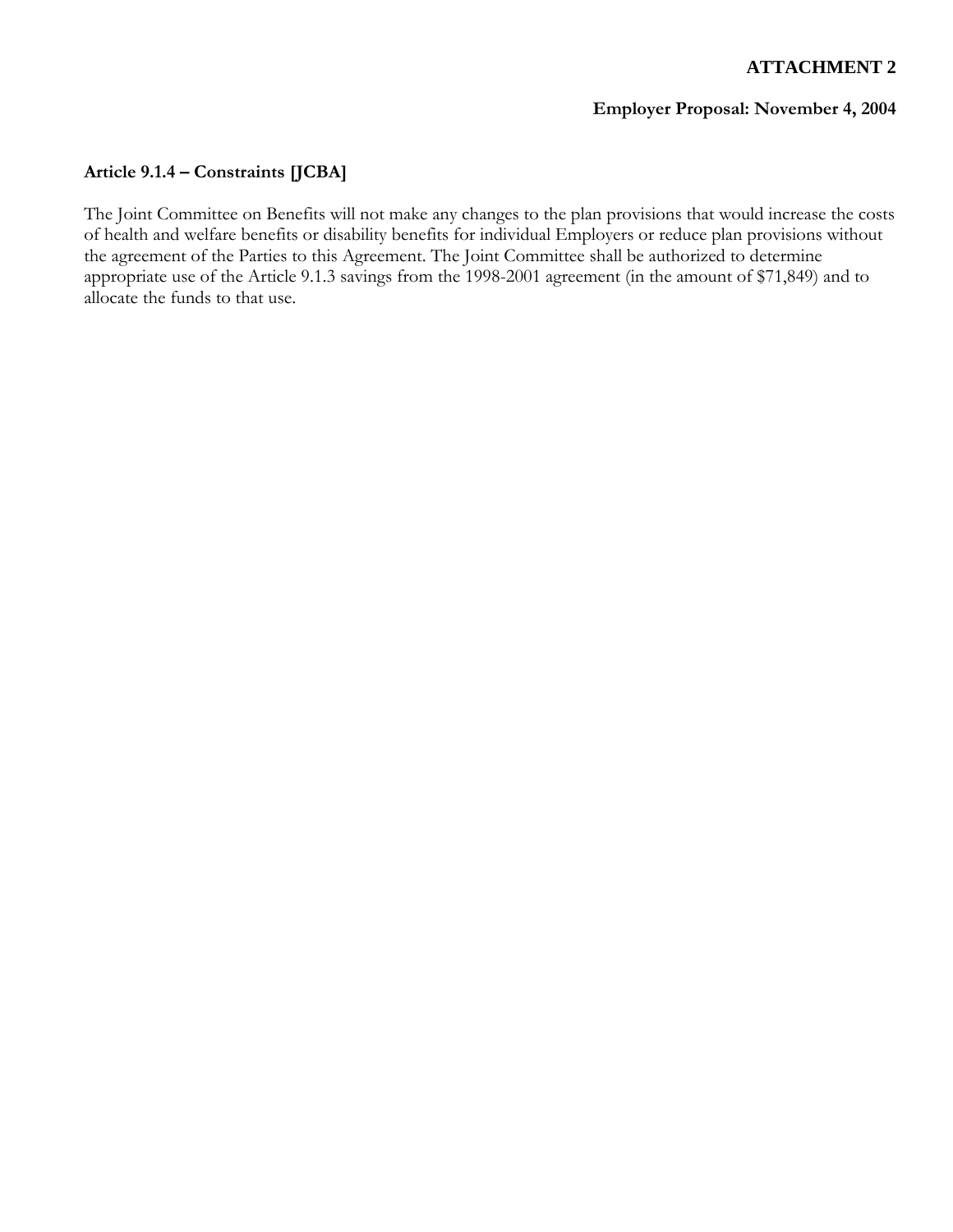## **Article 9.2 – Specific Benefits**

#### **9.2 Specific Benefits 9.2.1 Benefit Provisions**

The following benefits will be provided to employees based on eligibility requirements in the local collective agreements:

(a) Basic Medical Insurance under the British Columbia Medical Plan, subject to Plan provisions.

(b) Extended Health Benefits

(i) Total lifetime coverage level will be unlimited.

(ii) Reimbursement level on claims will be 95%; where existing reimbursement provisions in a local agreement exceed ninety five (95%) percent, the existing local provision will remain in force.

(iii) Hearing Aid benefit claims will be to a maximum of \$600 every five years.

(iv) **Medical Travel Referral Benefit** shall be in accordance with the provisions set out in Appendix F.

(v) Health and welfare benefits coverage will cease on the day that an employee's employment terminates.

**(vi) Eye vision exams shall be reimbursed to a maximum of \$75.00 every two (2) years.**

(c) Group Life and Accidental Death and Dismemberment Insurance

Group Life and Accidental Death and Dismemberment benefits each shall be set at three (3) times the employee's annual salary.

(d) Dental Plan

Plan A that includes revision of cleaning of the teeth (prophylaxis and scaling) every nine months except dependent children (up to age 19) and those with gum disease and other dental problems as approved by the Plan.

Dental Plan interpretation shall be in accordance with the provisions set out in Appendix G.

(e) Termination of Coverage

Retiring employees who are eligible under the local collective agreement for health and welfare benefits **and who have applied for College Pension Plan benefits** will maintain coverage until the commencement of pension health and welfare benefits **and in any event no later than ninety (90) calendar days following the date of the employee's retirement.** 

#### **9.2.2 Flexible Benefit Plan Impact**

Existing flexible benefits plan default levels of coverage shall be increased, where necessary, to match the benefit levels established in Article 9.2.1.

#### **9.2.3 Level of Health and Welfare Benefits**

(a) There will be no change to the level of health and welfare benefits without prior consultation between the local parties.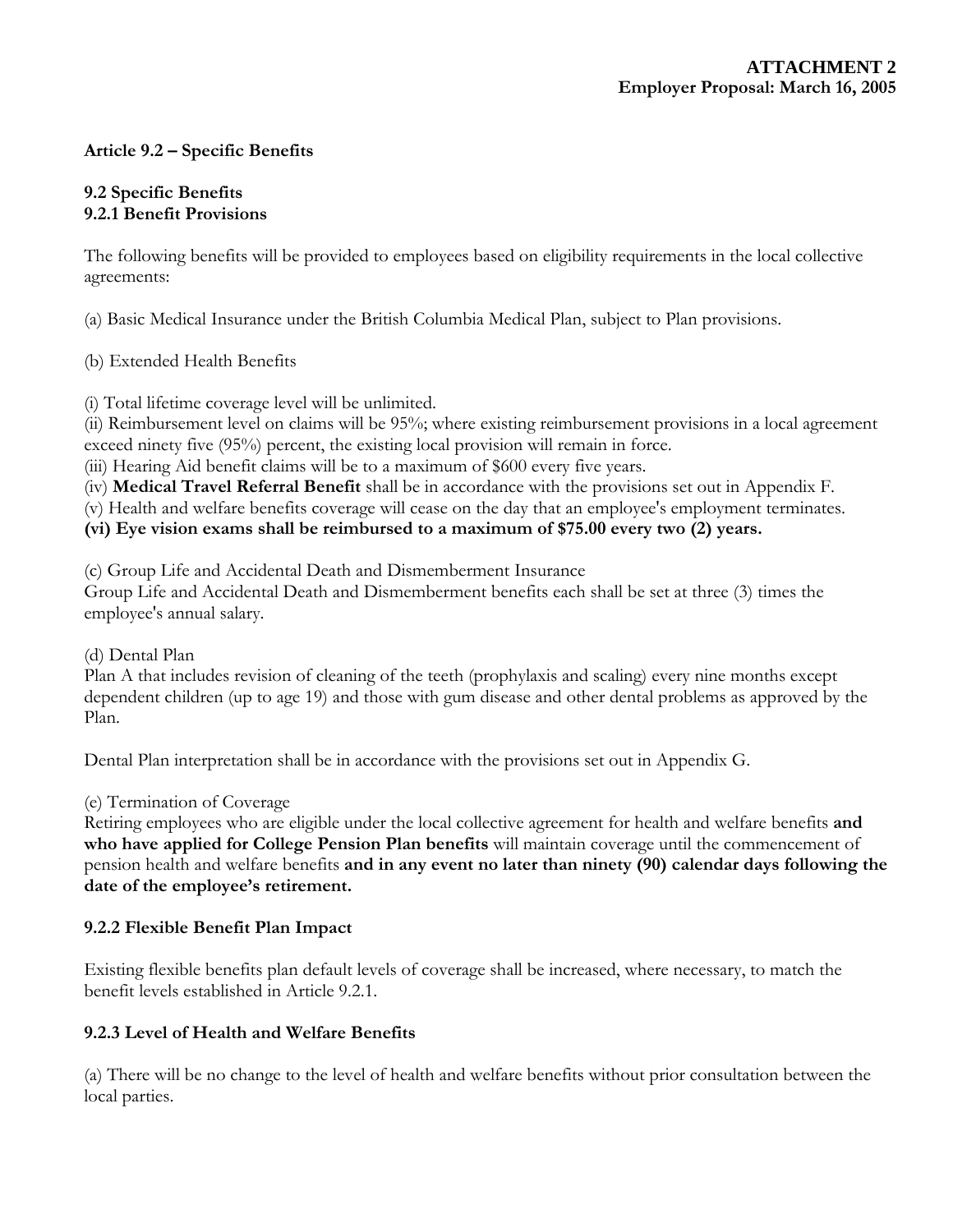#### **Article 9.3 - Disability Benefits**

- **9.3.1 The Employers shall continue a single plan for the provision of disability benefits for eligible employees who are covered by this Agreement and whose local bargaining unit has opted into this Agreement's Plan pursuant to Article 9.3.3 in the 2001 – 2004 Common Agreement who have joined or who will subsequently join the plan pursuant to Article 9.3.3 below.**
- 9.3.2 The disability benefits plan will be as set out in the findings of the Joint Committee on Benefits Administration (JCBA) entitled Long-Term Disability Benefit Initiative, but will be an insured plan and will include the following elements:

 $\blacklozenge$  Benefit level of sick leave at one hundred percent (100%) for the first thirty (30) calendar days, short-term disability at seventy percent (70%) weekly indemnity for the next twenty one (21) weeks, and long-term disability leave of seventy percent (70%) thereafter

♦ Long-term disability as defined on the basis of two-year own occupation and any other occupation thereafter as described by the JCBA plan

- ♦ Health and welfare benefit premiums will be paid by the Employer or the Plan for employees on sick leave, short-term disability and long-term disability
- ♦ Employer payment of premiums for both short-term and long-term disability benefits

♦ Claims Review Committee made up of three (3) medical doctors (one designated by the claimant, one by the Employer and the third agreed to by the first two doctors)

♦ Mandatory rehabilitation as described in the JCBA plan

♦ Subject to provisions of the Plan, enrolment is mandatory for all active regular employees and for active non-regular employees employed on a continuing basis for at least a four (4) month period with fifty percent (50%) or more of a full-time workload as defined by local provisions.

## **9.3.3 Within ninety (90) days of the ratification of this Agreement, a local bargaining unit that is not already covered by the common disability plan shall advise the local employer in writing either**

(a) that it wishes its members to be covered by the disability benefits plan by this Agreement, or

(b) that it wishes its members to continue to be covered by the disability benefits plan that currently applies to them.

9.3.4 (a) Current employees in a local bargaining unit that chooses to participate in this Agreement's disability benefits plan under Article 9.3.3 (a) above shall retain any sick leave banks accrued up to but not beyond March 31, 2004 including any entitlement to full or partial payout of such sick leave banks. The local provisions for use of those sick leave banks including payout, where applicable, shall continue to apply.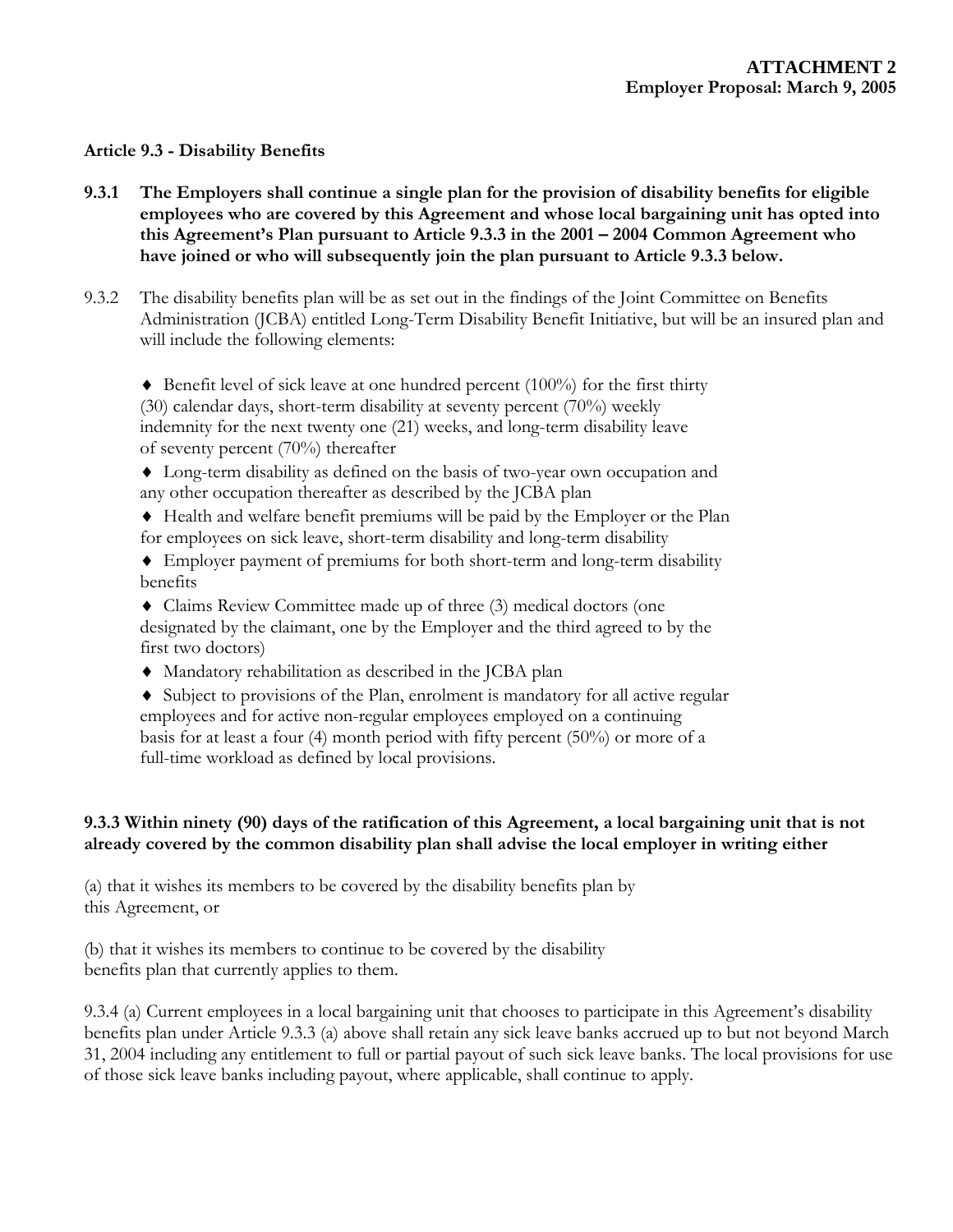(b) Current employees in a local bargaining unit that chooses to participate in this Agreement's disability benefits plan under Article 9.3.3 (a) and who have sick leave benefits of a fixed amount of time and who are entitled under their local collective agreement to a payout of such benefits shall have those benefits converted to a bank as of March 31, 2004 and shall be entitled to payout of the bank, subject to the provisions of the local collective agreement.

9.3.5 Employees in a local bargaining unit that chooses to participate in this Agreement's disability benefits plan under Article 9.3.3 (a) and who are not eligible for enrolment in the Plan shall be entitled to sick leave coverage as provided in the local collective agreement, subject to such sick leave not exceeding a maximum of thirty (30) calendar days per illness.

**9.3.6** The Joint Committee on Benefits Administration (JCBA) shall oversee the **continuation** of the plan as described in 9.3.2. **and shall address such matters pertaining to the plan as are included in the JCBA's mandate as set out in Article 9.1.2.**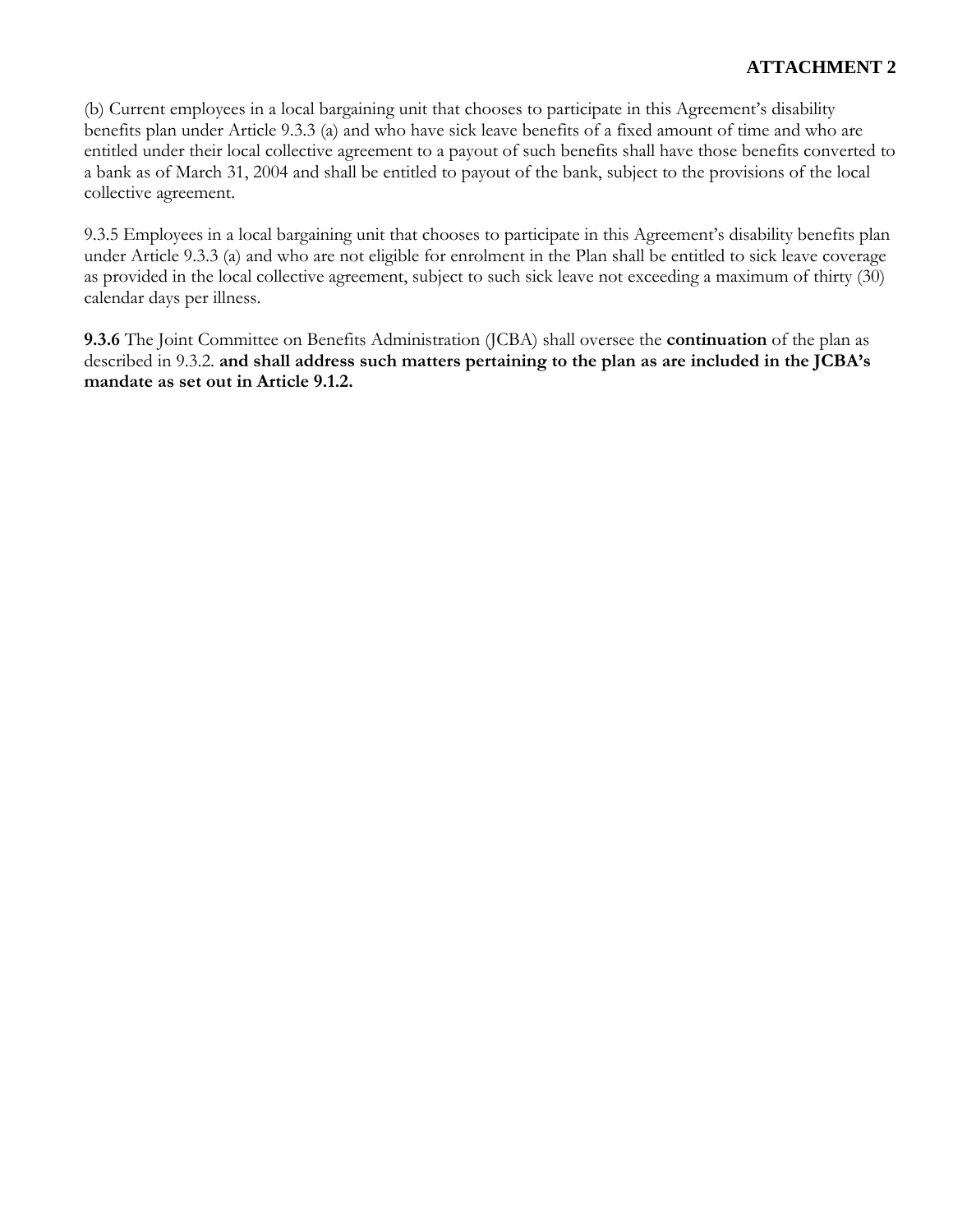**Employer Proposal: March 18, 2005** 

#### **Article 12 – SALARIES**

**12. 1 Provincial Salary Scale** 

**The Provincial Salary Scale is attached as Appendix A.** 

**12.2 Secondary Scale Adjustment** 

**12.2.1 Effective April 1, 2006, all steps on secondary scales will be increased by one and one-half percent (1 ½ %) or by the April 1, 2006 to March 31, 2007 total salary increase of any faculty agreement that includes the Provincial Salary Scale, whichever is greater.** 

**12.2.2 Despite 12.2.1 above, local parties may elect to revise secondary scales to the extent possible within a weighted average of the salary increases specified in Article 12.2.1.** 

#### **12.3 Maintenance of Placement**

Where an employee covered by this Agreement becomes employed within two (2) years by another institution also covered by this Agreement, initial placement shall be made at the higher of the placement formula at the hiring institution or his/her current or most recent salary step. This will only apply when the employee becomes employed in the same or a substantially similar field. The normal probation provisions of the hiring institution will apply.

#### **12.4 Calculation of Pay**

Each institution will review its division of annual pay into pay periods to ensure that employees receive the full or pro-rated (as applicable) gross annual salary in the Provincial Salary Scale in Appendix A.

#### **12.5 Overload**

A regular employee who works an overload in a given year shall receive no less than either:

- (a) the pro-rata salary for the overload based on the Provincial Salary Scale or the secondary scale on which the employee is placed or
- (b) a reduction of workload in a subsequent year that is commensurate with the amount of the overload.

The conditions governing overloads are as set out in the regular employee's local collective agreement, subject to the above provision.

Note: Current 12.5 deleted, and 12.6 renumbered to 12.5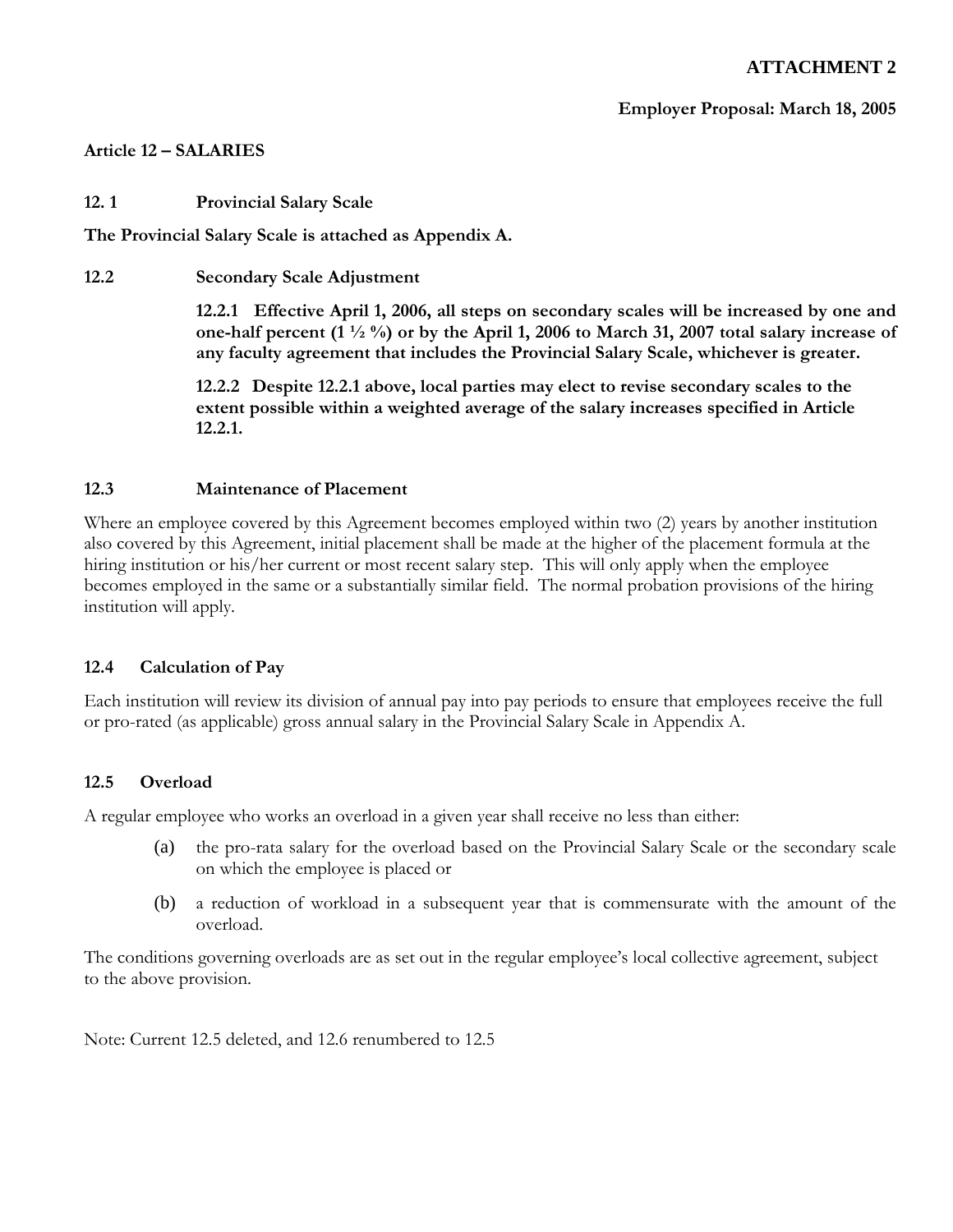## **Employer Proposal: March 15, 2005**

## **ARTICLE 13 - EFFECT OF THIS AGREEMENT 13.1**

Where a provision of a local collective agreement provides a greater employee benefit than does a similar provision of this Agreement, except as noted in 13.3 below, the local agreement provision will supersede the provision of this Agreement to the extent of the greater benefit.

## **13.2**

All provisions of this Agreement will be effective on the date of ratification except as otherwise noted.

## **13.3**

The following articles are not subject to 13.1 above:

- **Article 2** Harassment
- **Article 3.1** Human Resource Database
- **Article 3.2.1 3.2.5** Joint Administration and Dispute Resolution Committee
- **Article 3.2.6** Suspension and Discharge Grievance Resolution
	- **Article 3.3** Jurisdictional Dispute Resolution Process
	- **Article 3.4**  Contract Training and Marketing Society
	- **Article 4** Prior Learning Assessment
	- **Article 6.1.7 Referral to JADRC**
	- **Article 6.2** Program Transfers and Mergers
	- **Article 6.3 Registry of Laid Off Employees**
	- **Article 6.4** Targeted Labour Adjustment
	- **Article 6.7 Educational Technology/ Distributed Learning**
	- **Article 7**.**8 Compassionate Care Leave**
	- **Article 9.1** Joint Committee on Benefits Administration
	- **Article 12.1 and Appendix A** Provincial Salary Scale
	- **Article 12.2**  Secondary Scale Adjustment
	- **Article 9.3**  Disability Benefits

#### **13.4**

Any disputes over the application of this article will be resolved through JADRC.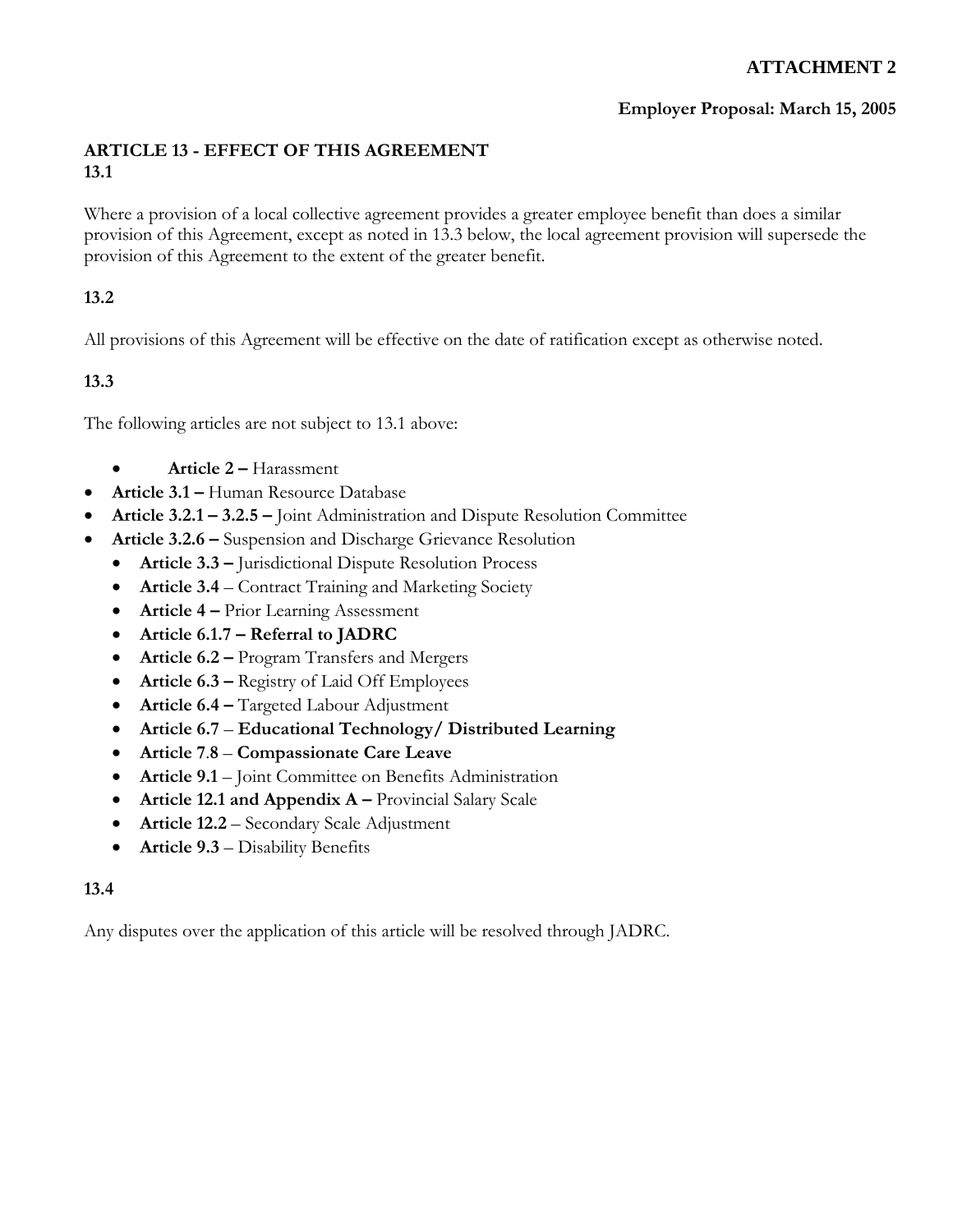## **Employer Proposal: March 15, 2005**

## **Article 14 Term**

This Agreement shall be in effect from **April 1, 2004 to March 31, 2007** and shall continue in force until the renewal of this Agreement.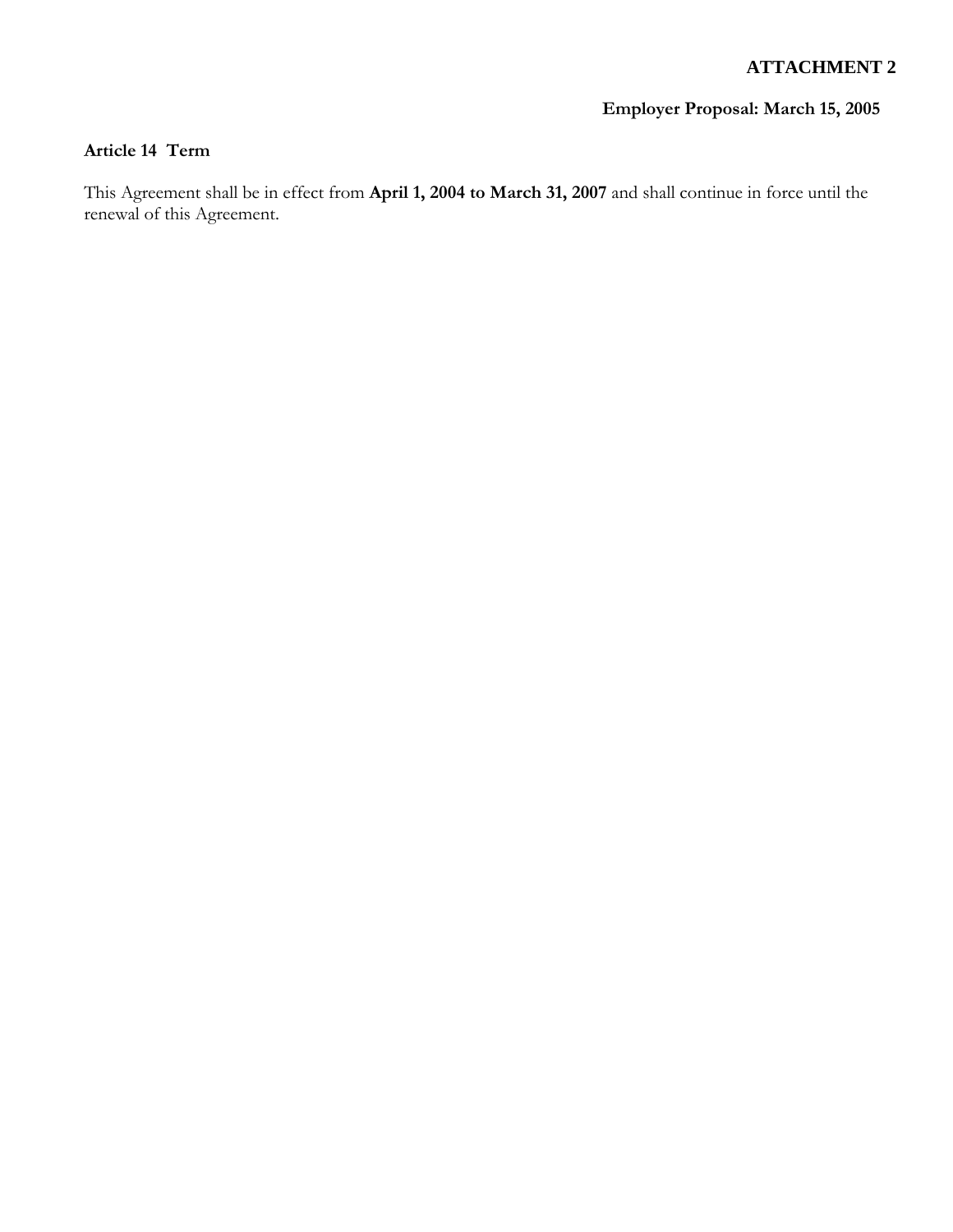## **Employer Proposal: March 11, 2005**

#### **Article Number: New**

#### **X.0 International Education**

The Parties agree that participation in international education is important and valuable, enhancing student and faculty opportunities while supporting international education at each institution.

The Parties agree that this article shall govern the terms and conditions for employees who travel outside Canada and the U.S. to perform assigned work pursuant to the employees' collective agreement.

#### **X.1 General**

(a) Employee participation in international education is voluntary.

(b) Subject to Article Xxx (d) below, the terms and conditions of the Collective Agreement will apply.

(c) The employer will meet and review the terms and conditions for each assignment outside Canada and the U.S. with the employee participating in an international education project.

(d) Should an international education project require interpretation of the workload provisions of the Collective Agreement, the employer will apply to the employee such workload terms as are equivalent to those workload terms that would normally apply.

(e) The employer will convene an annual review session for the employees participating under this article to enable the employees to share experiences and identify problems and solutions. The employer will ensure that minutes of these meetings are recorded and provided to the union.

#### **X.2 Expenses**

(a) The employer will reimburse, pursuant to employer policy, receipted expenses incurred by an employee while on employer business. The employer may grant a sufficient travel advance to cover those expenses that can reasonably be anticipated prior to travel, including appropriate transportation, accommodation and meal expenses.

(b) The employer will waive the requirement that receipts be provided in situations where these are not reasonably obtainable.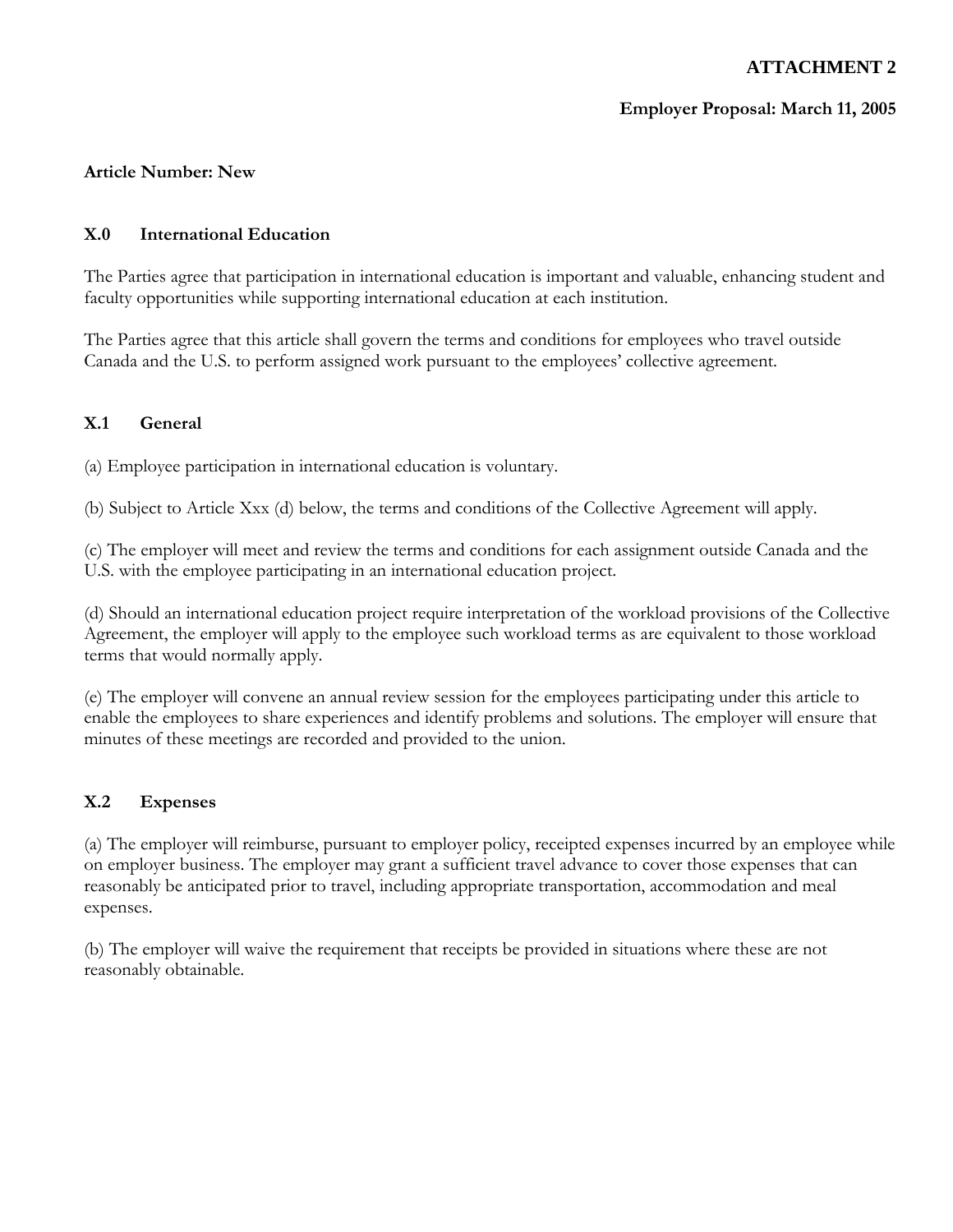## **X.3 Health and Welfare Benefits**

The employer will provide current health and welfare benefits coverage for employees working under this article. Premiums for this coverage will continue to be paid as if the employee was continuing to work for the employer in British Columbia.

Limitations:

(a) Dental expenses incurred will be reimbursed based on the British Columbia fee schedule in effect under the employer's group policy.

(b) Benefit coverage will not extend beyond the date the policy or any benefits terminate with the employer's insurance carrier.

(c) The employer will supply travel medical insurance.

(d) When employees are working in countries where payment for medical services may require cash payment, employees will submit their claim to the insurance carrier for reimbursement of such expenses. The employer will advance monies in such instances if there is an anticipated delay from the insurance carrier.

(e) An employee will be referred to the employer's Human Resources department to clarify the benefit and travel medical insurance coverage.

(f) The Parties agree **that this Article X.3 – Health and Welfare Benefits –** shall govern the terms and conditions for employees who **are required** to travel to the U.S. to perform assigned work pursuant to the employees' collective agreement.

#### **X.4 Emergencies and Emergency Evacuation**

(a) The employer will provide an employee with 24 hour contact number(s), e-mail address(es) or fax number(s) to ensure the timely referral of an emergency to a responsible employer official who will make every effort to assist in the satisfactory resolution of an apprehended or actual emergency for the employee.

(b) The employer will consult with the appropriate Canadian government departments and the embassy or consulate in the country where employees are working to determine the appropriate procedures should evacuation become necessary. The employer will ensure that this information is made available to the employee in advance of travel. A copy of this information will be provided to the union at the same time.

(c) If necessary, the employer will contract with local specialists with respect to the safety of employees, their families and companions.

(d) In the event of an emergency, the employee will immediately contact the appropriate employer official for assistance and direction. The employee has the right to leave the area if s/he reasonably apprehends that his/her health or safety is in danger. The expenses incurred in the satisfactory resolution of an emergency or emergency evacuation of an employee will be the responsibility of the employer. Those additional expenses incurred in the satisfactory resolution of an emergency or emergency evacuation of an employee's family or companion(s) will be initially paid by the employer and then reimbursed to the employer by the employee on a mutually agreed basis.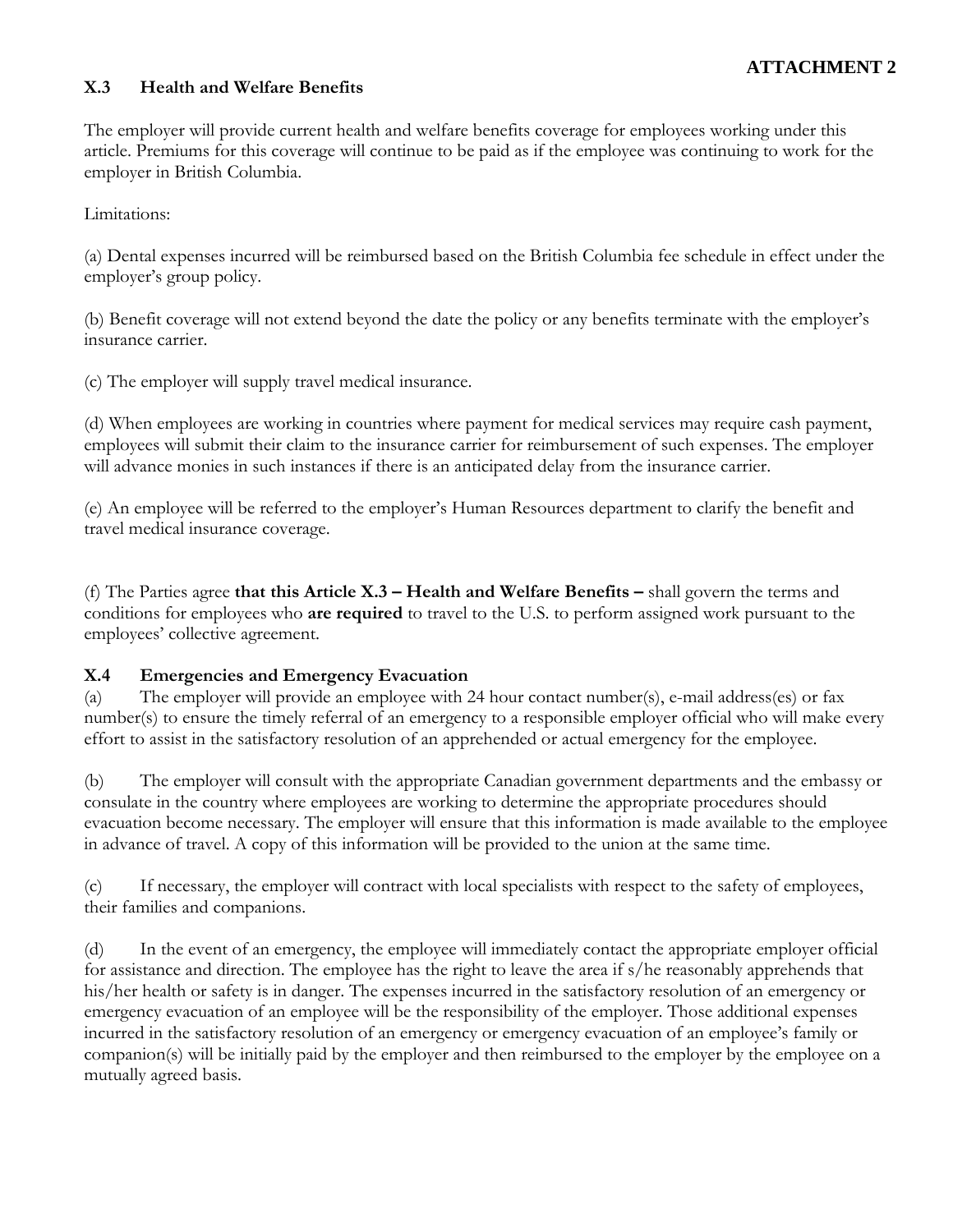### **X.5 Orientation and Return**

x Employees working under this article will receive a reasonable orientation prior to departure that includes but is not limited to:

(a) the project;

(b) the culture and country;

(c) travel, safety or medical concerns, benefits issues; and

(d) other issues related to the work.

x The employer will arrange the scheduling of international work in such a way that an employee will be provided three (3) working days, inclusive of required travel time, between the completion of their international education assignments before assuming regular duties at the institution. This will not apply in situations where an employee elects to extend their stay through the use of vacation time.

## **X.6 Article X shall apply to local unions as follows:**

x.1 Within fifteen (15) working days following ratification of its collective agreement commencing April 1, 2004, a local union whose collective agreement expiring March 31, 2004 included local provisions on International Education shall advise the employer in writing either:

a) that it agrees to retain the existing local International Education language without any changes, or

b) that it chooses to adopt the International Education language of this Article X.

x.2 Article X shall apply to any local union whose collective agreement expiring March 31, 2004 did not include local provisions on International Education.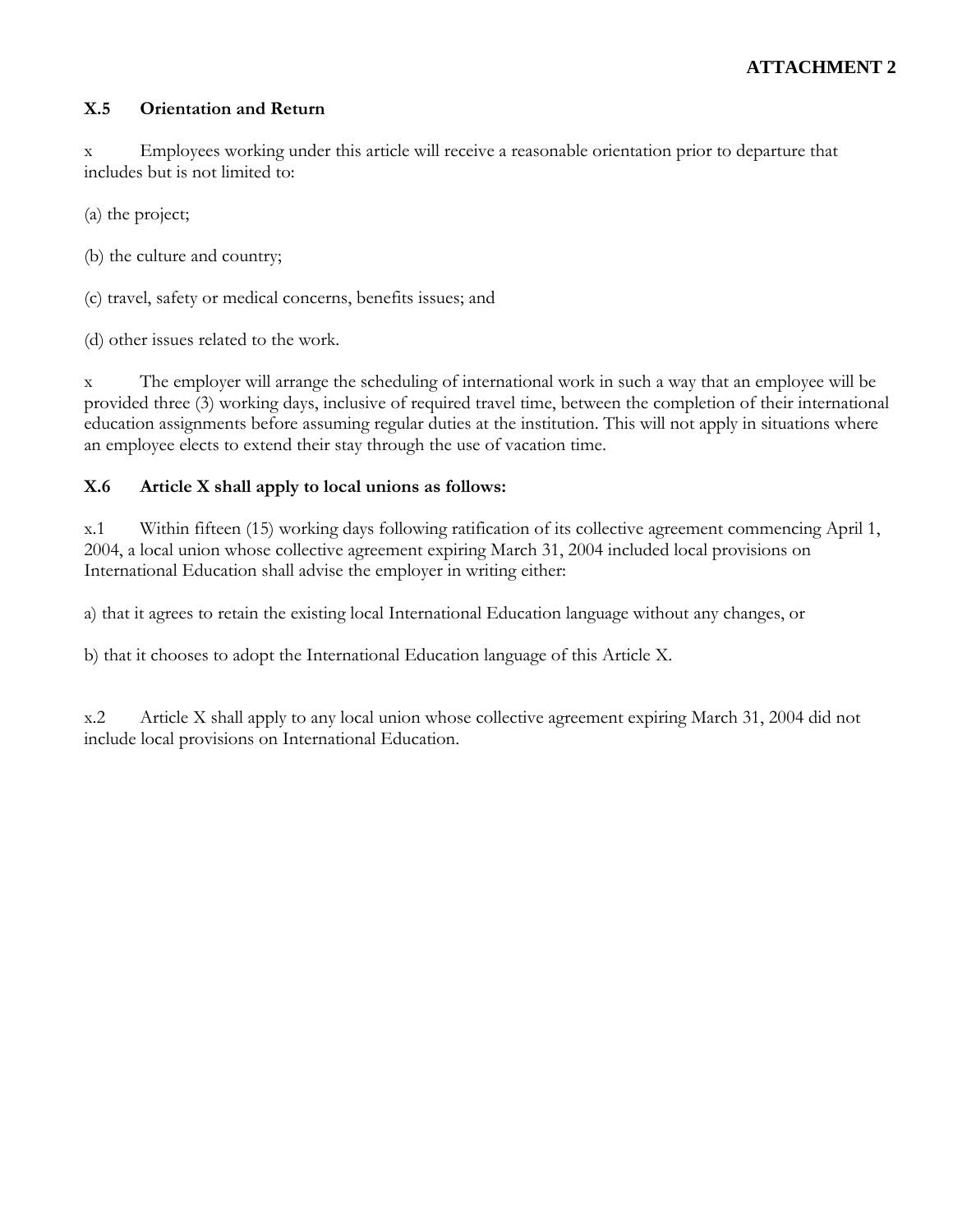## **Employer Proposal: March 9, 2005**

#### **Article Number: New**

## **Health and Safety Equipment**

The employer agrees to supply at no cost to employees all pieces of health and safety apparel and equipment required by Workers' Compensation.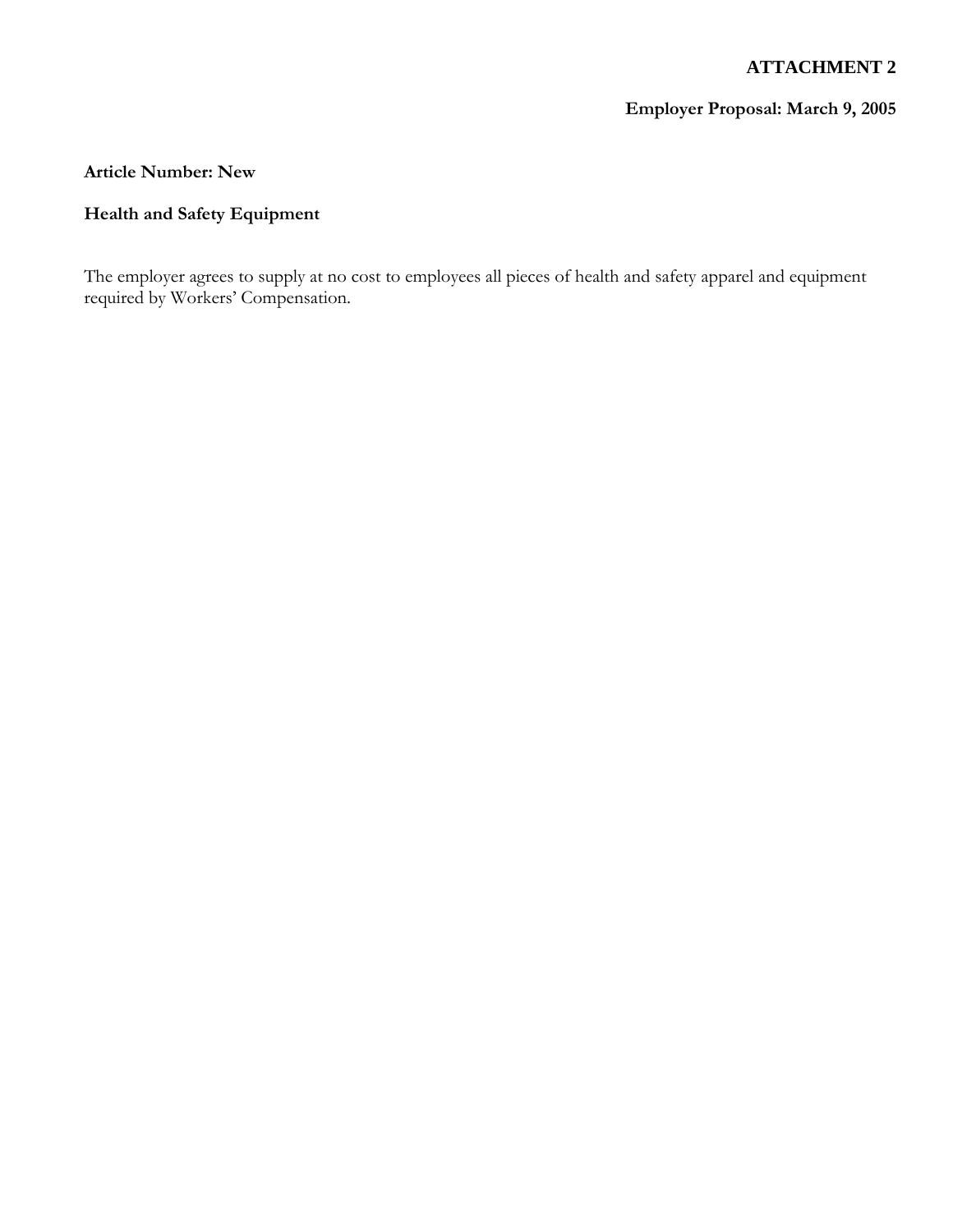#### **Appendix A – Provincial Salary Scale**

| <b>STEP</b>             | April 1, 2003<br>to<br>March 31, 2004 | April 1, 2004<br>to<br>March 31, 2005 | Not later than<br><b>August 1, 2005</b><br>tΩ<br>March 31, 2006 | April 1, 2006<br><b>STEP</b> | April 1, 2006<br>to<br>March 31, 2007 |
|-------------------------|---------------------------------------|---------------------------------------|-----------------------------------------------------------------|------------------------------|---------------------------------------|
|                         |                                       |                                       | See Note 1                                                      |                              | See Notes 2, 3, and 4                 |
|                         |                                       |                                       |                                                                 | $\mathbf{1}$                 | \$75,674                              |
|                         |                                       |                                       |                                                                 |                              | \$1,513                               |
|                         |                                       |                                       |                                                                 |                              | \$77,187                              |
| $\overline{1}$          | \$73,257                              | \$73,257                              | \$73,257                                                        | $\overline{2}$               | \$73,257                              |
|                         |                                       |                                       | \$1,465                                                         |                              | \$1,465                               |
|                         |                                       |                                       | \$74,722                                                        |                              | \$74,722                              |
| $\overline{2}$          | \$68,238                              | \$68,238                              | \$68,238                                                        | $\overline{\mathbf{3}}$      | \$68,238                              |
|                         |                                       |                                       | \$1,365                                                         |                              | \$1,365                               |
|                         |                                       |                                       | \$69,603                                                        |                              | \$69,603                              |
| $\overline{\mathbf{3}}$ | \$65,445                              | \$65,445                              | \$65,445                                                        | $\overline{\mathbf{4}}$      | \$65,445                              |
|                         |                                       |                                       | \$1,309                                                         |                              | \$1,309                               |
| $\overline{\mathbf{4}}$ |                                       |                                       | \$66,754                                                        | 5                            | \$66,754                              |
|                         | \$63,048                              | \$63,048                              | \$63,048                                                        |                              | \$63,048                              |
|                         |                                       |                                       | \$1,261                                                         |                              | \$1,261                               |
| 5                       | \$60,651                              | \$60,651                              | \$64,309<br>\$60,651                                            | $\boldsymbol{6}$             | \$64,309<br>\$60,651                  |
|                         |                                       |                                       | \$1,213                                                         |                              | \$1,213                               |
|                         |                                       |                                       | \$61,864                                                        |                              | \$61,864                              |
| 6                       | \$58,254                              | \$58,254                              | \$58,254                                                        | $\overline{7}$               | \$58,254                              |
|                         |                                       |                                       | \$1,165                                                         |                              | \$1,165                               |
|                         |                                       |                                       | \$59,419                                                        |                              | \$59,419                              |
| $\overline{7}$          | \$55,857                              | \$55,857                              | \$55,857                                                        | $\bf 8$                      | \$55,857                              |
|                         |                                       |                                       | \$1,117                                                         |                              | \$1,117                               |
|                         |                                       |                                       | \$56,974                                                        |                              | \$56,974                              |
| $\bf 8$                 | \$53,460                              | \$53,460                              | \$53,460                                                        | $\overline{9}$               | \$53,460                              |
|                         |                                       |                                       | \$1,069                                                         |                              | \$1,069                               |
|                         |                                       |                                       | \$54,529                                                        |                              | \$54,529                              |
| 9                       | \$51,063                              | \$51,063                              | \$51,063                                                        | 10                           | \$51,063                              |
|                         |                                       |                                       | \$1,021                                                         |                              | \$1,021                               |
|                         |                                       |                                       | \$52,084                                                        |                              | \$52,084                              |
| 10                      | \$48,666                              | \$48,666                              | \$48,666                                                        | 11                           | \$48,666                              |
|                         |                                       |                                       | \$973                                                           |                              | \$973                                 |
|                         |                                       |                                       | \$49,639                                                        |                              | \$49,639                              |

### **Option 1 of Appendix A**

**\*** *Italicized denotes stipends* 

**Note #1:** Add 2% to all steps of the Salary Scale as a result of "Net 0 money"

**Note #2:** Add 3.3% to the top of the Salary Scale. (1.5% \* 2.2)

**Note #3:** An employee who has spent 12 months at step 1 by April 1, 2006 shall move to the new step on April 1, 2006. Others will proceed to the new step on their normal increment date.

**Note #4:** The difference between the 1.5% increase on April 1, 2006 and the April 1, 2006 to March 31, 2007 total salary increase of any faculty collective agreement that includes the Provincial Salary Scale shall be applied to the top step of the scale effective April 1, 2006. Such application shall be made as soon as practicable and applied retroactively.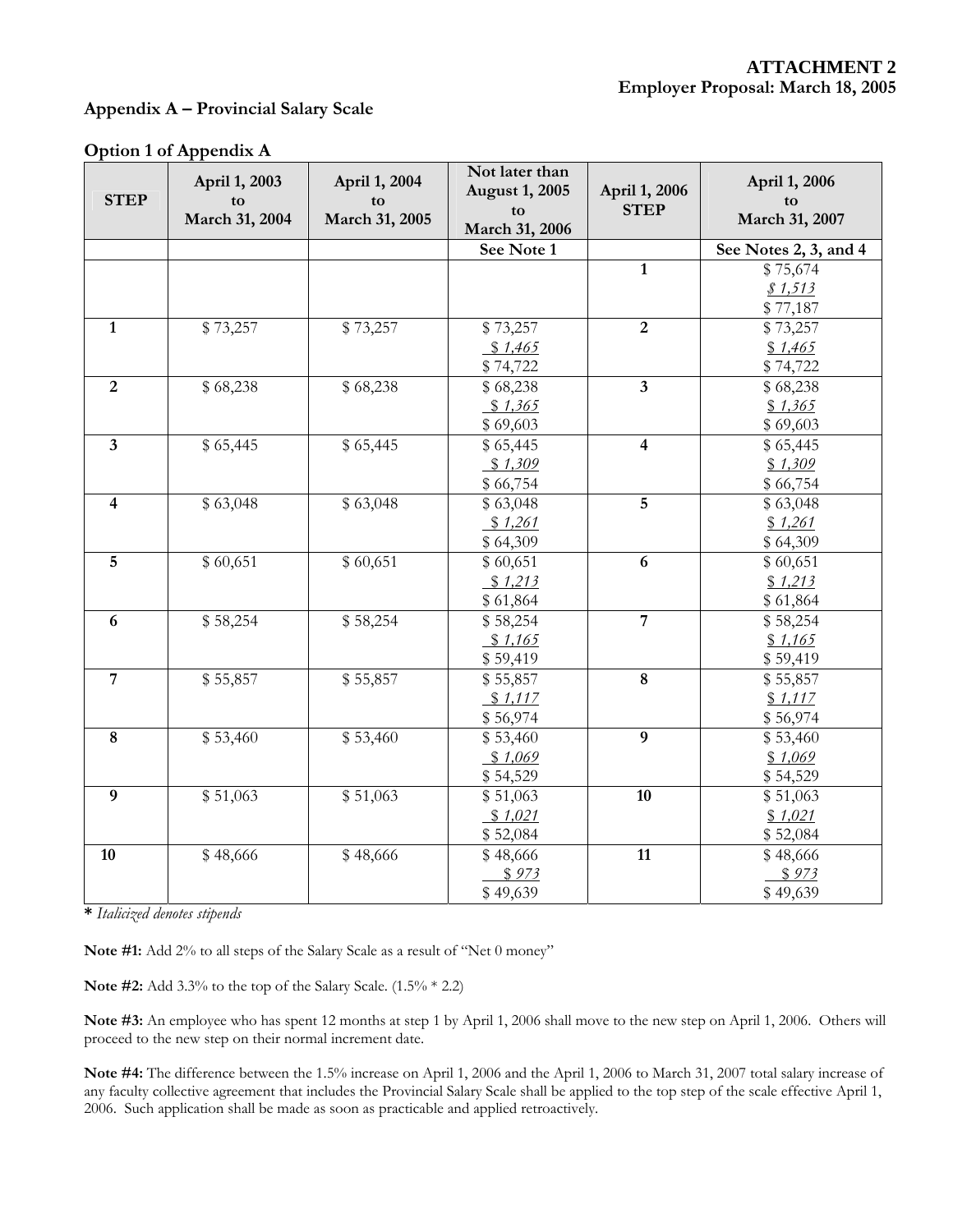| <b>STEP</b>    | April 1, 2003<br>to<br>March 31, 2004 | April 1, 2004<br>to<br>March 31, 2005 | Not later than<br><b>August 1, 2005</b><br>to<br>March 31, 2006 | April 1, 2006<br><b>STEP</b> | April 1, 2006<br>to<br>March 31, 2007 |
|----------------|---------------------------------------|---------------------------------------|-----------------------------------------------------------------|------------------------------|---------------------------------------|
|                |                                       |                                       |                                                                 |                              | See Notes 1, 2, and 3                 |
|                |                                       |                                       |                                                                 | $\mathbf{1}$                 | \$75,674                              |
| $\mathbf{1}$   | \$73,257                              | \$73,257                              | \$73,257                                                        | $\overline{2}$               | \$73,257                              |
| $\overline{2}$ | \$68,238                              | \$68,238                              | \$68,238                                                        | $\mathbf{3}$                 | \$68,238                              |
| $\overline{3}$ | \$65,445                              | \$65,445                              | \$65,445                                                        | $\overline{\mathbf{4}}$      | \$65,445                              |
| $\overline{4}$ | \$63,048                              | \$63,048                              | \$63,048                                                        | $\sqrt{5}$                   | \$63,048                              |
| 5              | \$60,651                              | \$60,651                              | \$60,651                                                        | 6                            | \$60,651                              |
| 6              | \$58,254                              | \$58,254                              | \$58,254                                                        | $\overline{7}$               | \$58,254                              |
| $\overline{7}$ | \$55,857                              | \$55,857                              | \$55,857                                                        | $\bf 8$                      | \$55,857                              |
| 8              | \$53,460                              | \$53,460                              | \$53,460                                                        | $\boldsymbol{9}$             | \$53,460                              |
| 9              | \$51,063                              | \$51,063                              | \$51,063                                                        | 10                           | \$51,063                              |
| 10             | \$48,666                              | \$48,666                              | \$48,666                                                        | 11                           | \$48,666                              |

**Note #1:** Add 3.3% to the top of the Salary Scale. (1.5% \* 2.2)

**Note #2:** An employee who has spent 12 months at step 1 by April 1, 2006 shall move to the new step on April 1, 2006. Others will proceed to the new step on their normal increment date.

**Note #3:** The difference between the 1.5% increase on April 1, 2006 and the April 1, 2006 to March 31, 2007 total salary increase of any faculty agreement that includes the Provincial Salary Scale shall be applied to the top step of the scale effective April 1, 2006. Such application shall be made as soon as practicable and applied retroactively.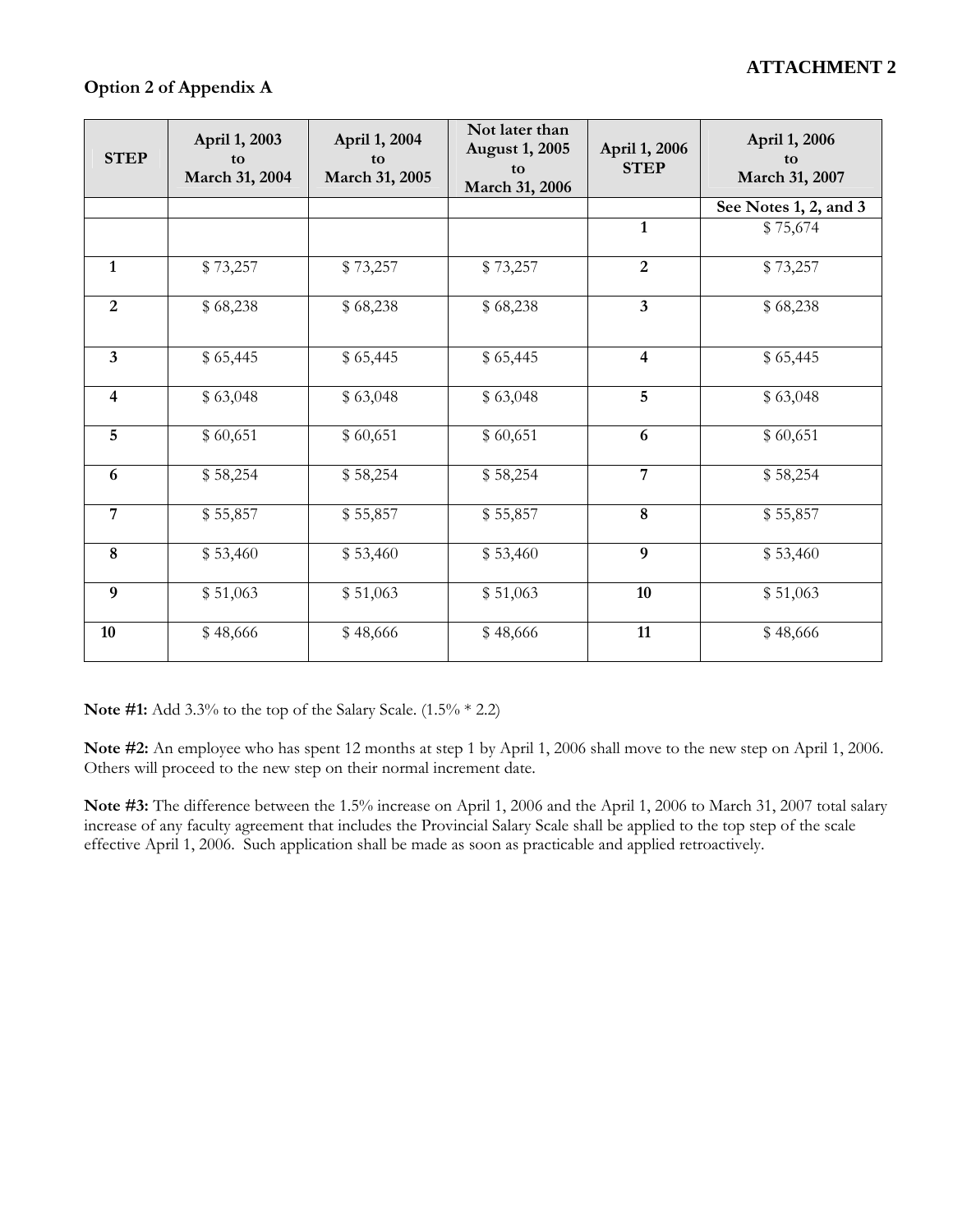### **Employer Proposal: March 10, 2005**

### **Appendix B**

## **LIST OF INVESTIGATORS**

The following list of investigators is attached for the use of the local parties at their option under Article 2.3.1 and is required under 2.3.2:

Rebecca Frame Maureen Headley Hanne Jensen Catherine Sullivan

This list may be amended at any time by the Joint Administration Dispute Resolution Committee.

**The parties agree that the addition to and replacement of the 2001-04 Common Agreement's list of investigators will as necessary be determined by JADRC.**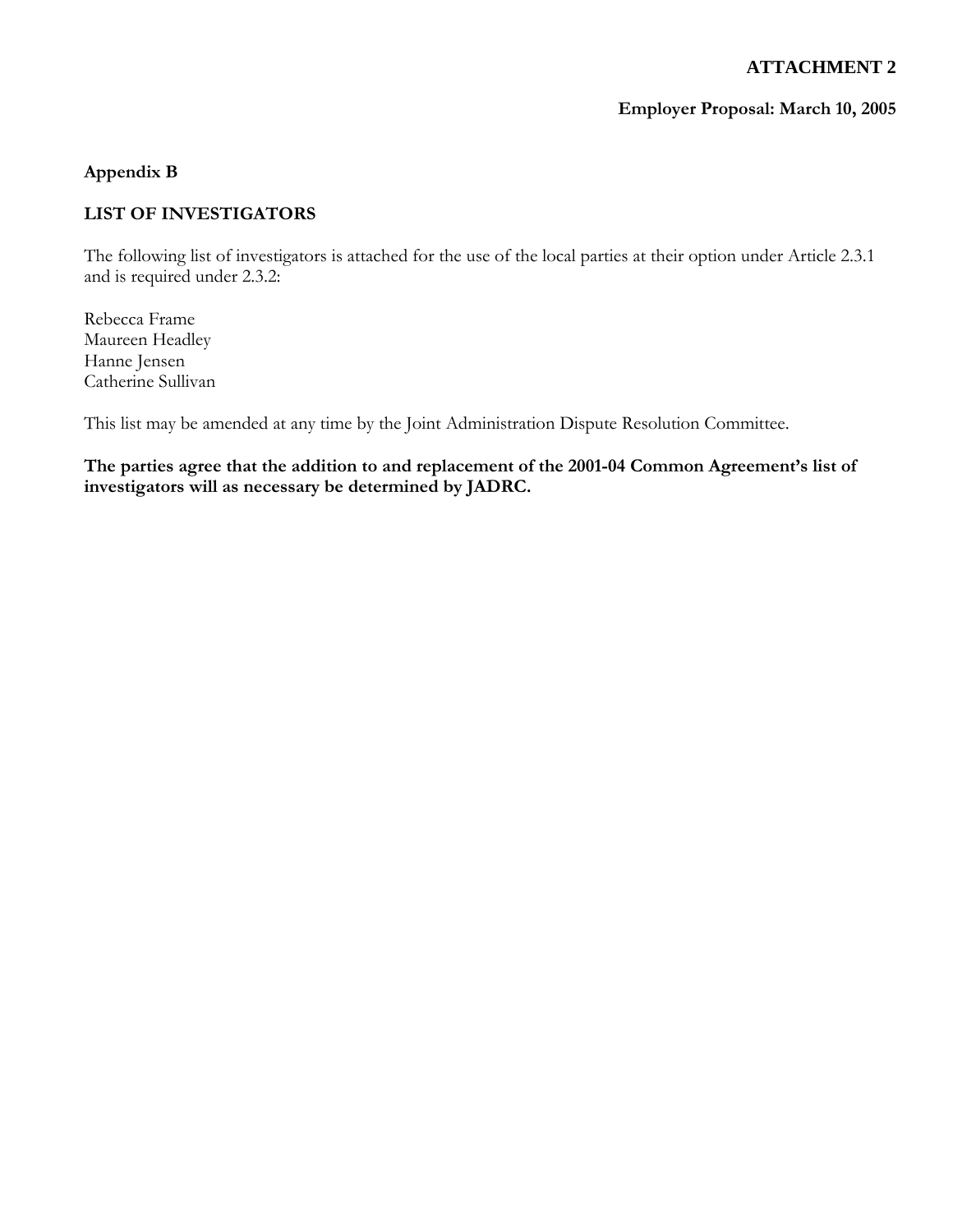**Employer Proposal: October 19, 2004** 

## **Letter of Understanding #3**

Camosun College

**Delete this LOU**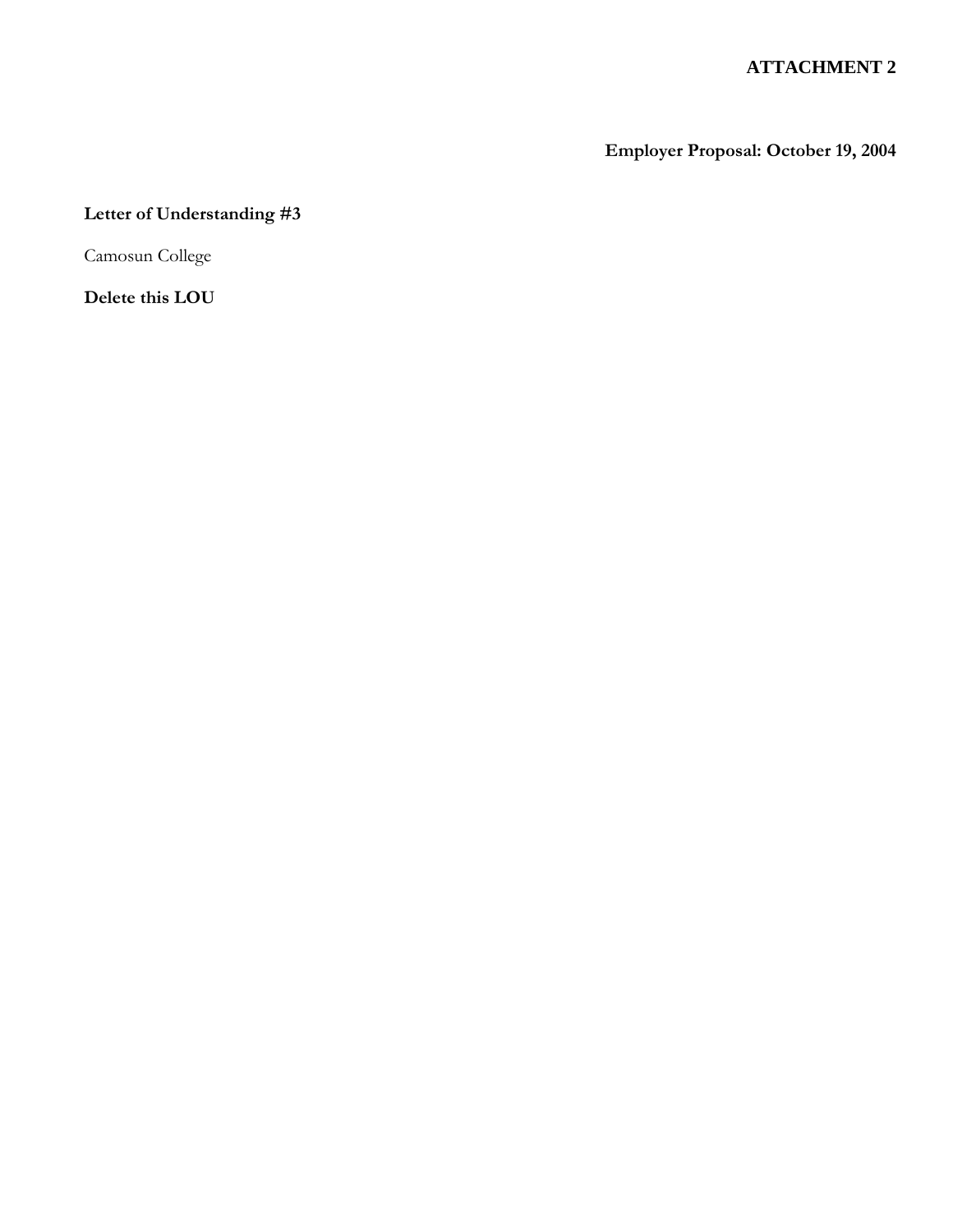## **Employer Proposal: October 19, 2004**

## **Letter of Understanding #4**

Institute of Indigenous Government

**Delete this LOU**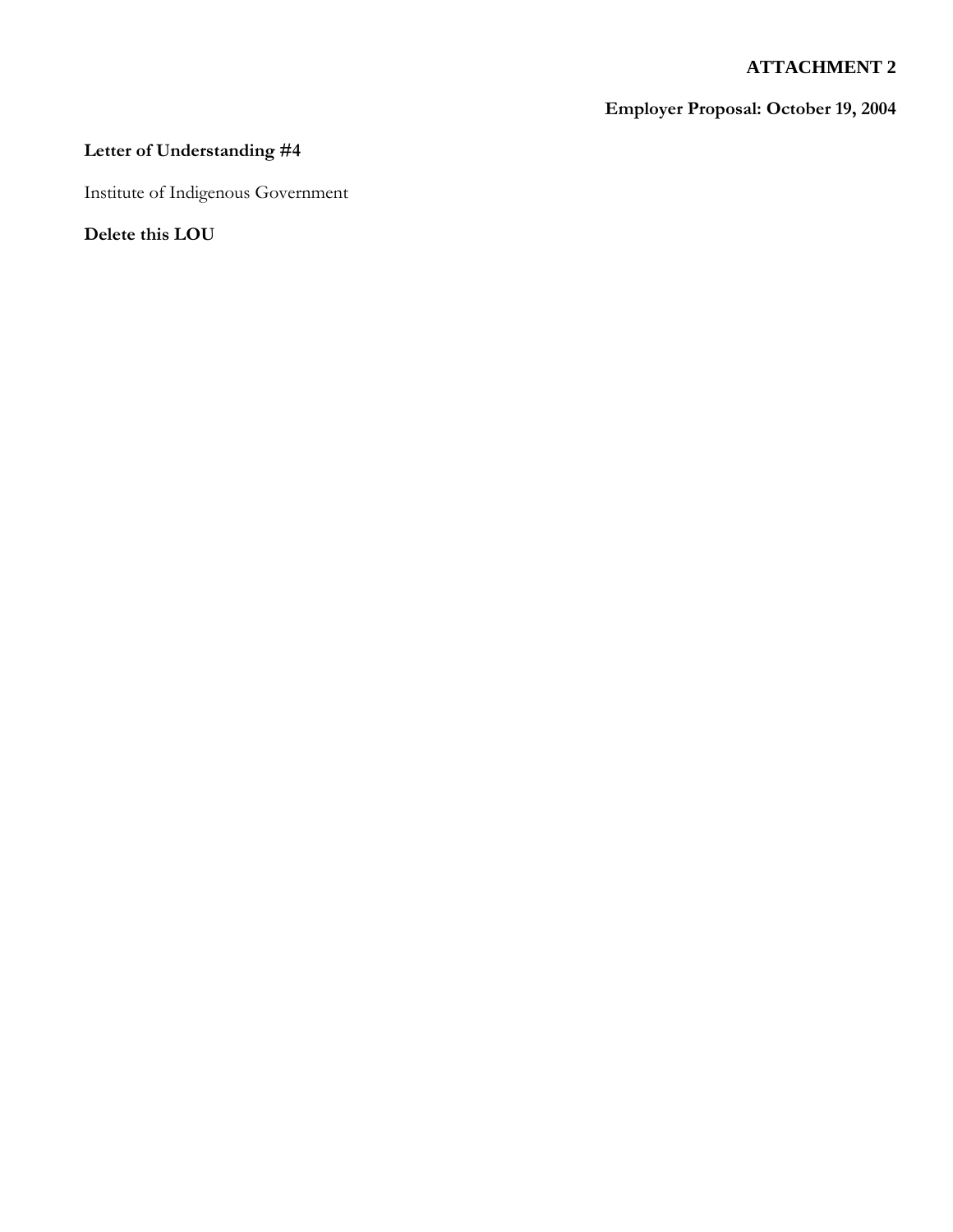## **Employer Proposal: February 17, 2005**

## **Letter of Understanding # \_\_\_\_\_\_ (new) Caps on Placement on Salary Grid**

The Parties agree that, notwithstanding Sections 10-13 of the May 27, 2004 Protocol Agreement, local parties may table in local bargaining proposals concerning the adjustment or removal of caps on the placement of employees on the Provincial Salary Scale.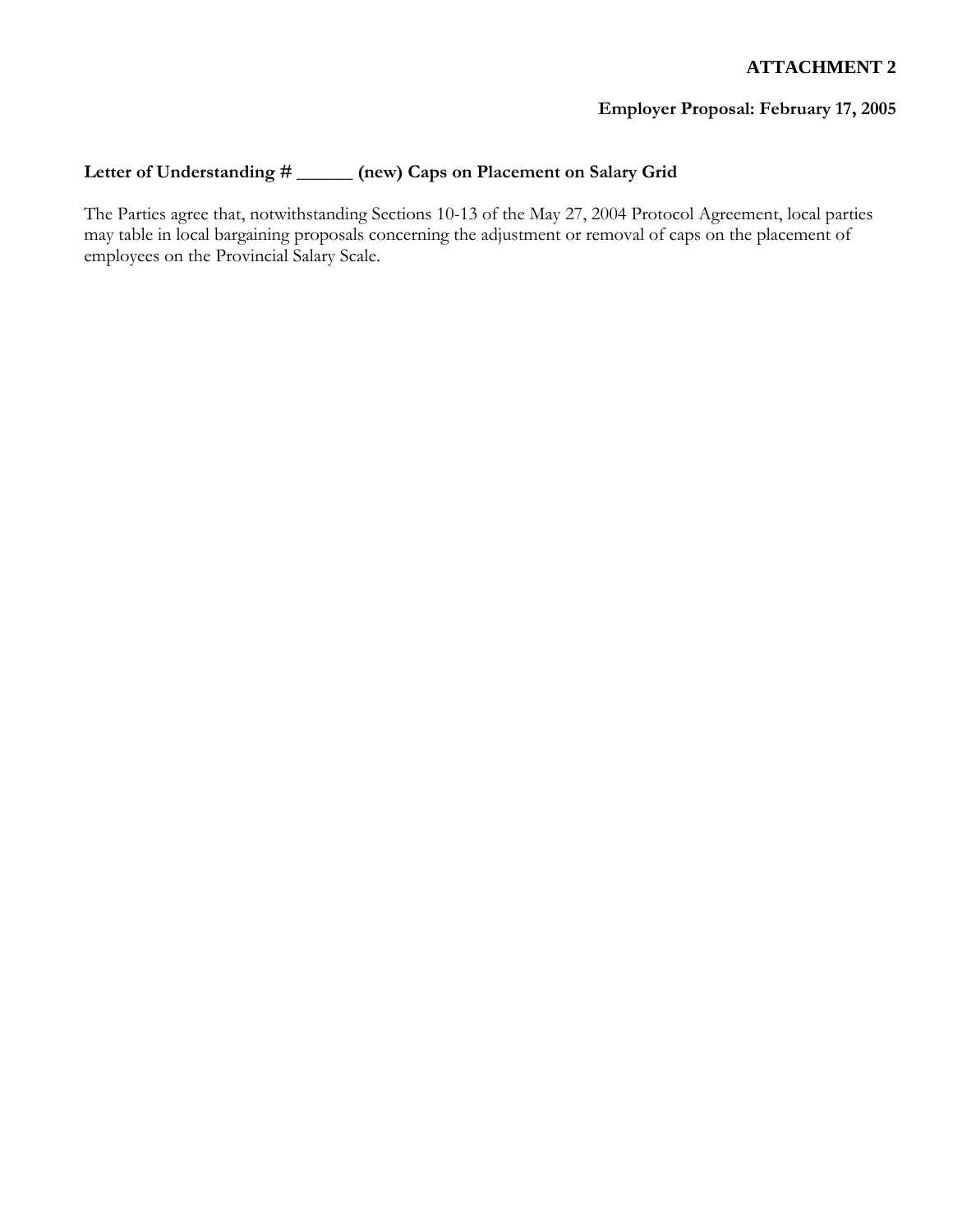### **Employer Proposal: November 30, 2004**

Letter of Understanding #

## **Partial Sick Leave and Partial Disability Benefits**

The Parties agree that it is in the interests of both the employee and the employers to enable an employee to remain at work when the employee is only partially disabled.

"Partially disabled" for the purpose of this Letter of Understanding means that the employee is unable to do a portion of his/her normal workload where such portion is agreed by the employer to conform to the configuration of faculty workload in the employee's instructional or non instructional areas and where the partial sick leave is in any event no greater than 80% of a full-time workload in that area. The application of this definition is subject to the employer's legal duty of accommodation.

Determination of whether the employee is partially disabled as defined above shall be by the short-term disability benefits carrier.

An employee who is determined to be partially disabled will be entitled to sick leave under Article 9.3.2 on a pro-rated basis until the employee has satisfied the qualifying period for short-term disability benefits of the equivalent of thirty (30) complete calendar days. In any event, to qualify for short-term disability benefits the employee must complete the qualifying period within six (6) months of the date the employee commenced parttime sick leave.

Should the employee return to his/her full normal duties of his/her own occupation during this qualifying period for short-term disability benefits and then become disabled from the same or related disability within fourteen (14) consecutive calendar days after returning to full active employment, he/she will be considered to be within the same qualifying period.

The employee is required to meet all application, reporting, and other requirements provided for in this shortterm and long-term disability benefits plans as applicable.

The carrier's approval of a partial disability claim for sick leave continuation on a pro-rata basis does not in itself mean that the employee's subsequent claims for short-term disability benefits will be automatically approved, nor does approval for short-term disability benefits mean that the employee's subsequent claim for long-term disability benefits will be automatically approved.

Additional information on the processes and criteria for partial sick leave and partial disability benefits are set out in the document titled "Administration of Partial Sick Leave and Partial Disability Benefits", which the Parties agree shall be part of the "Policies and Procedures" sections of the Disability Management Handbook for the common disability benefits plan set out in Article 9.3 of the Common Agreement.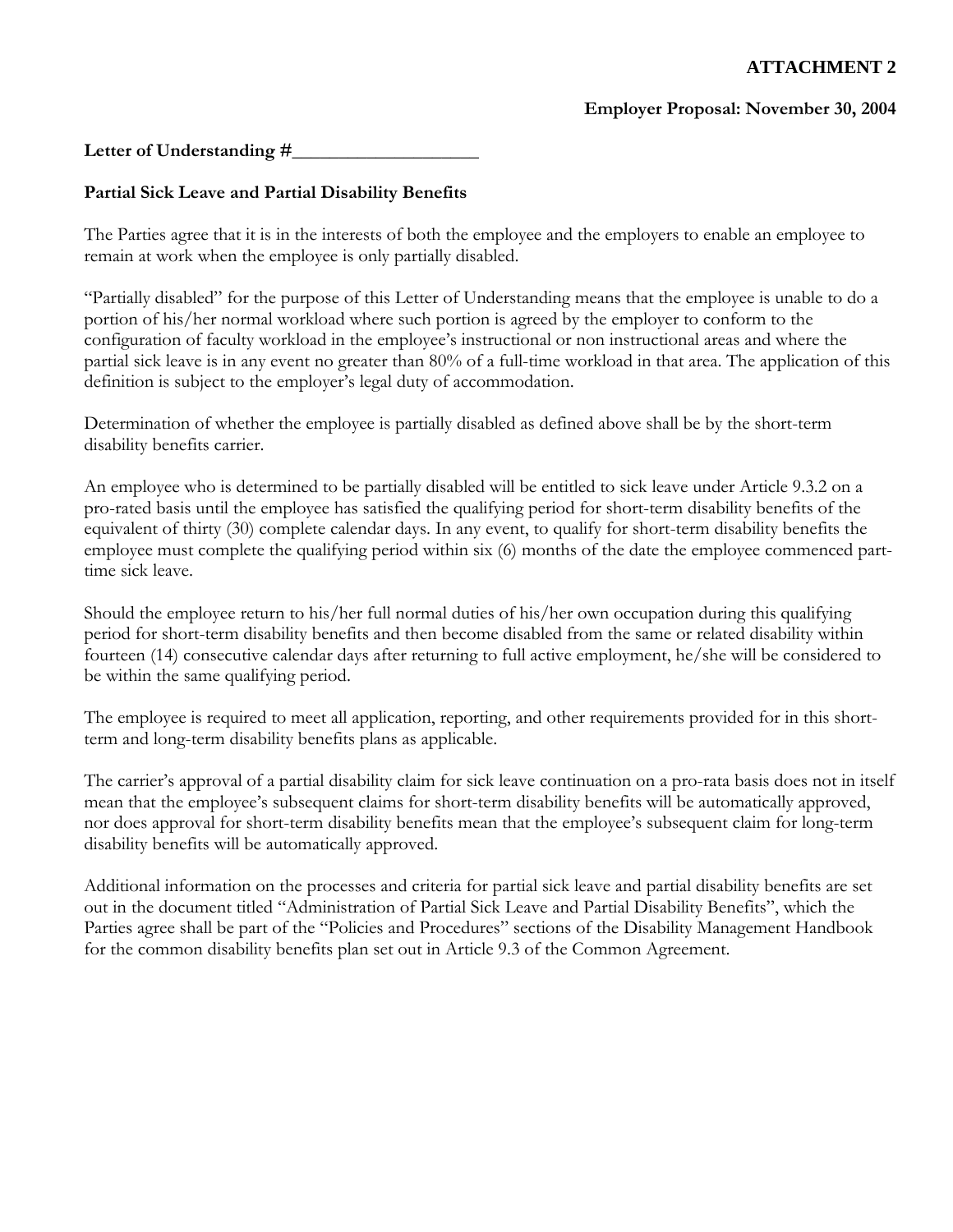## **Employer Proposal: March 10, 2005**

## **New: Letter of Understanding – Respectful Working Environment**

#### **1. Preamble**

The Parties recognize that certain types of conduct in the workplace may be inappropriate and may result in negative effects such as increased sick leave usage, increased short and long term disability leaves, and decreased levels of performance. Examples of such conduct are inappropriate behaviour, personal conflict, and bullying.

#### **2. Mandate**

The parties agree that the local parties, where mutually agreeable, may develop joint initiatives to inform and train employees and to enhance understanding on:

a) the identification and reduction of inappropriate conflict in the work place,

b) the effects of mental health issues in the workplace, and

c) the development and maintenance of a respectful workplace environment.

#### **3. Local Joint Process**

The Parties agree that the local parties may establish a local joint process, including a joint committee, to inform and train employees and to enhance understanding on the matters specified in Section 2 above.

#### **4. Expiry of this Letter**

This Letter of Understanding is in effect for the term of the Common Agreement commencing April 1, 2004, unless otherwise agreed by the Parties.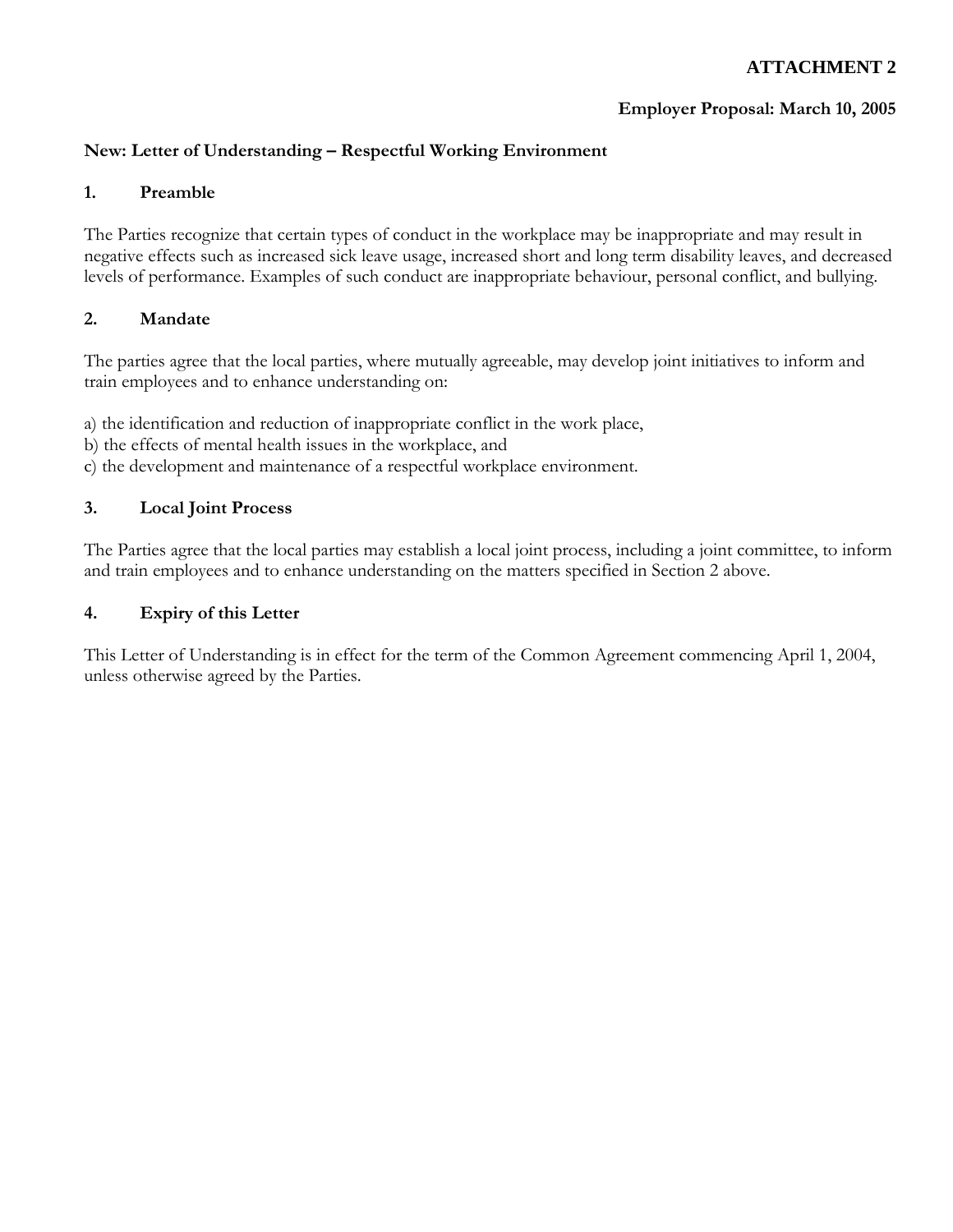## **Employer Proposal: March 16, 2005**

## **New Letter of Understanding # \_\_\_: COMMON FACULTY PROFESSIONAL DEVELOPMENT FUND**

## **1. PURPOSE**

1.1. The Common Faculty Professional Development Fund is in support of various types of professional development activities. Such professional development is for the maintenance and development of the faculty members' professional competence and effectiveness. The purpose is to assist faculty to remain current and active in their discipline and program. The fund is not meant to replace any existing development or educational funds.

## **2. PROCESS**

2.1. The local parties will mutually agree on a process and criteria for the review and adjudication of employee applications to the fund. The process will include the recommendation of adjudicated applications to the applicable senior administrator. The senior administrator is responsible for the final approval of applications.

## **3. FUND**

3.1. The Common Faculty Professional Development Fund will be set at point six of one percent (0.6%) of faculty salary for each institution.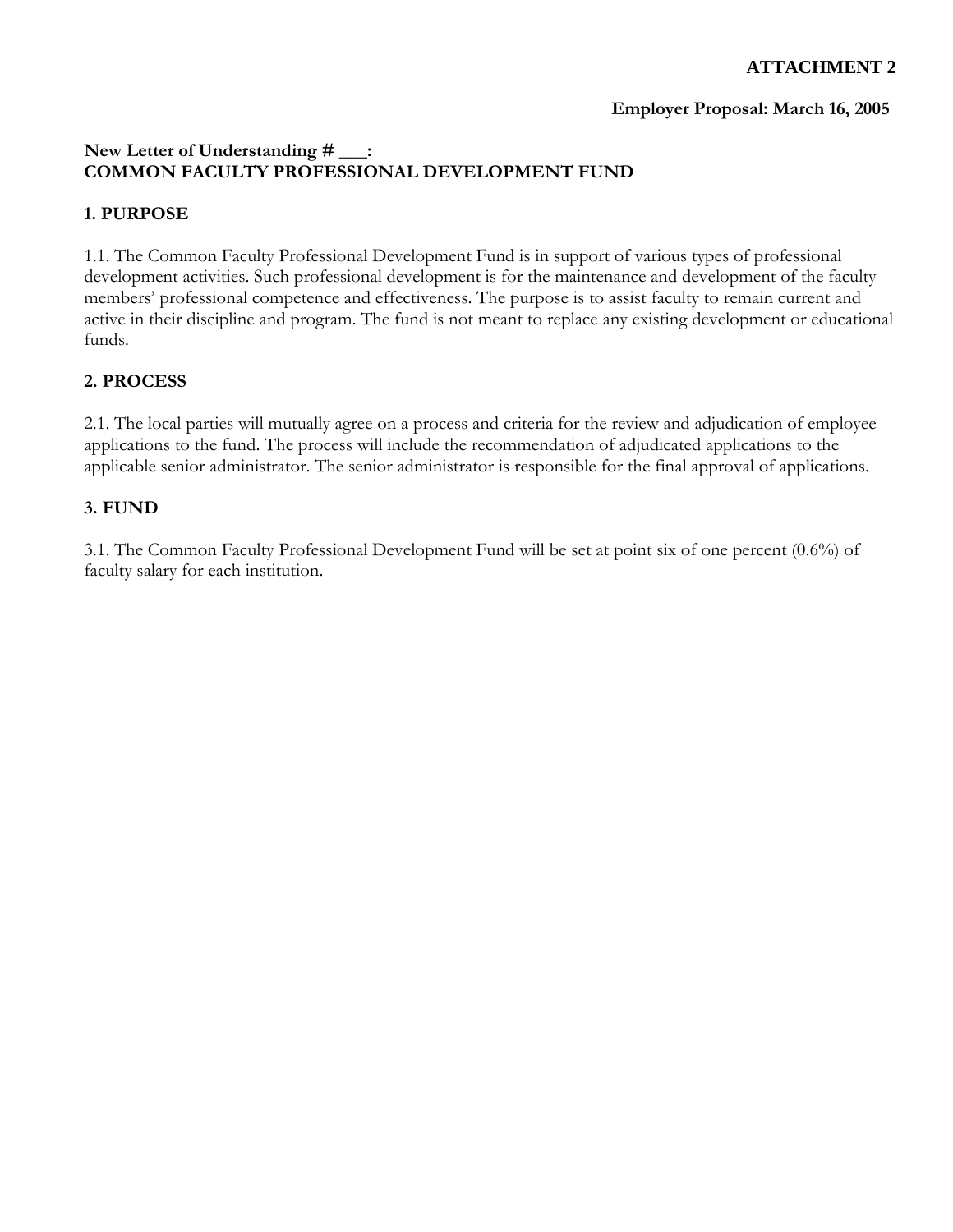## **Union Proposal: March 15, 2005**

## **Letter of Understanding # (New) – Joint Review Process of Health and Welfare Benefits (Articles 9.2 & 9.3)**

The Parties to this agreement recognize that the cost of benefits must be contained to ensure the long term sustainability of benefit plans.

The Parties agree for the term of this Agreement to expand the mandate of the Joint Committee on Benefits Administration (JCBA) to examine the benefits plans and to make recommendations that relate to cost containment, cost efficiencies, and new measures for the maximization of current benefit resources to ensure the sustainability of health and welfare benefits. The health and welfare benefits to be included in the review include:

- Extended Health Care and Vision Care
- Dental Plan
- Group Life Insurance and Accidental Death and Dismemberment
- Sick leave, Short and Long-Term Disability

#### **Receipt of Reports and Recommendations**

The recommendations of the Joint Committee on Benefits will be presented to the Parties according to the following schedule:

## 1) A preliminary report will **be issued not later than six (6) months after the ratification of this Agreement;**

2) A final report, including specific recommendations, **will be issued not later than three (3) months after the preliminary report has been issued.** 

It is understood by both Parties that the recommendations will form the basis for discussions **between the parties and that any identified savings may be used by the parties to enhance benefits during the term of this agreement. If agreement cannot be reached then any unresolved issues will be referred to the next round of bargaining.** 

The Parties agree that in the event that cost containment results in cost savings then a compensation trade-off among benefits may be negotiated.

## **Funding**

The Employers will pay such reasonable costs of the Committee's work on this project as may exceed the amount specified in Article 9.1.5.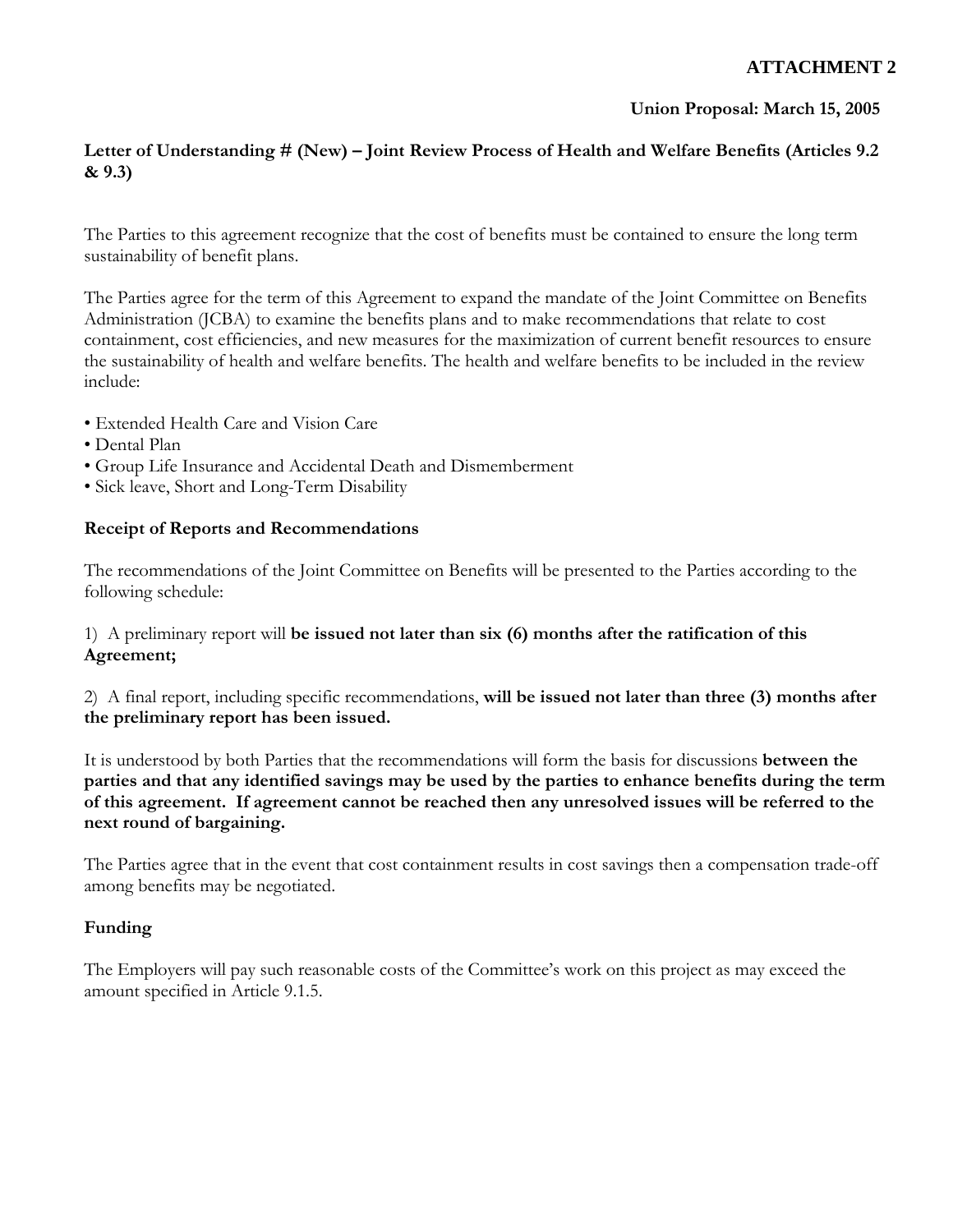## **Union Proposal: November 16, 2004**

## LETTER OF AGREEMENT (New) #\_\_\_\_\_

## **DEFERRED SALARY LEAVE PLAN**

In the absence of a provision in the local agreement this Letter of Agreement shall form a part of the local collective agreement.

The Parties agree to establish a Deferred Salary Leave Plan

#### **1. Description**

(a) The purpose of the Deferred Salary Leave Plan is to afford employees the opportunity of taking a leave of absence of up to one (1) year with part pay by deferring salary for and taking a leave after the qualifying period. It is expressly understood that the Plan is not established to provide benefits to employees on or after retirement.

(b) The employer and employees may enter into any variation of this Plan by mutual consent of the two parties involved, provided that such variations meet the requirements of the Income Tax Act and the appropriate pension plans' legislation and their regulations.

#### **2. Qualifications**

All regular employees will be eligible to take leave under the Plan.

#### **3. Application**

(a) In order to participate, an employee must make written application to the employer stating the date when the employee wishes to participate in the Plan. Eligible applicants will complete the attached Employee Application, Agreement and Employer Approval Form (clause 10)

(b) The employer will not unreasonably withhold approval of an employee's application for Deferred Salary Leave. In the event that an employer does not approve an employee's application the employer will provide the reasons in writing to the employee and the union.

(c) The employer will render a decision on applications for Deferred Salary Leave within 30 days of receipt. The Union will be advised of all applications.

#### **4. Payment Formula and Leave of Absence**

The payment of salary, benefits and the timing of leaves of absence shall be as follows:

(a) During the deferral period of the Plan, an employee will be paid up to ninety percent (90%) of their base salary and not less than sixty-six and two-thirds percent  $(66\frac{3}{2\%})$  of their base salary. The remaining percentage of annual salary, based on a calendar year, will be accumulated and this amount small be paid to the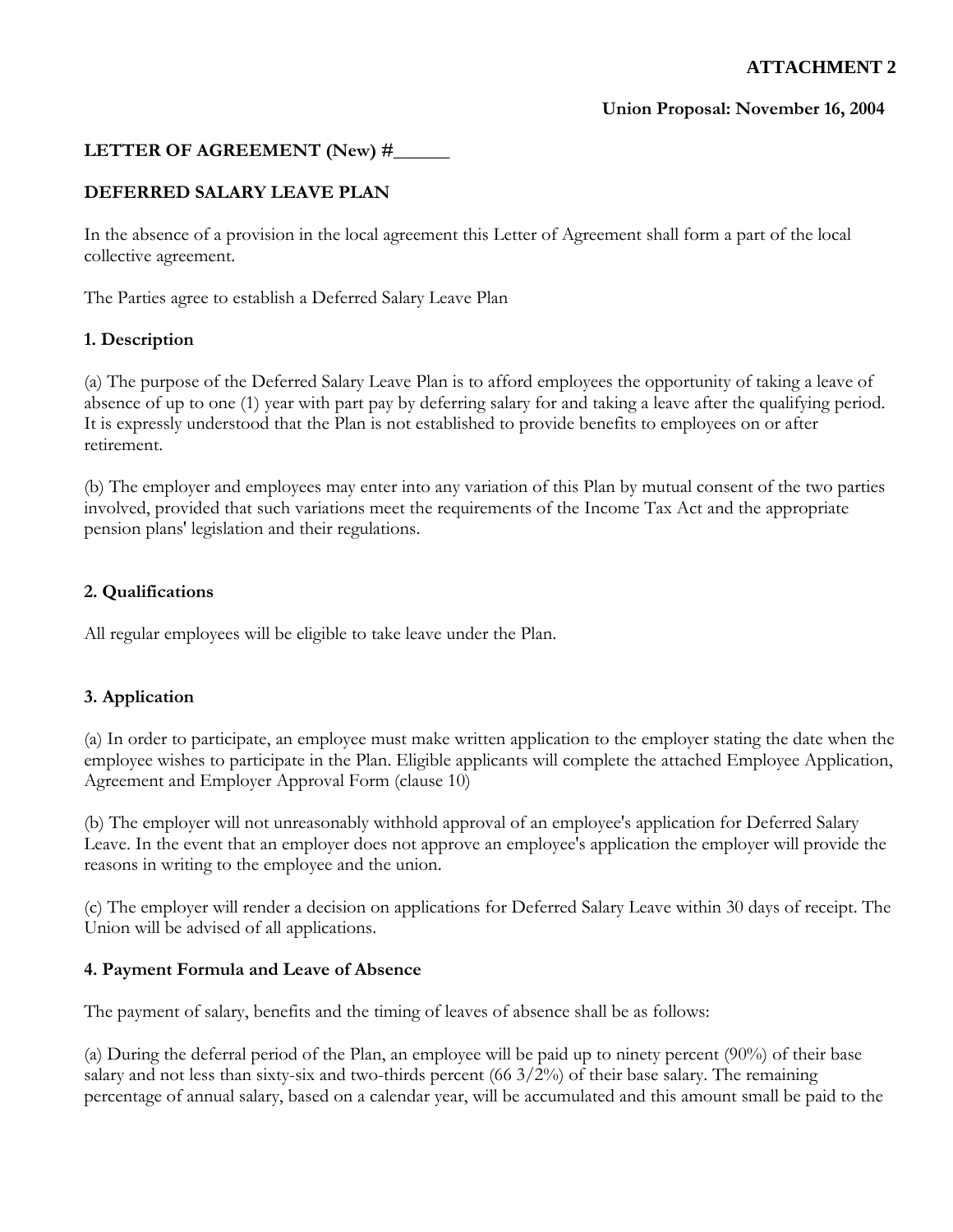employee during the period of absence. Interest earned iii the Plan on behalf of the participating employee shall be paid at the end of each calendar year.

(b) The monies retained by the employer for participants, shall be held in an interest bearing account or at the employee's option, invested and reinvested by the employer in investments offered from time to time by an investor mutually agreeable to the employer and the employee. All investments shall be deposited only in an institution covered by the Canada Deposit Insurance Corporation (CDIC). The employer and the union shall not be liable to any participant for investments made under this clause.

(c) Employment insurance premiums will be based on the gross salary during the deferral period and will not be payable during the leave period, and that Canada Pension Plan (CPP) deductions will be based on net salary during both the deferral period and the leave period.

(d) The leave of absence may be taken only in the qualifying year of the Plan. Under special circumstances, exceptions may be granted; however, the deferral period must not exceed six (6) years in total from the date the salary deferrals commenced, and the leave of absence will commence at a mutually agreeable time. Agreement shall not be unreasonably withheld.

(e) With the approval of the employer, an employee may select some alternative method of deferring salary other than that specified in (a) above; however, the annual deferral amount may not exceed thirty-three and onethird percent (33  $1/3\%$ ) of the salary nor be less than ten percent (10%) of the salary the participating employee would normally receive in one (1) year.

## **5. Terms of Reference**

(a) The leave of absence shall occur according to and be governed by this Letter of Agreement rather than other leave provisions in the Collective Agreement in force between the employer and the union.

(b) Payment to a participant on leave shall be made in accordance with local institutional payroll procedures. These installments shall start on the pay period following the commencement of the leave. The final installment shall be the balance of any monies retained by the employer for the participant in the Plan.

(c) Upon no less than six (6) months' notice, a participant may request a one (1) year postponement of the start of the leave requested in the initial application. Such postponement will be granted where it is not in conflict with the number of employees approved to take leave in that year.

(d) On return from leave, an employee shall return to the position held immediately prior to going on leave.

(e) An employee participating in the Plan shall be eligible, upon return to duty, for any increase in salary and benefits that would have been received had the leave of absence not been taken.

(f) Employees who are laid off will be required to withdraw from the Plan and will be paid a lump sum adjustment for any monies deferred to the date of withdrawal, plus any interest earned. Repayment shall be made within 60 calendar days of withdrawal from the Plan.

(g) Prior to commencing their leave of absence, an employee may withdraw funds from the Plan only in the case of. financial or other hardship (except where paragraph (f) applies). Upon withdrawal any monies accumulated plus interest owed, will be repaid to the employee within 60 calendar days of notification.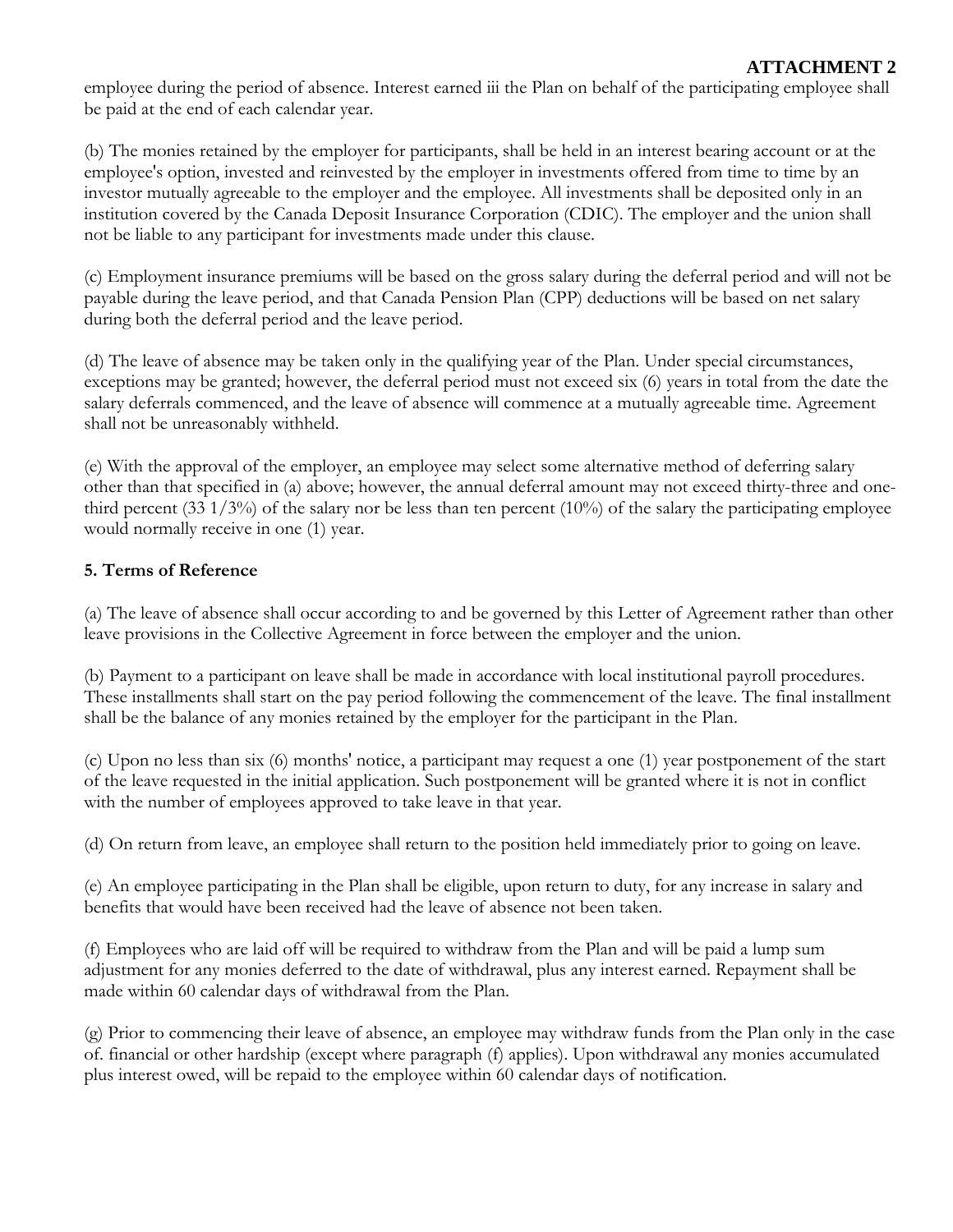(h) Should an employee die while participating in the Plan, any monies accumulated plus interest owed at the time of death, will be paid to the employee's estate.

(i) There will be no interruption of a leave once it has commenced.

## **6. Salary**

Throughout the period of the leave of absence, the employee may not receive any salary or wages from the Employer, other than:

(a) amounts which were deferred under the Plan; and

(b) the benefits that the employer usually pays to or on behalf of employees.

## **7. Benefits**

(a) During a leave of absence, the responsibility for payment of benefit premiums for a participant shall be established in this Agreement.

(b) The employee's benefit coverage will continue for the duration of the leave and the premium payments shall be on the same basis as if the employee were not on leave.

(c) Where a participant is obligated to pay the cost of any benefit during the period of leave, the employer will pay such costs on behalf of the participant and deduct the money paid from money otherwise payable to the participant from the fund.

(d) Pension contributions, entitlement and purchase for service shall be governed by the appropriate Pension Plan Act and regulations. The employer will notify the Administrators of the Pension Plan the value of the contributions and salary levels for the purpose of pension adjustment reporting.

## **8. Termination or Amendment of the Plan**

(a) This Plan may be amended or terminated by agreement between the union and the employer.

(b) No amendment shall be made to the Plan which will prejudice any tax ruling which is applicable to the Plan prior to the amendment.

## 9. **Income Tax Act, Pension Plans and Regulations**

Within 90 days of the signing of this agreement the Parties will submit this Letter of Agreement for review to ensure that it complies with the requirements of the **Income Tax Act** and the appropriate pension plans legislation and their regulations. The Parties agree that they will make any modifications to this Letter of Agreement that are necessary in order to comply with the **Income Tax Act** and the appropriate pension plans legislation and their regulations.

## **10. Employee Application, Agreement and Employer Approval Form**

"I have read the terms and conditions of the Letter of Agreement #1 between the union and the employer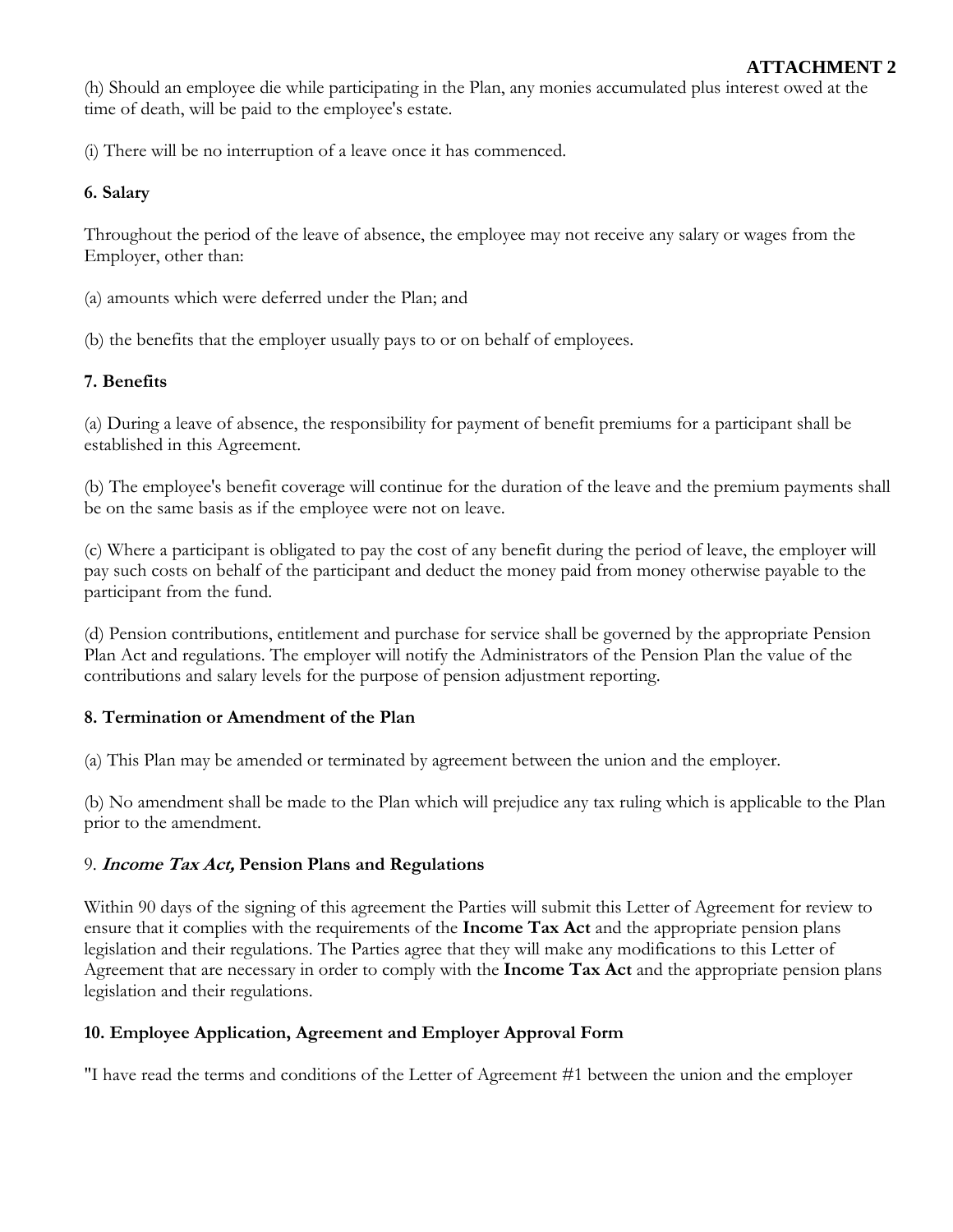governing the Deferred Salary Leave Plan, and I understand it. I agree to participate in the Plan subject to its rules and on the following specific conditions:

Enrolment Date: My enrolment in the Plan shall become effective \_\_\_, 20\_\_\_

Year of Leave: I propose to commence my leave (yy/mm/dd), upon the approval of the employer, for a period of \_\_\_\_\_\_ months (up to one year).

Funding of the Leave: To accomplish the funding of the leave I hereby authorize the following amounts be withheld from my current compensation effective the date of my enrolment in the Plan:

First Year \_\_\_\_ %

Second Year \_\_\_\_ %

Third Year  $\_\_\_\_$ %

Fourth Year \_\_\_\_ %

Number of additional years \_\_\_\_\_\_\_\_\_\_\_

Percentage per additional year \_\_\_\_\_\_\_\_\_\_\_

The participant may, by written notice to the employer prior to the anniversary date in any year, alter the percentage amounts for that and any subsequent year subject to Section 4(e) of the Deferred Salary Leave Plan Memorandum."

\_\_\_\_\_\_\_\_\_\_\_\_\_\_\_\_\_\_\_\_\_\_ \_\_\_\_\_\_\_\_\_\_\_ Signature of Applicant Date

\_\_\_\_\_\_\_\_\_\_\_\_\_\_\_\_\_\_\_\_\_ \_\_\_\_\_\_\_\_\_\_\_

The employer hereby approves the above noted employees participation in the Deferred Salary Leave Plan

Signature of employer Date

Cc Union President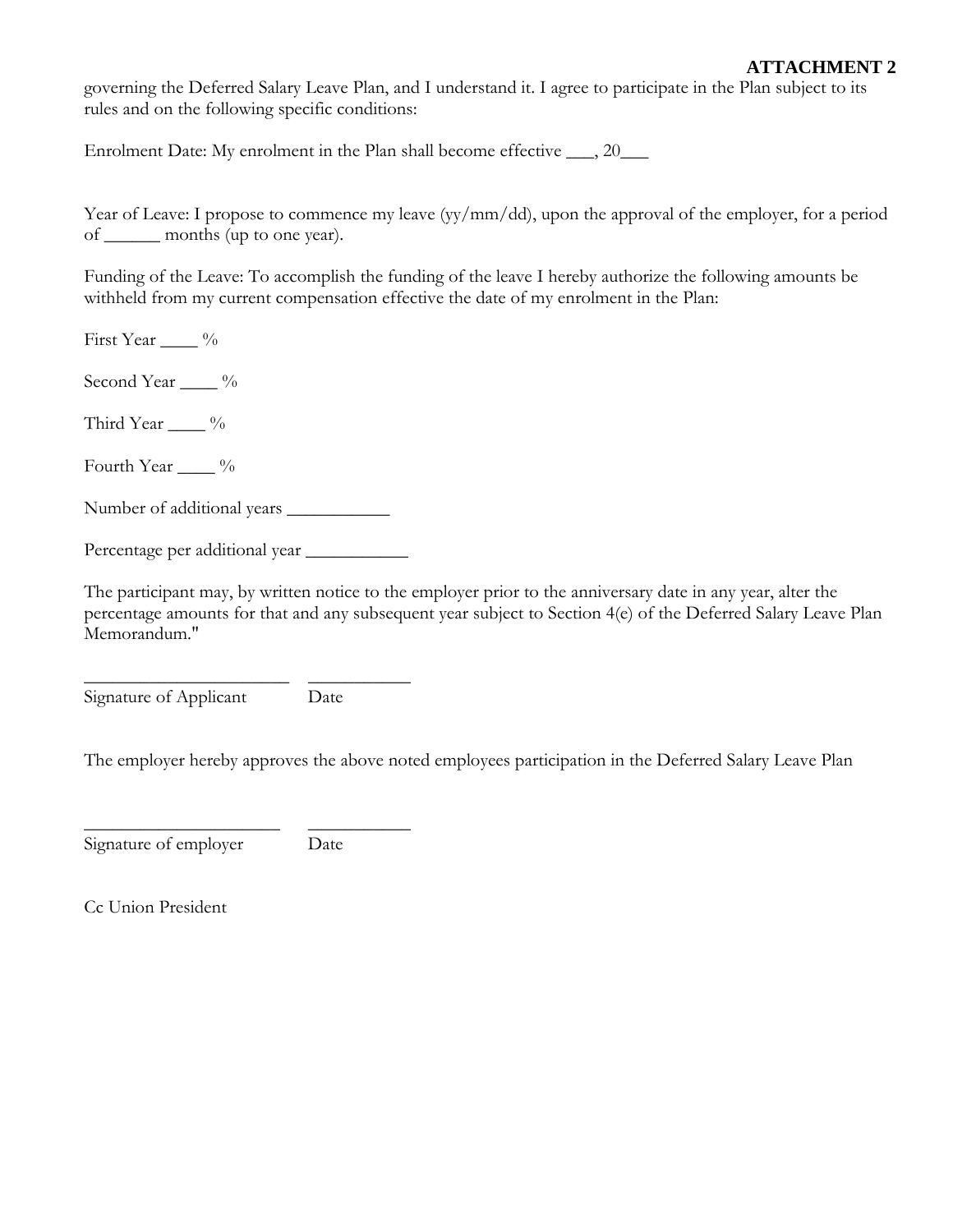#### **Employer Proposal: March 10, 2005**

#### Letter of Understanding (New) # **Variant Applications of Common Agreement Provision to the NVIT Parties**

- 1. The parties recognize that NVIT is a unique Aboriginal provincial institute with a mandate to teach Aboriginal curriculum, maintain Aboriginal culture, values, and traditions, and accordingly has a preference for hiring Aboriginal employees. Therefore the parties agree that NVIT is subject to the following variations of this agreement:
	- 1.1 The parties agree that Article 3.5.2 Union Leave will be applied in the following way:
		- 1.1.1 NVIT will provide a bank equivalent to one quarter full time equivalent per annum at normal faculty replacement costs as per local Article 35.2.1.5
		- 1.1.2 The bank will be established each April 1st to fund this leave for the upcoming fiscal year.
		- 1.1.3 Subject to employer operational requirements, The NVITEA will request a draw down on the bank and will inform the Employer which Union member and when the leave is requested. The draw down will be based on the hourly rate of the employee plus benefits.
		- 1.1.4 Requests under this Article will not be unreasonably denied.
	- 1.2 The parties agree that Article 6.1 Employee Security and Regularization, and Article 6.6 Contracting Out, does not apply to NVIT. For clarity the parties agree that Articles 6.4 Targeted Labour Adjustment and 6.7 Education Technology do apply. The parties agree that Article 6.1 Employee Security and Regularization and Article 6.6 Contracting Out may be opened at the local table.
	- 1.3 The parties agree to include Article 6.2 Program Transfers And Mergers, and Article 6.3 Registry of Laid Off Employees subject to NVIT's continued right to exercise a preference for hiring people of Aboriginal Ancestry.
	- 1.4 The parties agree to a variation of Article 7 Leaves subject to Section 2 below.

1.5 The parties agree to a variation of Article 9 Benefits subject to Sections 3 and 4 below.

2. The Parties agree that NVIT be exempted from Article 7.6 Bereavement Leave and 7.7 Family Illness Leave.

For clarification, the parties agree that local articles 23.1.1, 23.1.5, 23.1.6, 23.1.7, and 23.5 remain in effect.

The parties agree to include article 7.10 Exchange Leave, subject to NVIT's continued right to exercise a preference for hiring people of Aboriginal ancestry.

The parties agree that Article 7.9 Public Duties may be applied to public duties that include First Nations governance and Aboriginal community boards.

3. Upon ratification of the local collective agreement Article 9 (Health and Welfare) provisions will come into effect upon the first day of the first month following the fifteenth day after ratification.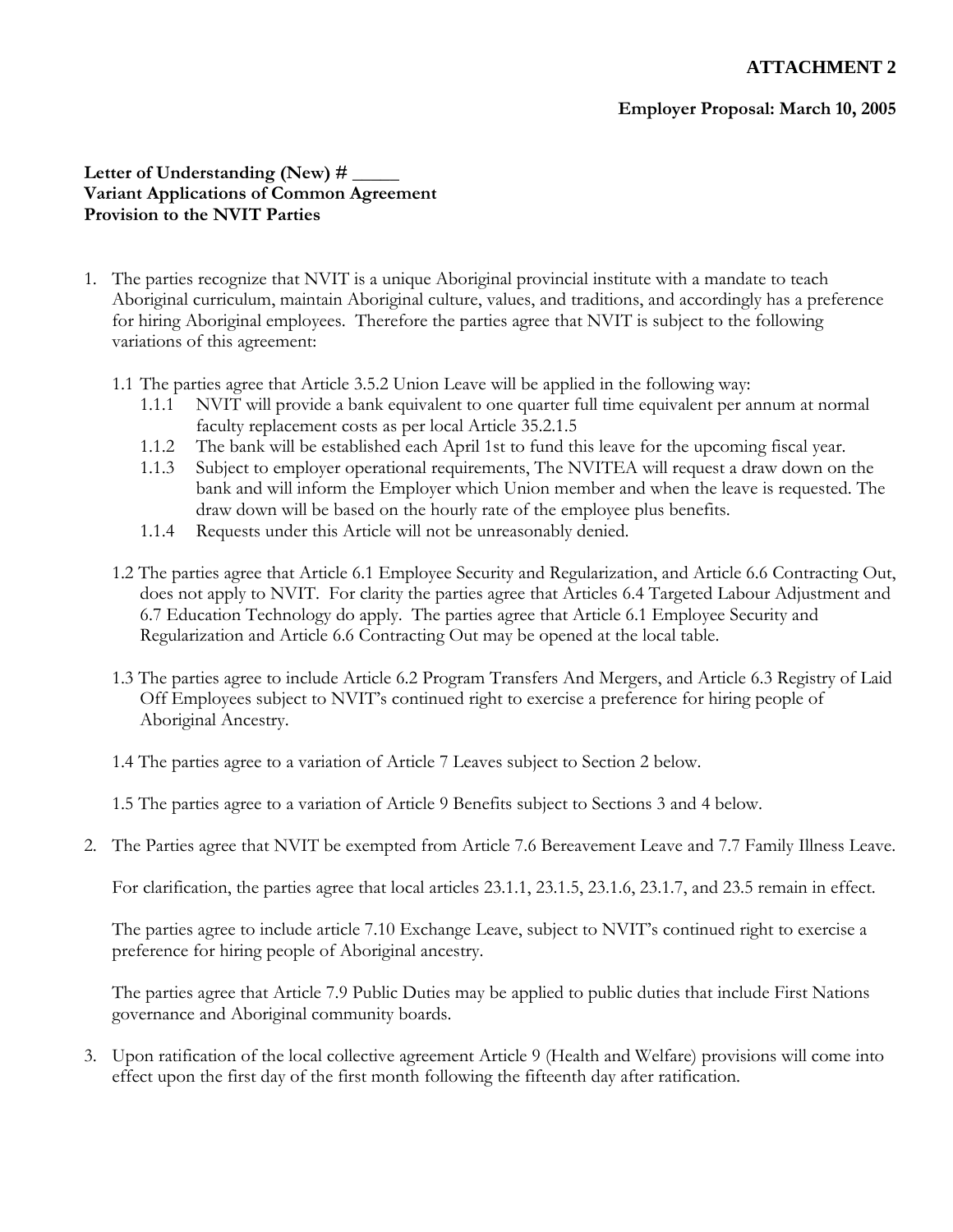- 4. The parties recognize the employees of NVIT who are "status" as defined in the Indian Act often have health and dental coverage provided by Indian and Northern Affairs Canada (INAC). Those employees who have this coverage may choose to opt out through the signing of a waiver of the health, dental and emergency travel benefits provided by NVIT as part of its benefits plan. Those employees who have INAC coverage and who choose to opt out shall receive 2% of their gross earnings on each paycheque in lieu of benefits.
- 5. The Parties agree that Article 30.7 of the NVIT local agreement remains in force.

#### 6. **Support Staff Issues at NVIT Other Than Compensation Increases**

The parties agree that the following may be negotiated at the local table:

- a) Support staff temporarily reassigned to higher or lower position
- b) Staff taking over additional responsibilities due to the emergency absence of another support staff employee
- c) Staff promoted to a higher position
- d) A joint management/union process for evaluating scale placement for new positions or positions substantially changed
- e) Study of alternative scales and objective placement methodology, for future implementation, for new or substantially changed.
- f) Factors influencing increments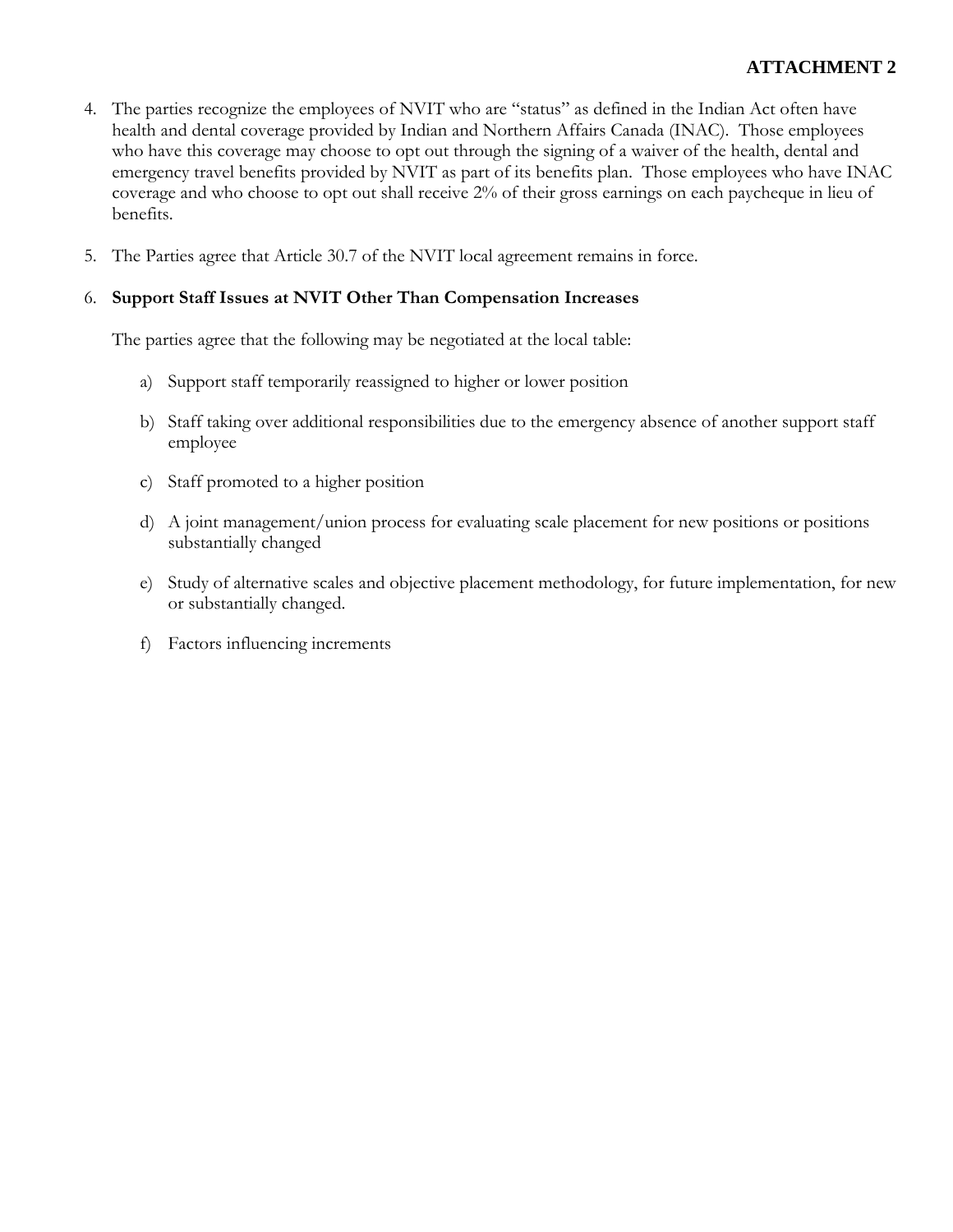#### **Union Proposal: March 18, 2005**

## **Letter of Understanding # (New) – NVIT Support Staff Salary**

The Parties agree that the NVIT Support Staff shall receive 1.5% compensation increase on all steps on the Support Staff salary scales on April 1, 2006.

Further, the NVIT Support Staff shall receive the difference between the 1.5% increase on April 1, 2006 and the April 1, 2006 to March 31, 2007 total salary increase of any faculty collective agreement that includes the Provincial Salary Scale shall be applied to the NVIT Support Staff salary grids. Such application shall be made as soon as practicable and applied retroactively.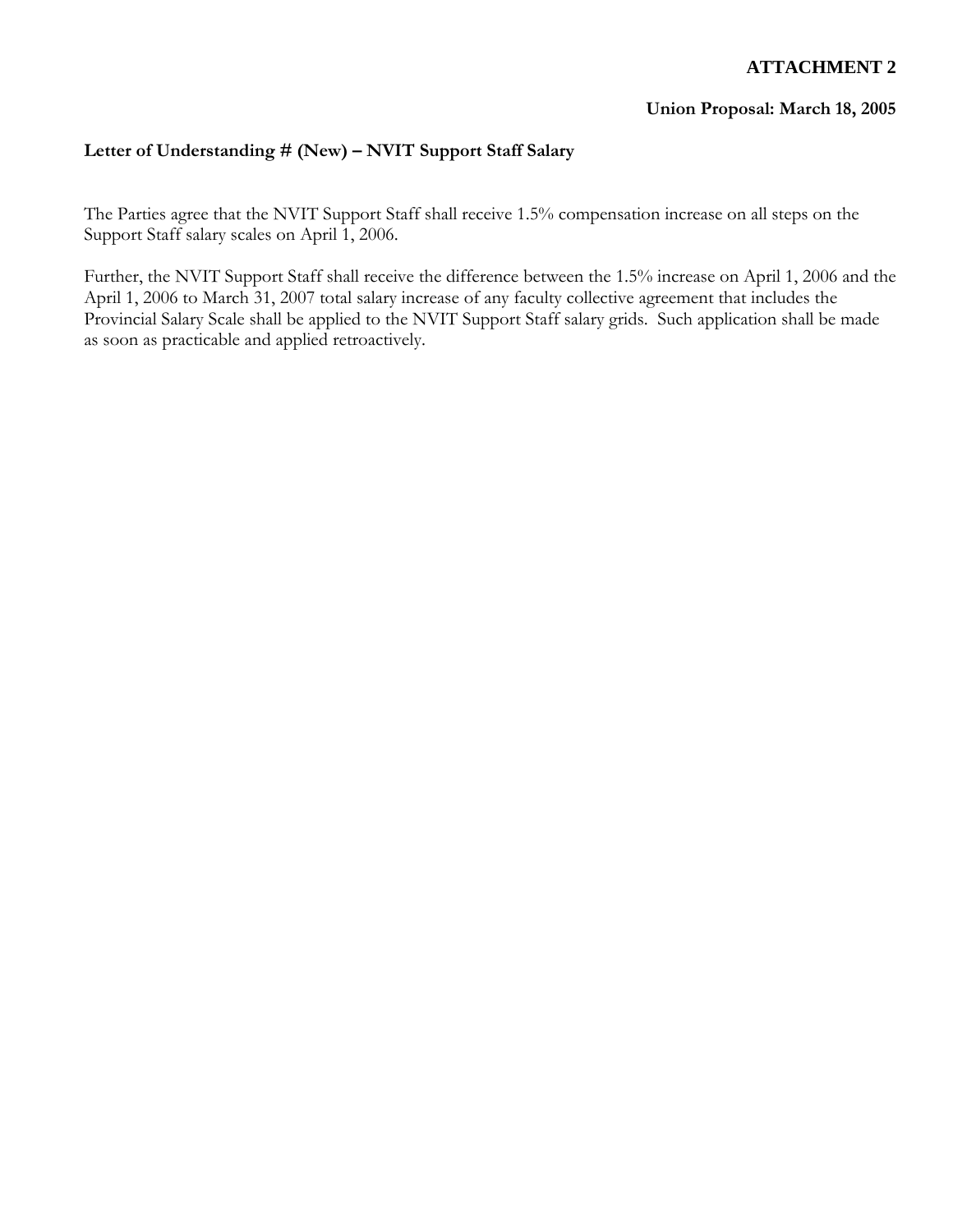#### **Implementation and Transition Matters**

For inclusion in the Memorandum of Agreement that will be completed before the collective agreement is in a form for distribution.

## **1. Stipend**

By no later than five (5) working days following ratification of this Agreement, a local bargaining unit shall advise the local employer in writing either:

- (a) that it wishes its members to receive the stipend in exchange for negotiated savings offsets as set out below, or
- (b) that it does not wish to participate in the stipend/savings offset process set out below.

For a local union that advises its employer that it has chosen option (a) above, the following process shall apply:

The FPSE and the employers at the MID table where the FPSE is certified agree to pay a stipend to all FPSE employees, commencing as soon as practicable following ratification and the determination of cost savings, but no later than August 1, 2005. The commencement of the stipend will correspond to the effective date of the offsetting savings referred to below. The stipend will be in accordance with Appendix A. The stipend will be paid at the same time as salary payments and deemed to be salary for pension and all other purposes. The required savings to enable the funding of the stipend will be found in the following manner:

The parties will review the following items from the common agreement:

- Sick days
- Bereavement leave
- Compassionate or family illness leave
- HR Database
- Electronic Registry

In the event that there are cost savings in any of these items, those savings will be used to fund the stipend, and the necessary consequential changes will be incorporated into the common agreement. Failing agreement as to the interpretation application or alleged violation of this provision, either party may refer the difference to Vince Ready and Peter Cameron who will have the authority to render a binding decision, including (without limitation) the authority to amend the common agreement to give effect to this provision. If there is an outstanding difference that is unresolved as of ten days from the date of ratification by the parties, the difference is deemed to be referred to Vince Ready and Peter Cameron.

Following the result of the process in the previous paragraph, the local parties at the institution will find cost savings such that the total cost savings in the common and local agreements are equal to the cost of the stipend, and the necessary consequential changes will be incorporated into their local agreement. In choosing between cost savings options, the impact on employees will be a substantive factor. Failing agreement as to the interpretation, application or alleged violation of this provision, either party may refer the difference to Vince Ready and Peter Cameron who will have the authority to render a binding decision, including (without limitation) the authority to amend local agreement provisions that otherwise would be in effect, in order to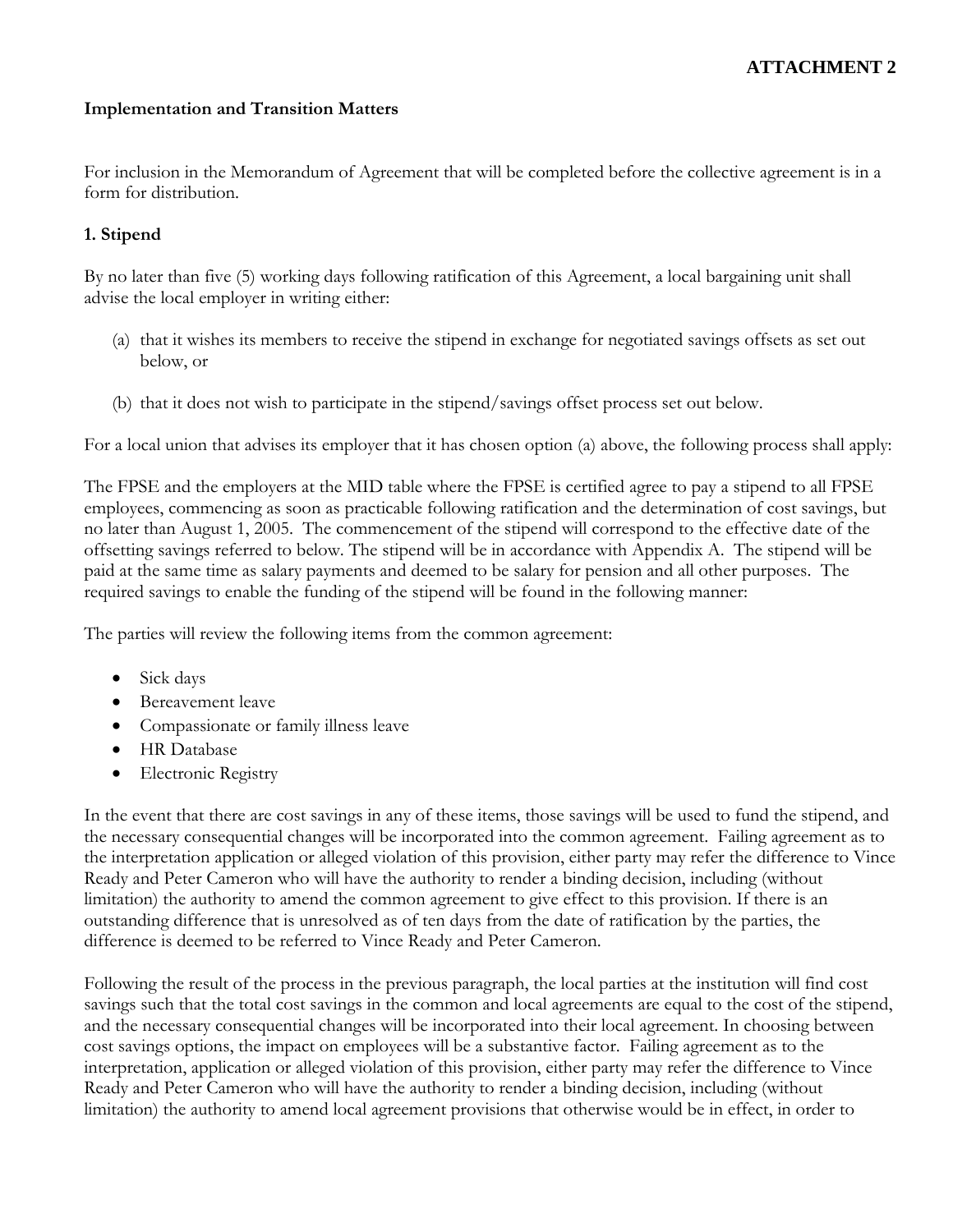achieve the total common and local savings of 2%. If there is an outstanding difference that is unresolved as of 40 days from the date of ratification, the difference is deemed to be referred to Vince Ready and Peter Cameron.

In resolving any difference referred to them under this provision, Vince Ready and Peter Cameron shall have the authority of an arbitrator under the Labour Relations Code and all the authority expressed or implied by this provision. They may determine their own practice and procedure, which may be different from institution to institution.

No party may strike or lockout with respect to any difference referred to under this provision.

Vince Ready and Peter Cameron will determine any difference under this provision and provide the parties with a written decision on an expeditious basis.

### **2. Provision for Ratification and for Resolving Local Differences between Parties Participating in the MID Process**

For parties participating in the MID process, the collective agreement at each institution consists of the common agreement provisions and the provisions agreed to between the local parties. It is agreed that each party at each institution will ratify the common agreement provisions and the local agreement provisions as a single package. The ratification vote for each party must occur by April 1, 2005.

Where the parties at an institution fail to reach agreement on local matters, either party may refer the difference, within 40 days of ratification by the parties, to Vince Ready and Peter Cameron who will have the authority to render a binding decision. If the decision supports a change to the collective agreement, the parties must incorporate the change into the agreement.

In resolving any difference referred to them under this provision, Vince Ready and Peter Cameron shall have all the authority of arbitrators under the Labour Relations Code and all the authority expressed or implied by this provision. They may determine their own practice and procedure, which may be different from institution to institution.

No party may strike or lockout with respect to any difference referred to under this provision.

Vince Ready and Peter Cameron will determine any difference under this provision and provide the parties with a written decision on an expeditious basis.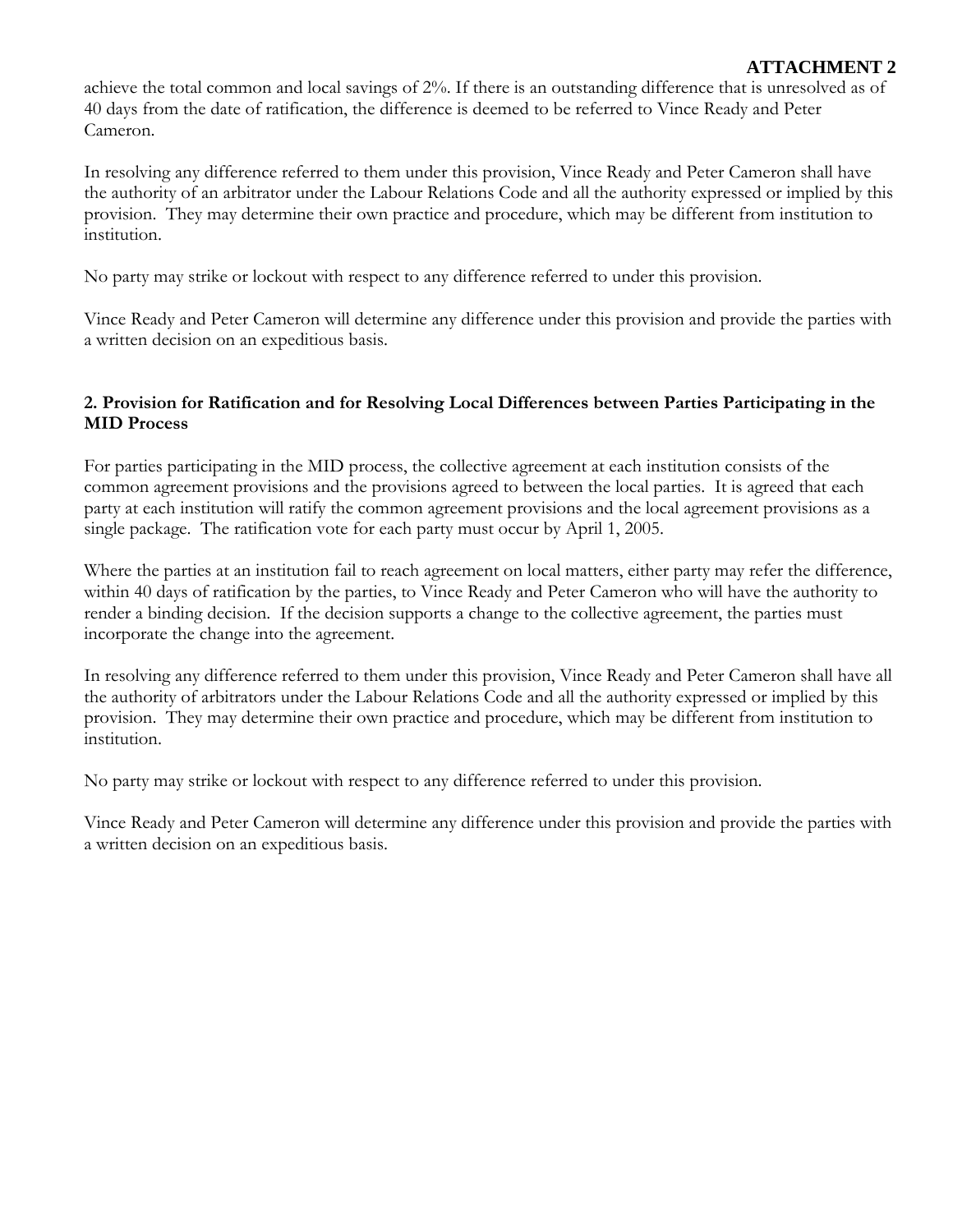The undersigned parties agree to recommend this Memorandum of Agreement to their respective principals.

Signed by the Parties at Vancouver, British Columbia, on the March 18, 2005.

 $\overline{\phantom{a}}$  , and the contract of the contract of the contract of the contract of the contract of the contract of the contract of the contract of the contract of the contract of the contract of the contract of the contrac

For the Employers: For the Unions:

John Waters, Chair Cindy Oliver, President, FPSE

 $\overline{\phantom{a}}$  , and the contract of the contract of the contract of the contract of the contract of the contract of the contract of the contract of the contract of the contract of the contract of the contract of the contrac Marian Exmann, Douglas College George Davison, Chair, FPSE

 $\overline{\phantom{a}}$  , and the contract of the contract of the contract of the contract of the contract of the contract of the contract of the contract of the contract of the contract of the contract of the contract of the contrac Jennifer Holden, NIC Jeff McKeil, Staff, FPSE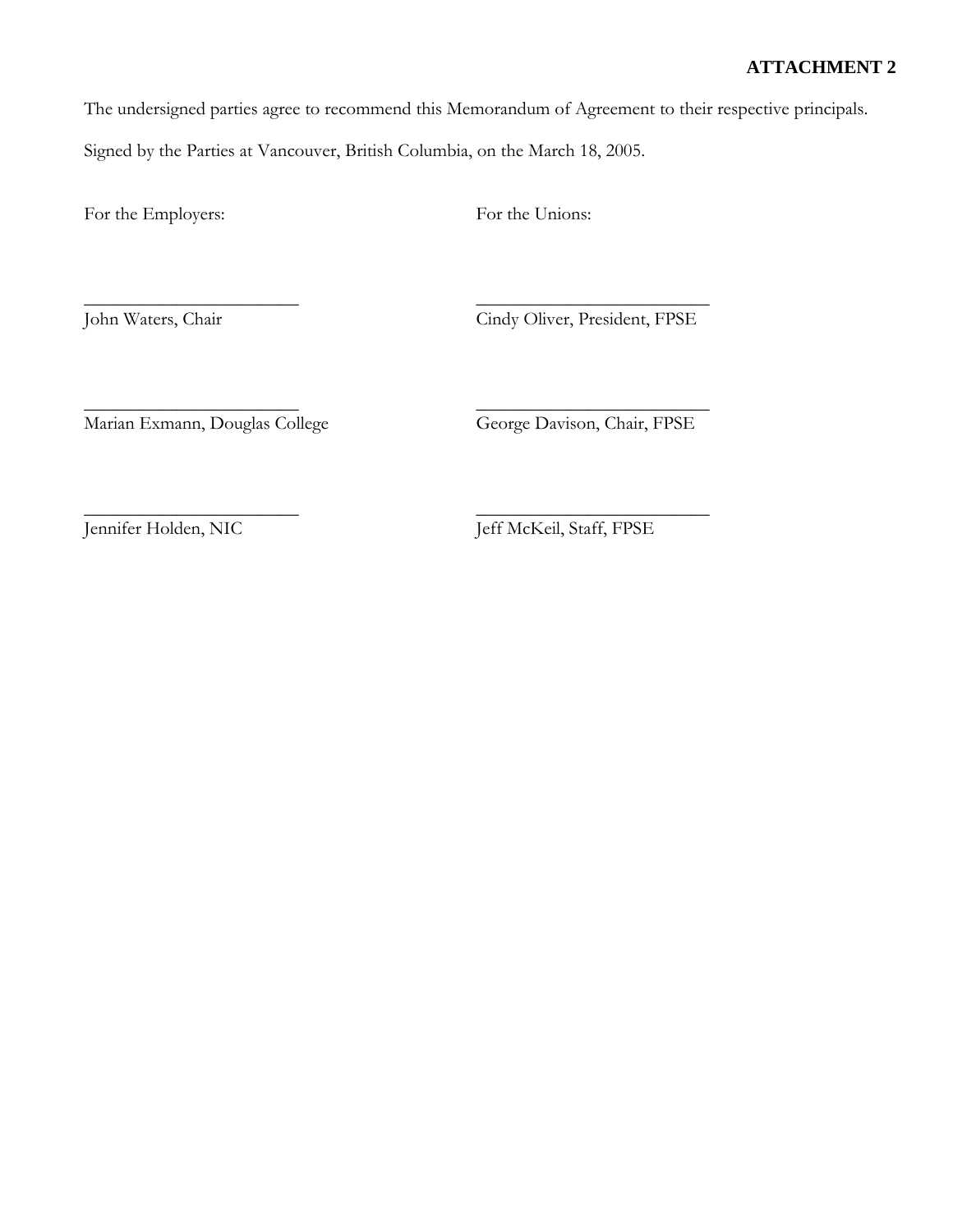# **AGREEMENT TO RECOMMEND TO RESPECTIVE PRINCIPALS**

## **BETWEEN**

## **CAPILANO COLLEGE AND**

## **THE CAPILANO COLLEGE FACULTY ASSOCIATION (CCFA)**

Dated: March 17, 2005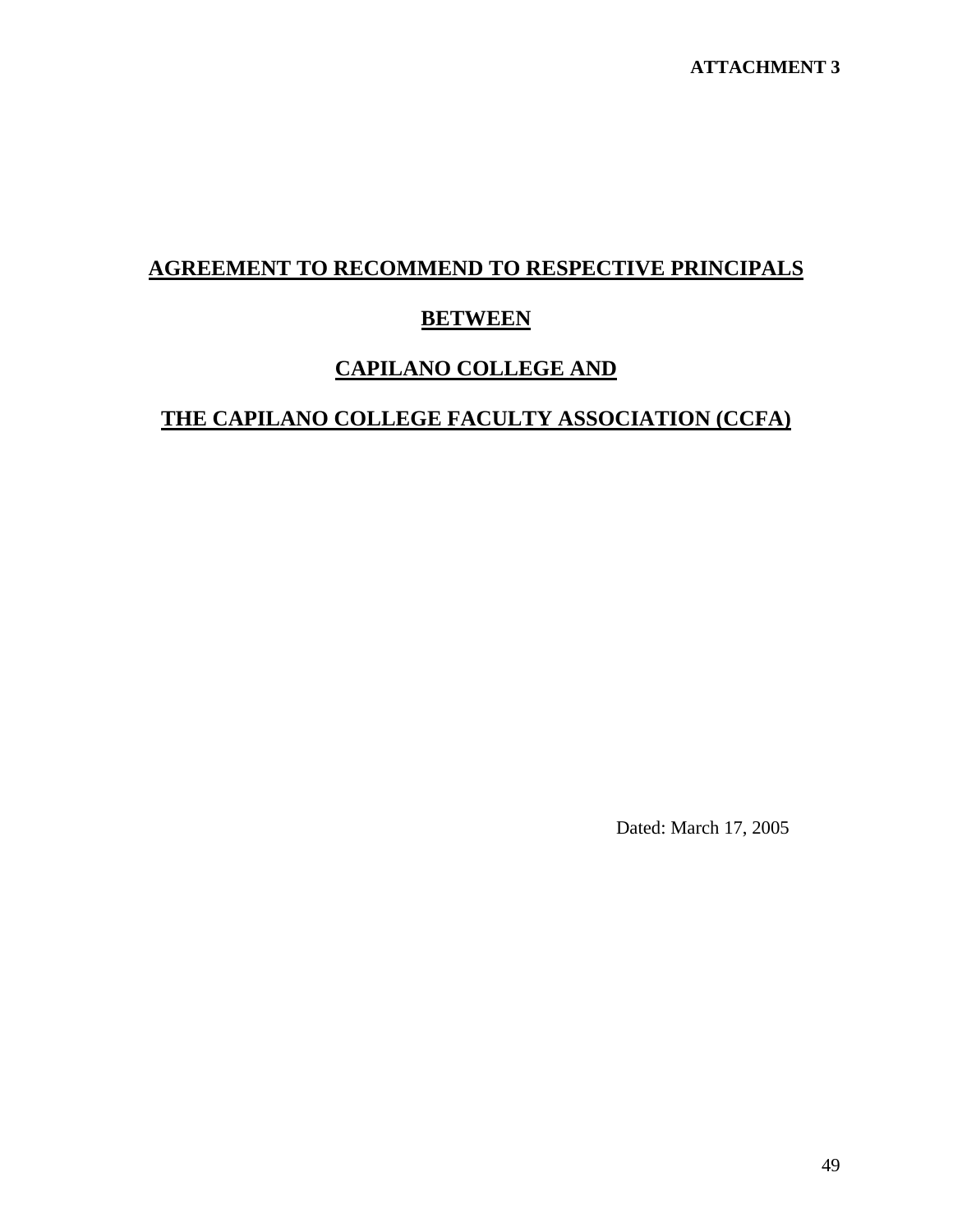## **AGREED UPON PROPOSALS**

#### **The following proposals have been agreed upon and appear in Article order:**

*Note: Housekeeping items have been identified as HK and any changes to existing Articles have been bolded.* 

#### *ARTICLE 2*

**Remove heading 'PARTIES TO CONTRACT' and renumber clauses in Article 2 when administratively possible.** (HK)

## *2.1*

## *2.1.1 Regular Employee*

A regular employee is an employee appointed to one of the terms defined in 11.4.1 and 11.4.2 of this Agreement.

#### Add 2.1.4.9

#### **2.1.4.9 See 2.1.5.2 (HK)**

2.1.5.2 At the option of the functional area and with the approval of the Dean, the search process to fill a vacant regular position shall first consider only those non-regular employees who have rights to a reappointment, **RLT employees or employees having had a combination of work as a non-regular and RLT employee. The non-regular, RLT, or the RLT/non-regular combination employee must have the** required subject competency and/or qualifications for the position. If the position is not filled by this search, then the normal search and selection processes shall obtain. The Dean's approval as above-mentioned shall not unreasonably be withheld.

#### *2.2 RECOGNITION OF UNION REPRESENTATIVE*

 The College shall recognize the members of the Union Executive, **Union stewards,** members of the Mediation Committee (5.2.2), and all persons authorized to act on behalf of the Union and shall not discriminate against those persons for lawfully carrying out duties proper to those positions.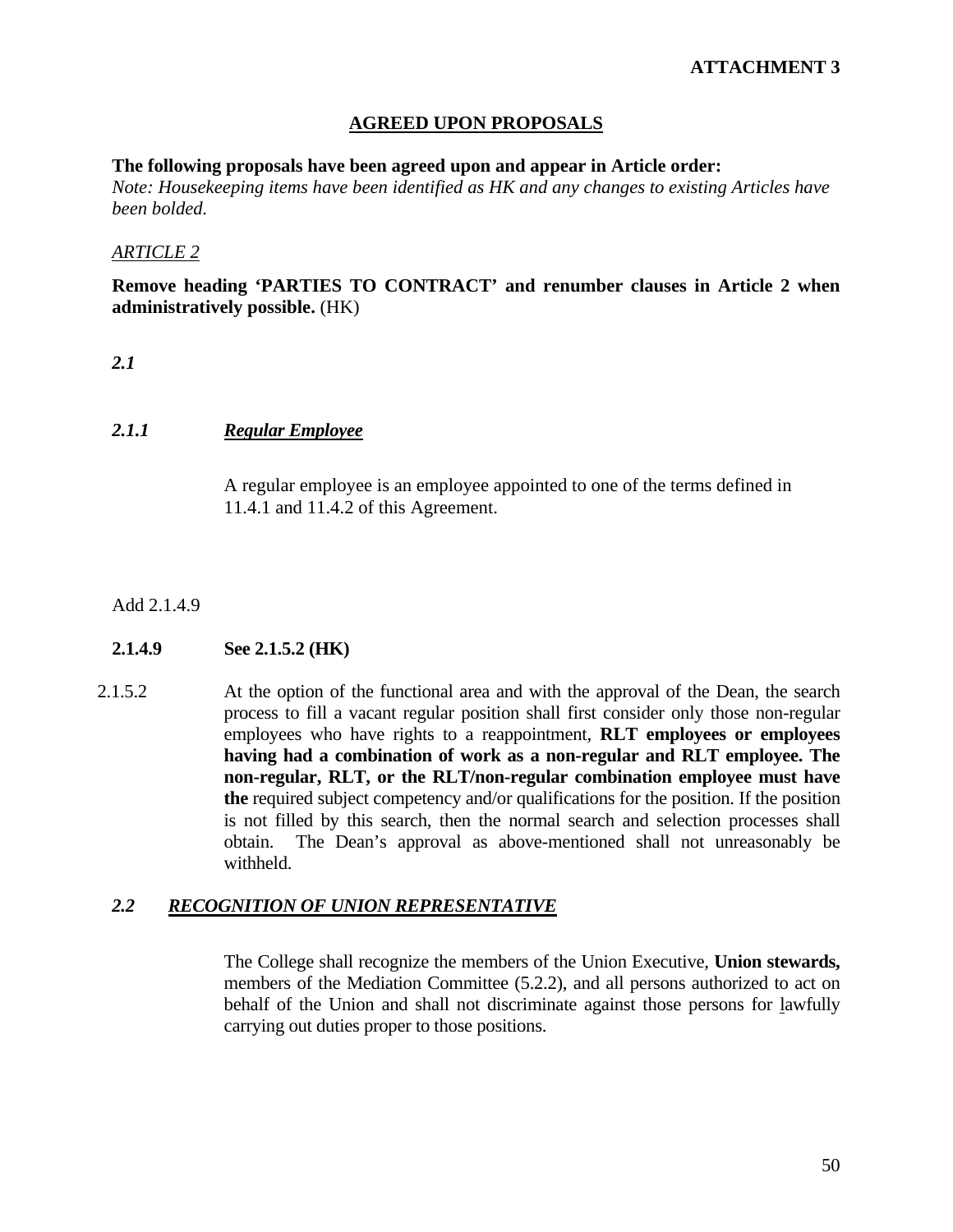## *ARTICLE 3 – UNION RIGHTS*

## **3.1 BARGAINING UNIT DESCRIPTION (HK)**

 Except where otherwise expressly provided in this Agreement, the bargaining unit shall comprise all employees included in the bargaining unit as in the Certification issued by the Labour Relations Board of British Columbia on November 27, 1973 as well as those employees not covered by the certification of the Office and Professional Employees' International Union, Local No. 378, or excluded from either union certification under the provisions of the Labour Relations Code. The College recognizes the Union as the sole bargaining agent for all such employees.

#### **Insert reference to 2.8.2 (Decision making model)(HK)**

- 3.8.3 All notices and postings shall include the following information **(see 2.8.2):**
- 3.10.2 The College shall not discriminate against **Union stewards** for carrying out their duties.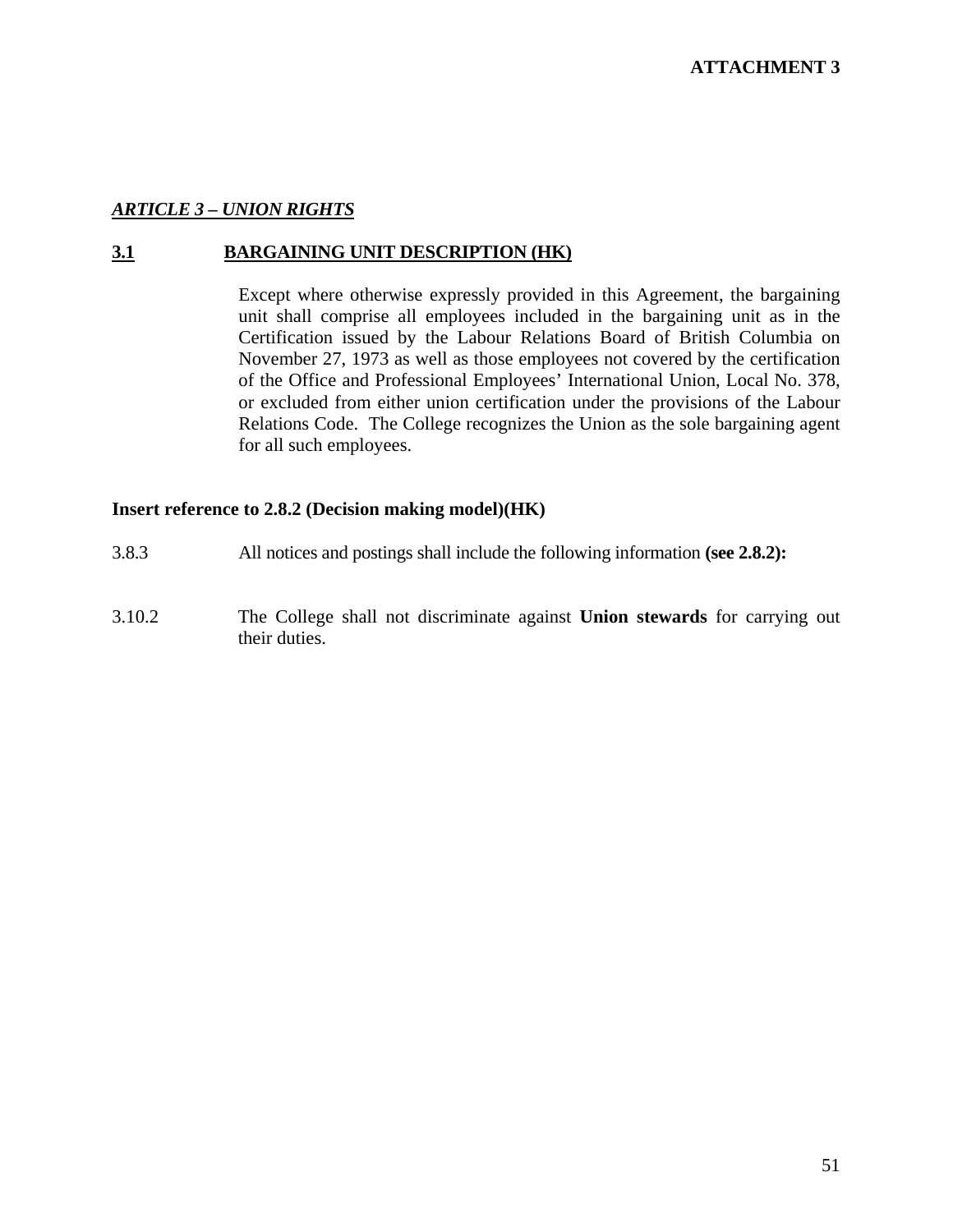## *ARTICLE 5 – GRIEVANCE AND ARBITRATIONS*

Revise language under Grievance procedure to clarify that the "parties" to the agreement are the "College" and the "Union" **(HK)** and define Union Representation.

5.2.1.1 Any attempt to settle any difference shall be made by discussion between the **grievor and the appropriate Administrator (or the Union if the College is the**  Grievor). This stage shall not exceed seven (7) calendar days and shall be commenced within thirty (30) calendar days after the cause of difference. An individual employee must be accompanied by a Union representative in the conduct of his/her grievance. **For the purposes of this clause, the term "Union representative" means a member of the Union executive or Union steward.** 

## *5.2.2 Stage II*

5.2.2.1 If the grievance is not resolved at Stage I, the grievance may be referred to the Mediation Committee in writing by **the grievor, the Union or the College.** The purpose of the Committee is to resolve the grievance to the satisfaction of both parties. To this end, the Committee shall bring the parties together and shall actively pursue possible compromises without jeopardizing the rights of parties under the Agreement. This stage shall not exceed fourteen (14) calendar days from the date of referral.

## *5.2.3 Stage III*

5.2.3.1 If the grievance is not resolved at Stage II, the grievance may be referred by either party to this Agreement to the President of the Union or his/her delegate and to the President or his/her delegate who shall endeavour to settle the grievance. If such reference is made, the **referring** party shall present to them a statement in writing setting out what the party considers the grievance to be. This stage shall not exceed seven (7) calendar days and shall conclude with a brief written statement or statements of position.

#### **Define Union representative**

Amend 5.2.1.1 (see above), 5.2.2.2, 2.2 and 3.10.2 as follows:

5.2.2.2 An individual employee must be accompanied by a Union representative in the conduct of his/her grievance**. For the purposes of this clause, the term "Union representative" means a member of the Union executive or Union steward.**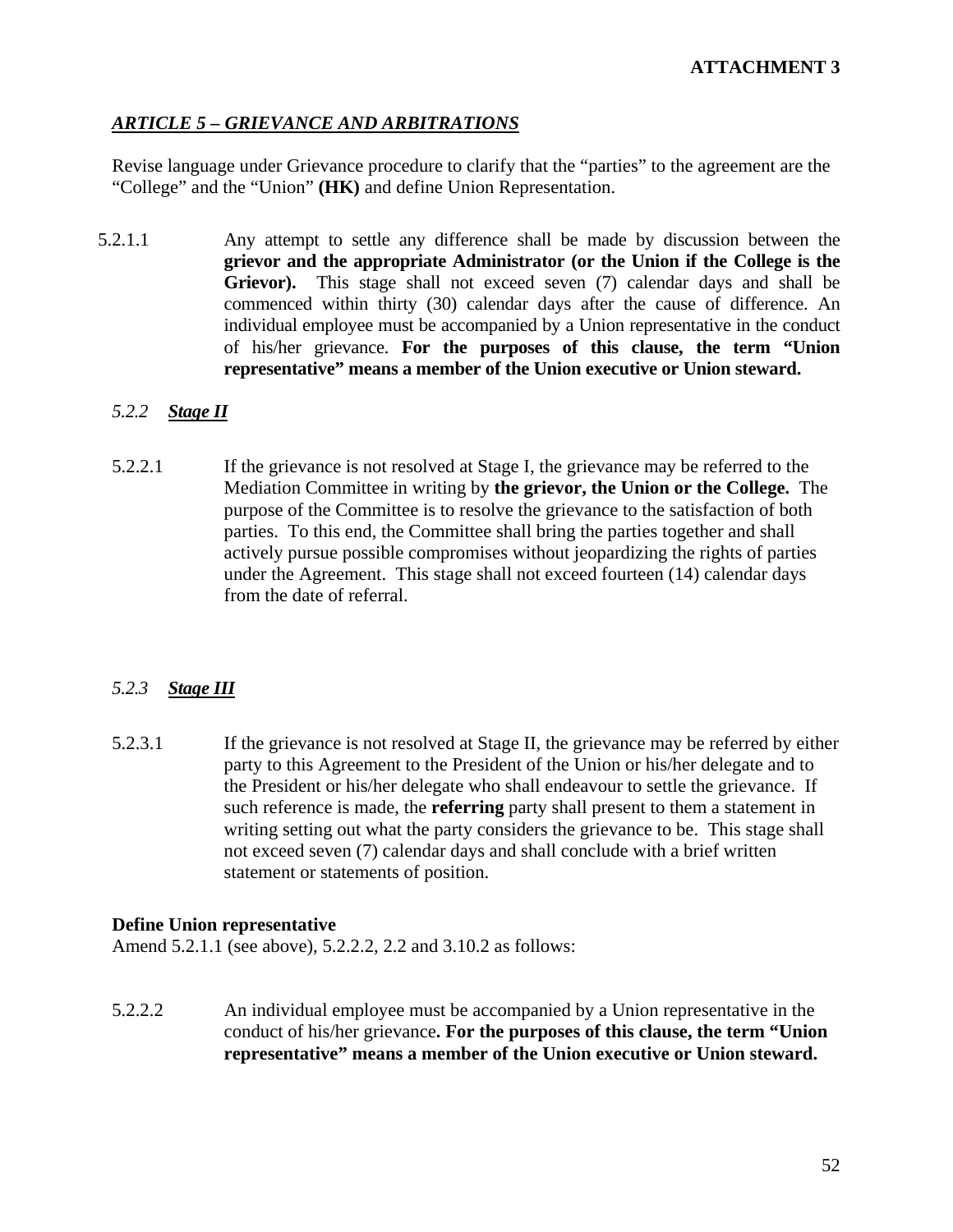## *5.3.1 Arbitrators*

5.3.1.1 The arbitration shall consist of a single arbitrator selected by the agreement between the parties. The arbitrator shall be selected on a rotational basis, depending on availability, from the following list of "Arbitrators and Appeal Board Chairpersons":

| Mark Thompson      | <b>John Kinsie</b> |
|--------------------|--------------------|
| <b>Emily Burke</b> | <b>Bob Diebolt</b> |

## *5.5 WRITTEN REFERENCES AND STATEMENTS*

## **5.5.1 In the pre-grievance period, written references to a potential grievance are without prejudice in any arbitration of the issue.**

**5.5.2** Written references of the grievance from one stage to another and statements and replies thereto, are without prejudice in any arbitration of the issue.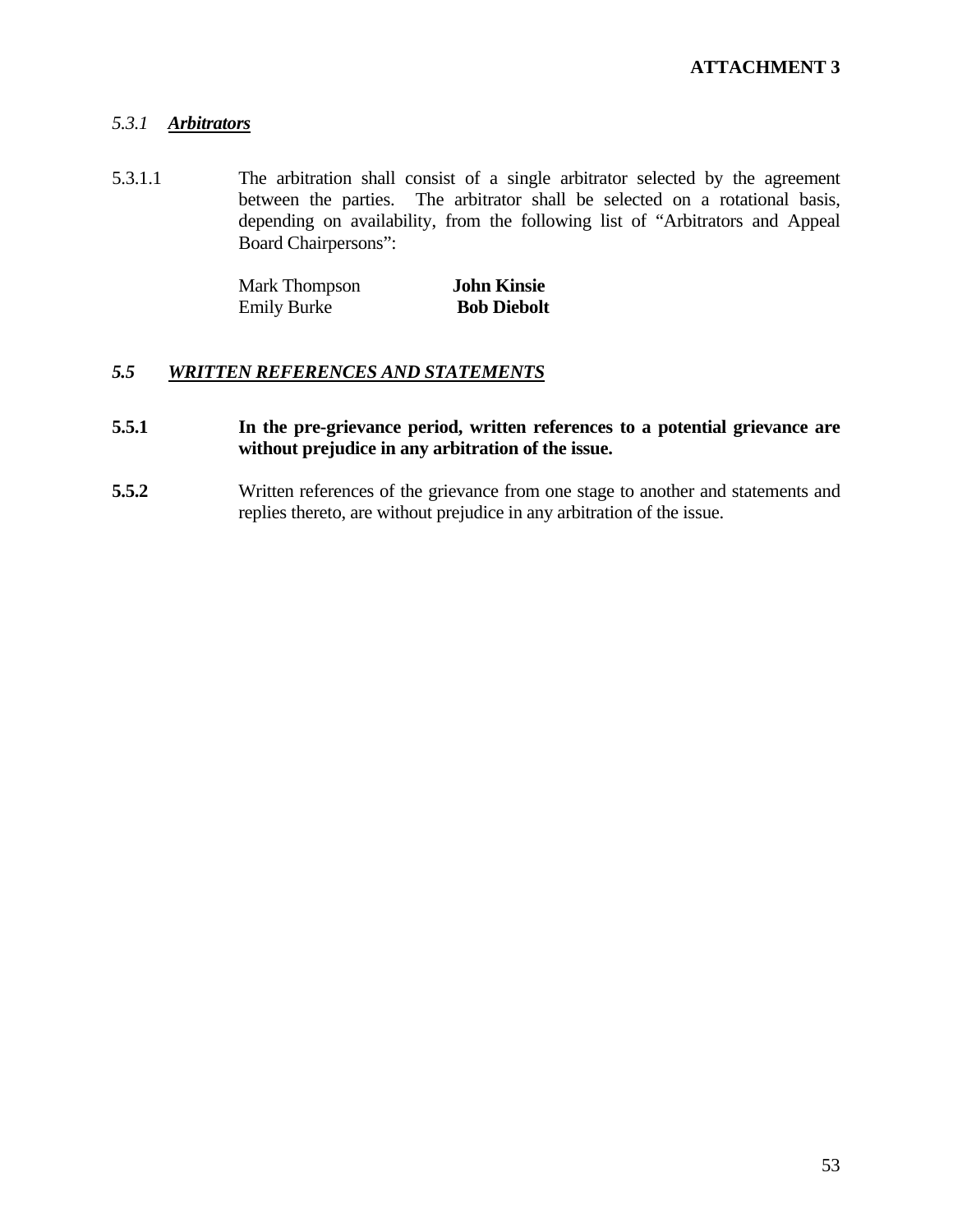## *ARTICLE 6*

Extend to include 'reassignment'

6.7.2.5 Ensure a consultative process for the assignment **or reassignment** of duties within the co-ordinated area after full consultation with employees of the functional area.

## **Article 6.14**

Substitution

The parties agree to respect the principles embodied in the Gelin memo.

## *ARTICLE 7*

Amend regulation reference (HK)

7.8.1 Any expression of rates (annual, monthly, per section and/or hourly) is inclusive of any entitlement for vacation and statutory holiday pay under this agreement and/or arising from the application **of 9.2.1.**

## *ARTICLE 9*

## 9.5 DISABILITY INCOME PLAN **(HK)**

(Note: See 9.3 of the Common Agreement. A new Disability Income Plan **was** put in place effective April 1, 2002)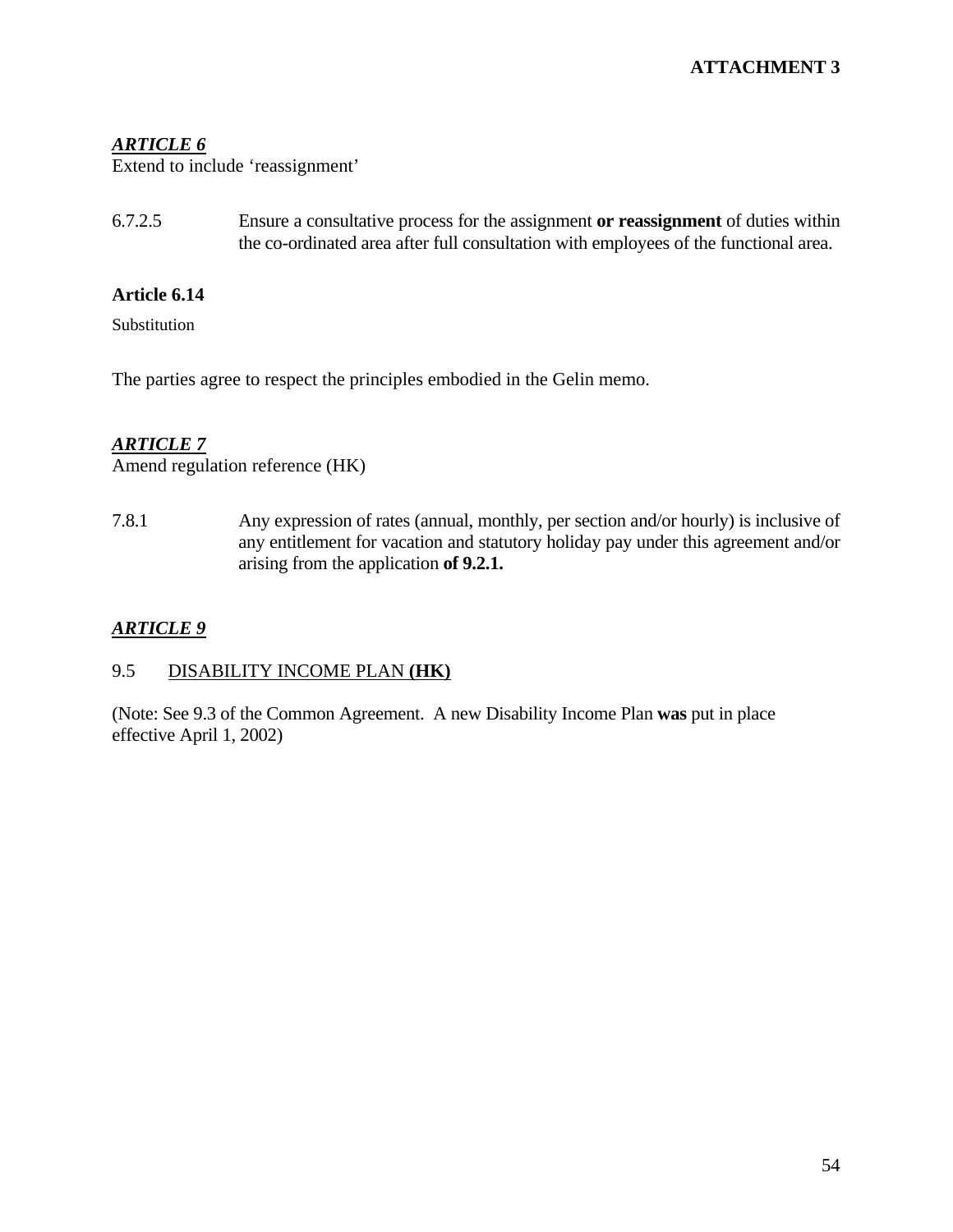## **ARTICLE 10 – LEAVES OF ABSENCE**

10.2.2.1.1 A pregnant employee, unless **she** requests such to be deferred, is entitled to parental leave without pay eleven (11) weeks before the expected period of confinement. (HK)

## 10.2.2.2 **After the Date of Birth or Adoption**

- 10.2.2.2.1 An employee shall be entitled to Parental Leave without pay for a period of up to three (3) years following the date of birth or adoption of his/her child.
- 10.2.2.2.2 The College shall be notified of the **date of return to work** after Parental Leave as follows:
- 10.2.2.2.2.1 With respect to **a one** year leave:
	- in a maternity situation, not later than 18 weeks after the commencement of the leave;
	- in a non-maternity situation, not later than **18 weeks after** the commencement of the leave.
- 10.2.2.2.2.2 With respect to the second and third years of the leave:
	- in both a maternity and non-maternity situation, not later than 18 weeks prior to the expiry of the first or second year's leave.
- 10.2.2.2.2.3 **With respect to leaves shorter than one year: In both maternity and non-maternity situations not later than 9 weeks after the commencement of the leave.**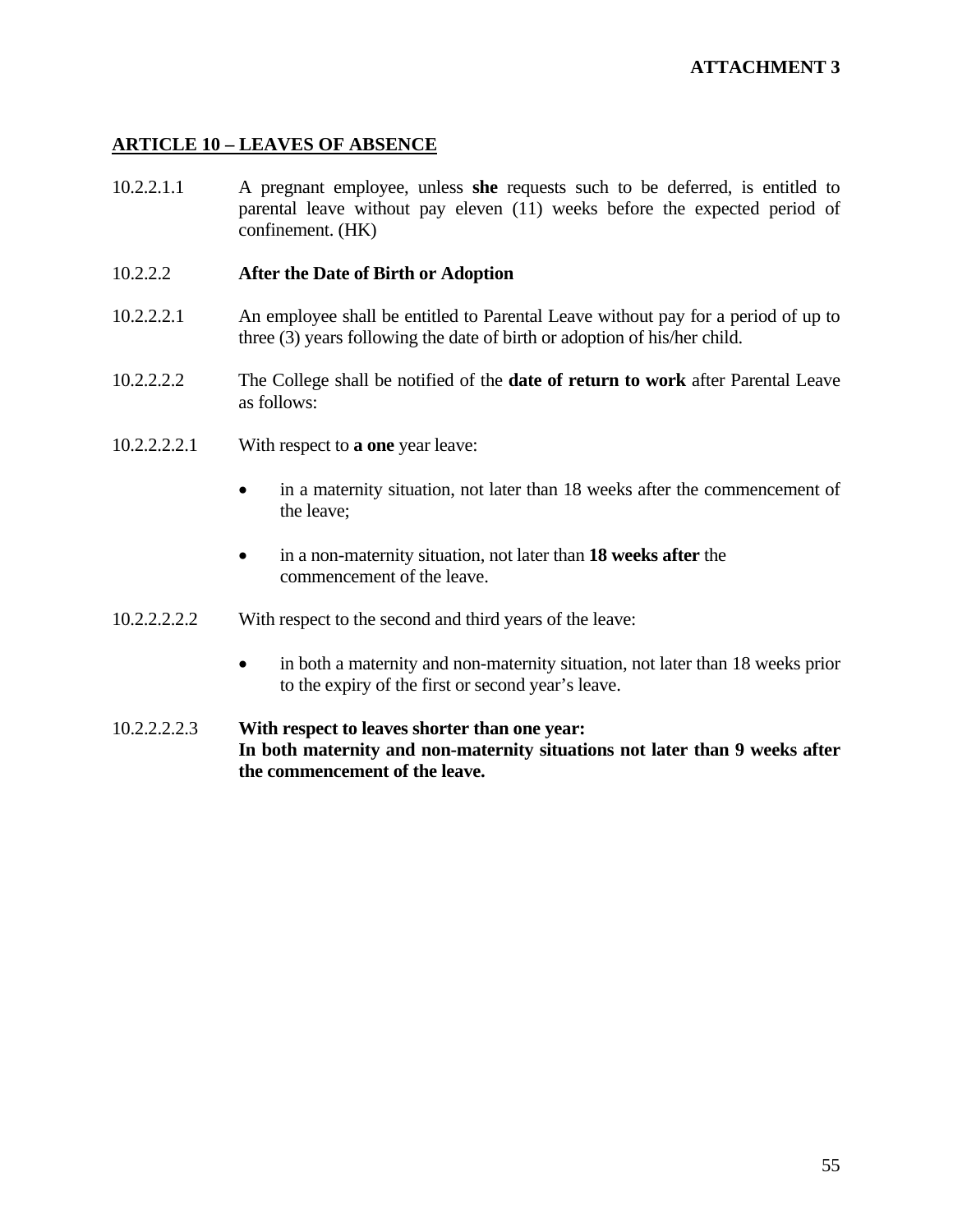## *ARTICLE 11*

Refer to Letter of Intent – Coordinator Training

- 11.1.1.4 Annual Coordinator orientation shall be done jointly, by the Union and the College. All new Co-ordinator appointments shall be subject to their attending the Coordinator orientation. **(See Letter of Intent).**
- 11.4.1.2 The probationary period shall be waived for a regular employee **and for a regular employee who is rehired within one year** and if the following conditions are met:
	- previously s/he has satisfactorily completed a probationary period, and
	- his/her regular appointment is in the same functional area as the previous probationary position.
- 11.4.5.2.2 **Non-regular employees will be assigned work in their area(s) of appointment on the basis of seniority as defined by the department/functional area.** A non-regular employee will be offered additional work in his/her area(s) of appointment if work the employee has satisfactorily performed, or similar duties within the competence of the employee, recur within the next three terms. An employee who refuses such an offer forfeits his/her rights to a further appointment unless the offer would require the employee to work in three consecutive terms (see 6.8.15).

## **11.5.1 Delete reference to Appendix F.**

- 11.5.1.5.3 When, during the final year before an evaluation, a regular employee is on a one year leave or **full term leave**, the date for the employee's evaluation shall be advanced **equal to the length of the leave**. **A regular employee on probation shall have his/her probationary period extended by the length of his/her leave provided the leave is a minimum of one term.**
- 11.5.1.8 Where, under 11.5.1.2, 11.5.1.3 and 11.5.1.4, the Dean causes an evaluation of an employee to occur during the intervening years, that evaluation will have no effect on the timing of the employee's pre-existing evaluation cycle (i.e. three years, four years and five years). **(HK)**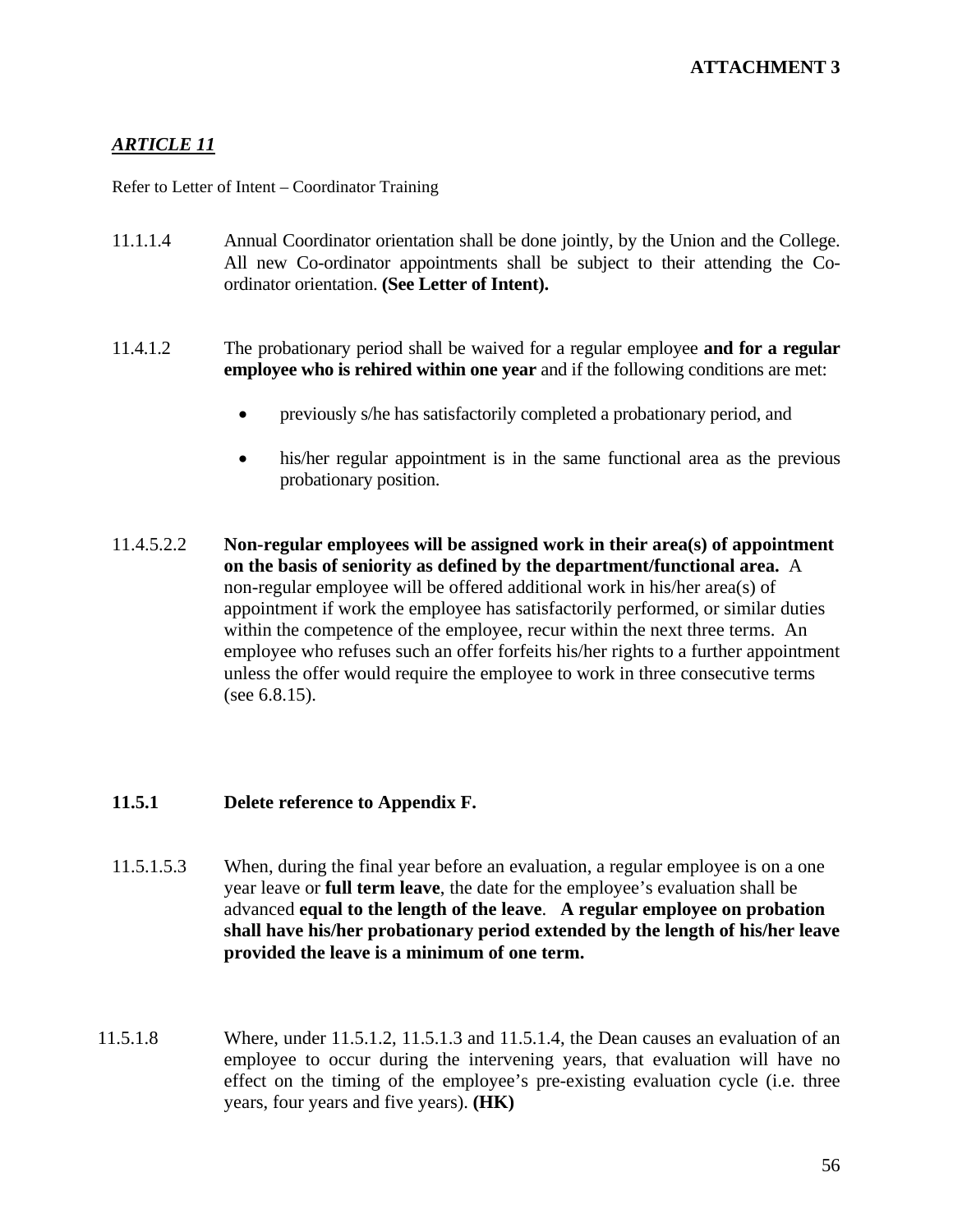11.5.6.3.4 The guidance committee will write a report to the Dean indicating the magnitude and the specifics of the guidance provided. **The guidance committee shall provide a copy of the report to the employee who is the subject of the report.** This report shall be submitted before reappointment.

Insert separate heading from previous sections on 'Alerting and Guiding' (HK)

#### **New Evaluation Cycle**

11.5.6.4 In the case of a continuous employee, a recommendation of continuation of that appointment marks the beginning of a new evaluation cycle, commencing with the beginning of the next academic year.

#### **Correct double negative and renumber clause (HK)**

#### **11.5.8 Formative Evaluation Principles**

The formative evaluation principles are as follows:

- Wherever possible, probationary employees should not be subject to an 11.5 evaluation without the opportunity for prior direct feedback on his/her performance related to the evaluation criteria of 11.5.2.2, 11.5.2.3 and 11.5.2.4;
- **Non**-probationary employees should **not** be subject to an 11.5 evaluation without the opportunity for prior direct feedback on his/her performance related to the evaluation criteria of 11.5.2.2., 11.5.2.3 and 11.5.2.4;
- The resulting information from a formative evaluation is for the employee's use only. Procedures should be designed that recognize the confidentiality of this information;
- All employees can benefit from feedback on a regular basis.

Correct Numbering Error (HK)

#### 11.7.3 **Increased Regularization of Employees**

 At the option of the RPT employee, when an RPT employee has worked one or more sections over two terms above his/her commitment level for the past two consecutive years, an increase to the commitment level of the RPT employee shall be determined by average workload over the two highest terms over the past two academic years expressed as a whole number when rounded down.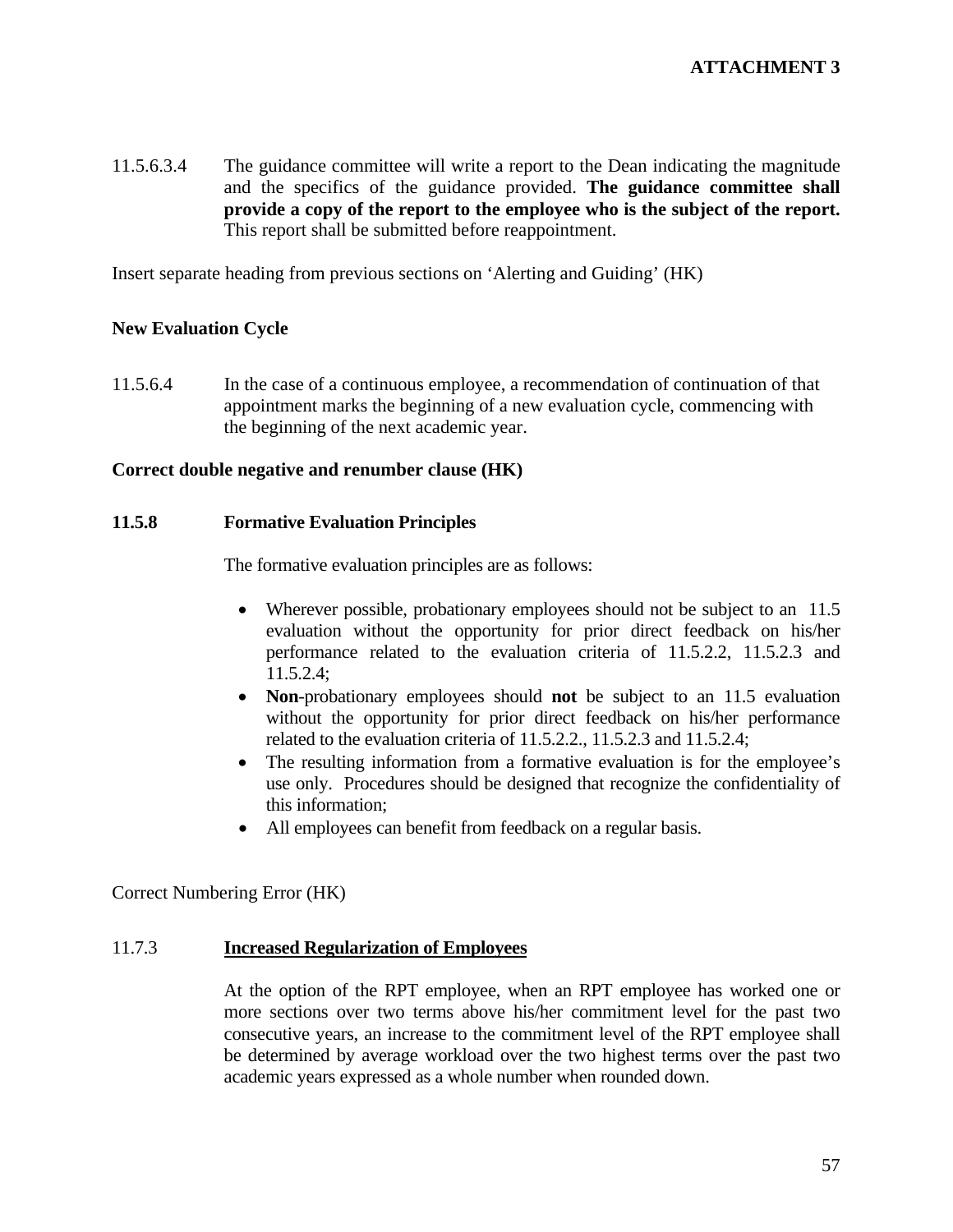#### 11.7.4 **Regularization of the Employee**

 When an employee has worked as either a **non-regular employee, an RLT employee, or as a combination of a non-regular and RLT employee** for a minimum of five consecutive years at least half-time, has completed probation and is not on alert and guidance or undergoing a summative evaluation, has Capilano College as his/her primary place of employment, and if applicable, meets the credential requirements of the functional area, then s/he shall be regularized in a new regular position with a commitment level of the average assignment over the past five years expressed as a whole number when rounded down. For the purpose of calculating sections worked, an employee on parental leave shall be considered to be working.

11.7.8.3 In the event that the RPT employee accepts the RFT position offered, then the normal search and selection processes shall apply when a vacant RPT position **results. (HK)** 

### **11.7.5.2**  Add the following:

**When it is agreed by the employee, the functional areas and the Dean that a new pattern will replace the established pattern of work, this new pattern shall be reflected in the regularization or the increase in regularization.**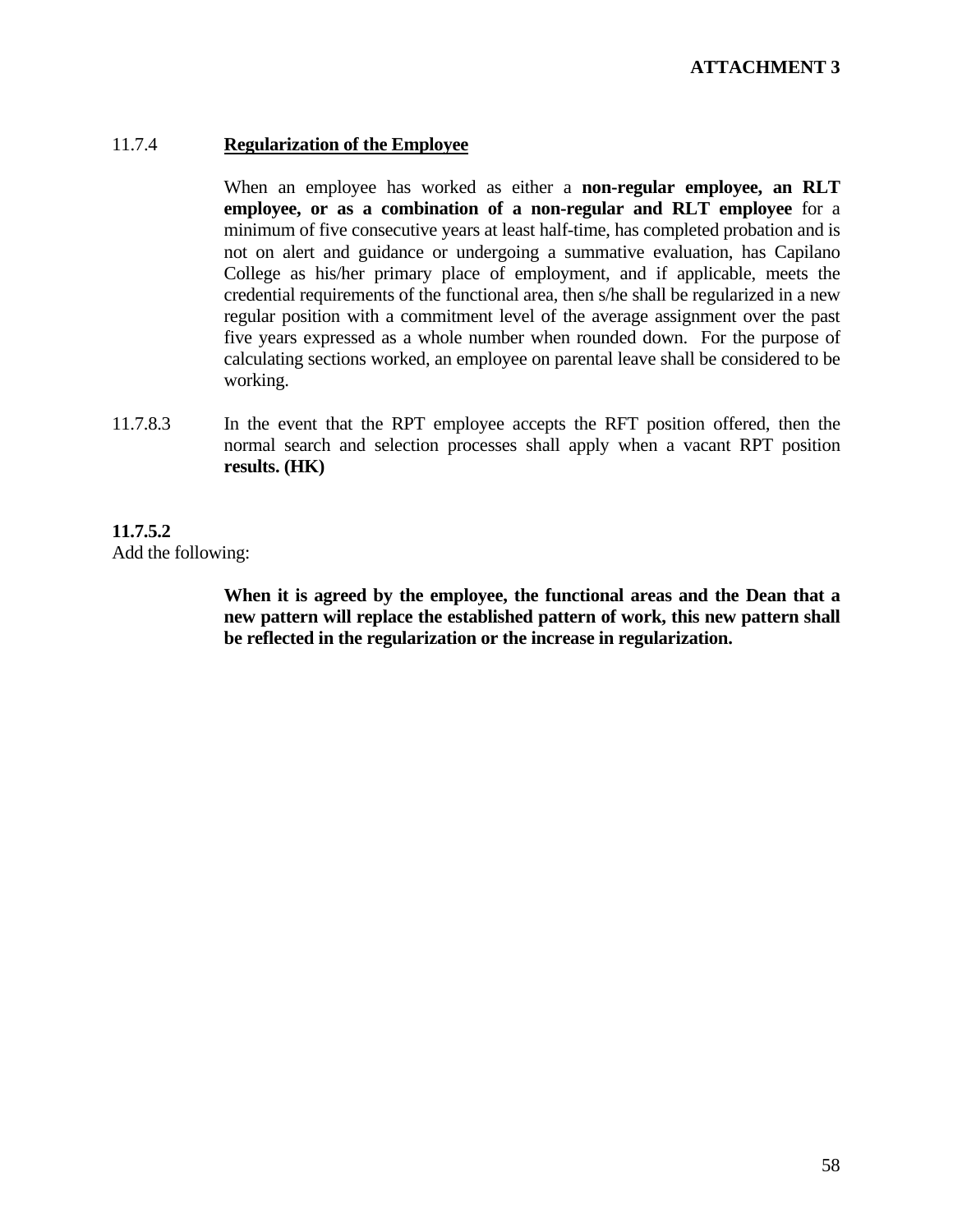## 11.8.5.2.2.3 **Add the following:**

- 11.8.5.2.2.3 A Regular employee reduced in the functional area to which s/he is appointed shall be assigned duties and **given a reduction-generated appointment (RGA)** in **one or more** other functional **areas** provided that **s/he has** the required competence and/or qualifications as determined by a search-like process and provided that no **other Regular employee or Non-Regular employee with higher seniority** is displaced. The Dean may waive the search like process for a reduced Regular employee who has been assigned previously to the other functional area(s).
- 11.8.5.2.2.4 **A Regular** employee for 11.8 is an employee **who is an RFT or RPT**, who is appointed to a functional area and **who retains** rights to a further appointment in that functional area. An employee who has had an assignment but no appointment to a functional area is not a **Regular** employee of that functional area. **If additional work becomes available in that new functional area, the reduction generated appointment (RGA) employee shall be assigned that work if s/he has the required competence and /or qualifications.**
- 11.8.5.2.2.5 **The seniority and appointment rights of the reduced employee shall not be adversely affected in the functional area in which s/he has been reduced by the employee being given a reduction-generated appointment (RGA) in another functional area.**
- 11.8.5.2.2.6 **An employee with a reduction generated appointment (RGA) has appointment rights in the new functional area to the level of work generated by the bump. An employee who remains on reduction continues to have these reductiongenerated appointment (RGA) rights in the new functional area. After five years, the reduction-generated appointment (RGA) shall be subject to 11.3.6.**
- 11.8.5.2.2.7 **If an employee with an RGA is further reduced, s/he has the right to exercise bumping (11.8.5.2.2). If a subsequent bump is into the area in which the employee holds an RGA appointment, the search-like process shall be waived.**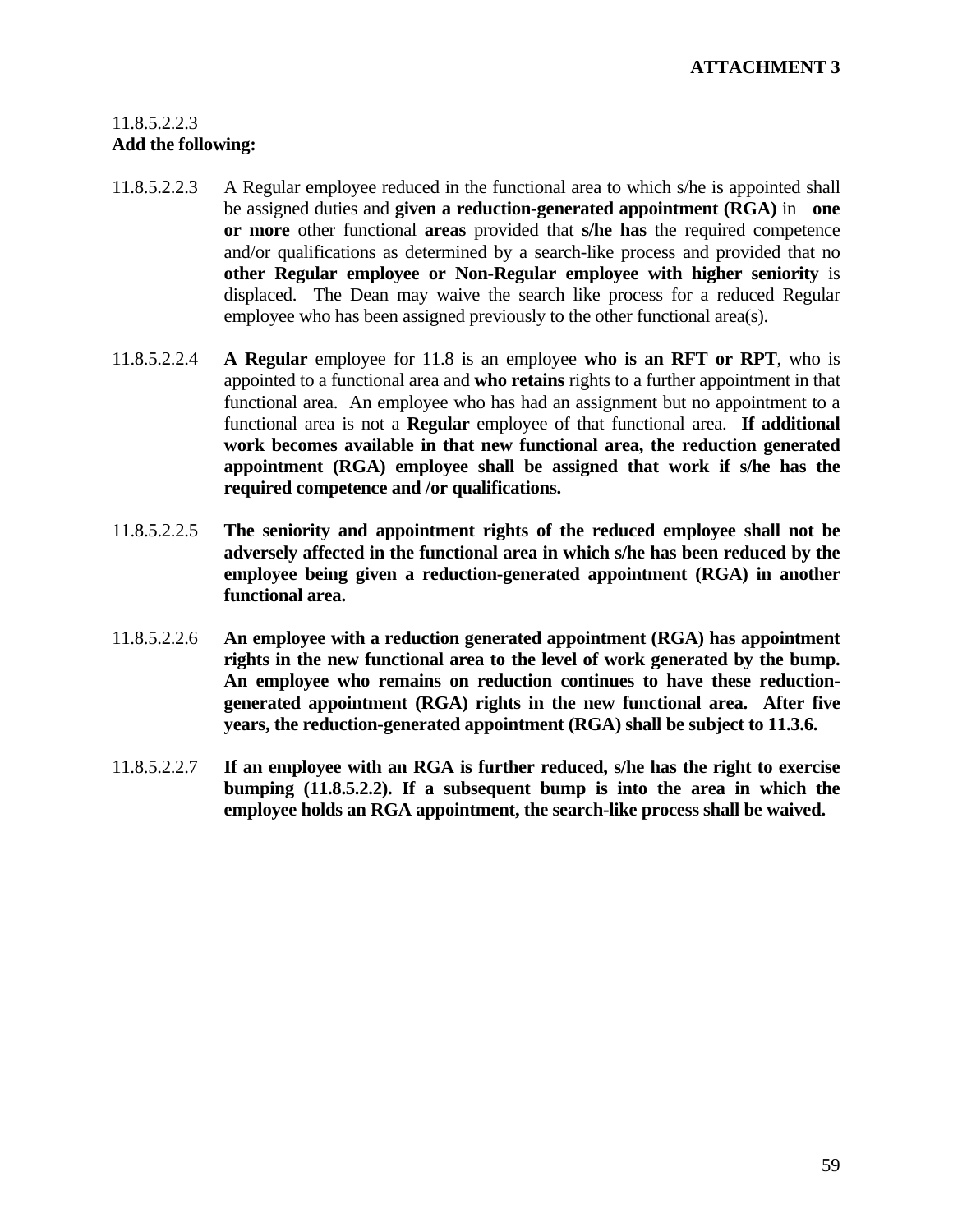11.8.5.2.2.8 A search-like process is one which parallels that established for the selection and appointment of new faculty. The task of the Search-Like Committee shall be to determine whether or not the reduced employee in question would have been recommended to the President pursuant to 11.3.5.3 as if s/he had been applying as an external candidate for a new appointment. This determination shall not take into account whether the reduced employee is more competent or even equally competent as compared to any employee likely to be bumped. No person shall serve on the Search-Like Committee whose position could be adversely affected by the success of the reduced employee. **The Search-Like Committee shall consist of two faculty from the functional area, two faculty chosen from the panel of representatives elected from the CCFA, and the Dean. If faculty from the panel were not available, the CCFA shall find replacements within 10 working days.** 

Add reduction-generated appointment (RGA) to definition of terms.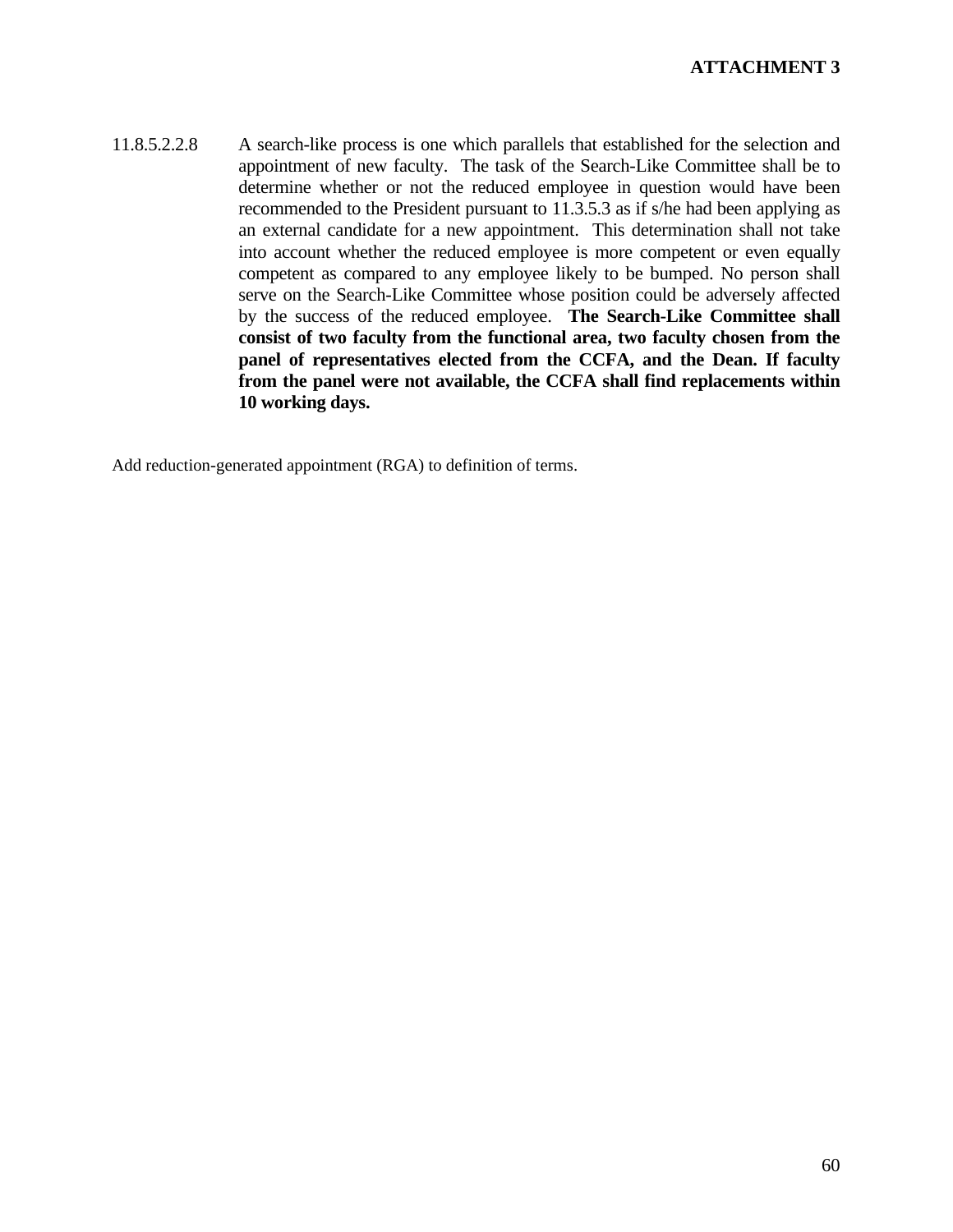## *ARTICLE 13-LAW*

13.1.1 The parties agree that the provisions of Section **13** of the **BC** Human Rights **Code, R.S.B.C. 1996, Chapter 210,** apply as though included in, and forming part of, this Agreement.

## *ARTICLE 16 - LEGAL INDEMNIFICATION*

- 16.1 The College shall:
	- (a) exempt and save harmless each employee **(or the estate of the employee)** from any liability action arising from the proper performance of his/her duties for the College, and
	- (b) exempt and save harmless each retired employee **(or the estate of the retired ployee)** from any liability action arising from the proper performance of his/her duties for the College prior to his/her retirement, and
	- (c) assume all costs, legal fees and other expenses arising from any such action.
	- (d) **consult with the employee concerning the selection of legal counsel.**

#### *ARTICLE 18 – EARLY RETIREMENT PLAN*

Correct the typing error by renumbering the last bulleted paragraph of 18.1.1 as 18.1.2

Add Article 18.1.3

 **Employees accepting early retirement after the application of Article 18.1.2 cannot return to work at the college.**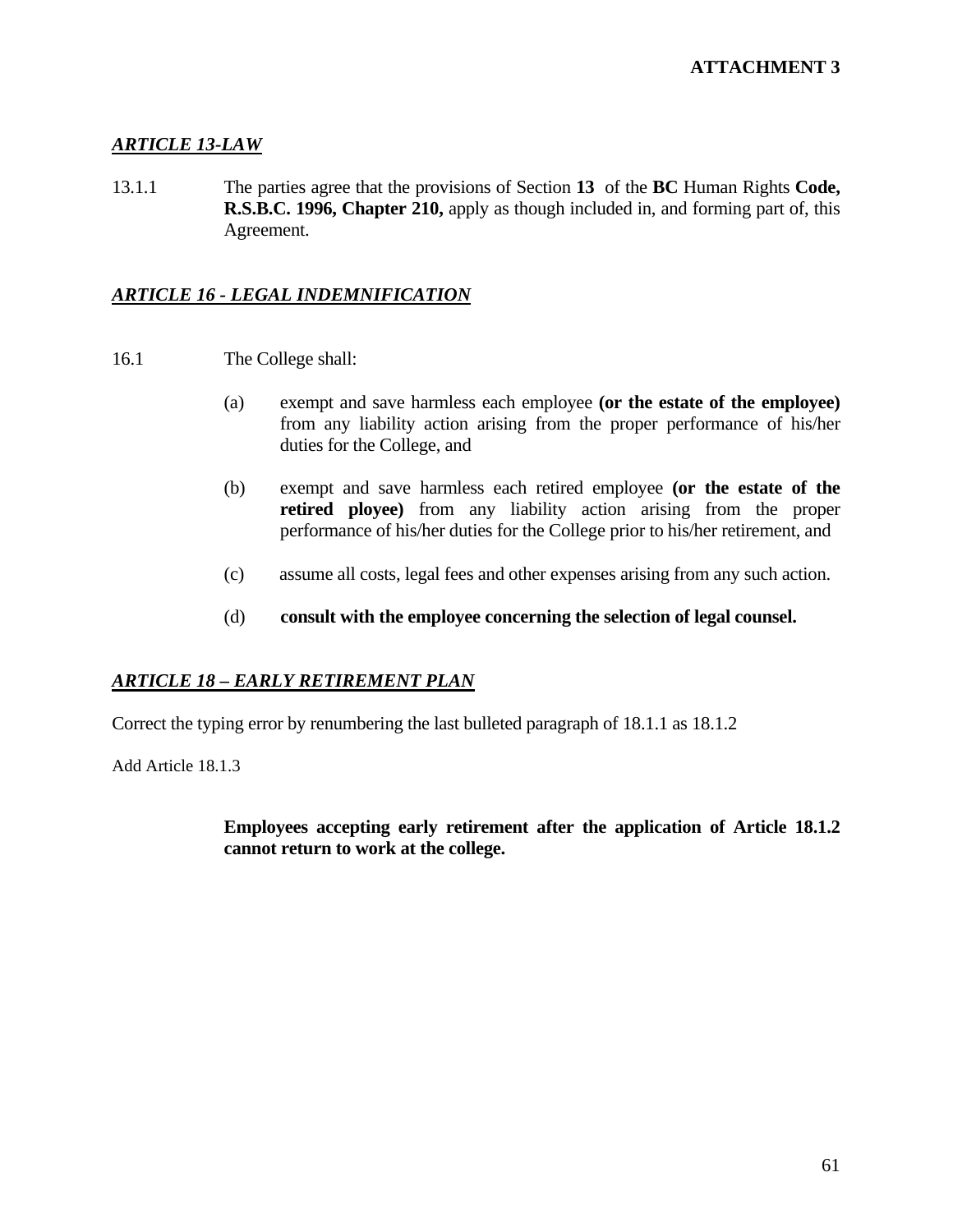#### APPENDICES

Retain Appendix D and G.

### *LETTERS OF AGREEMENT:*

Retain Letter of Agreement - Non-base Funded Programmes (p.173)

Retain Letter of Agreement - Rapidly Changing Areas (p.171)

Renew Letter of Agreement – Scheduled ABE Hours (p.170)

Renew Letter of Agreement – Instructor Emeritus (p.172)

#### **New Letter of Agreement re: Multi-location work**

The Parties agree to establish a Joint Committee to review the current compensation and expenses for multi-location work. Therefore the Parties

- Will establish a Joint Committee with two representatives each from the College and the Union; with;
- A rotating voting chair from the members of the committee.
- The Committee shall be formed by September 15.; further
- The Committee shall set its own rules for the review.;
- The review shall be completed by March 31, 2006; and
- The Parties shall set out their agreement in a Letter of Agreement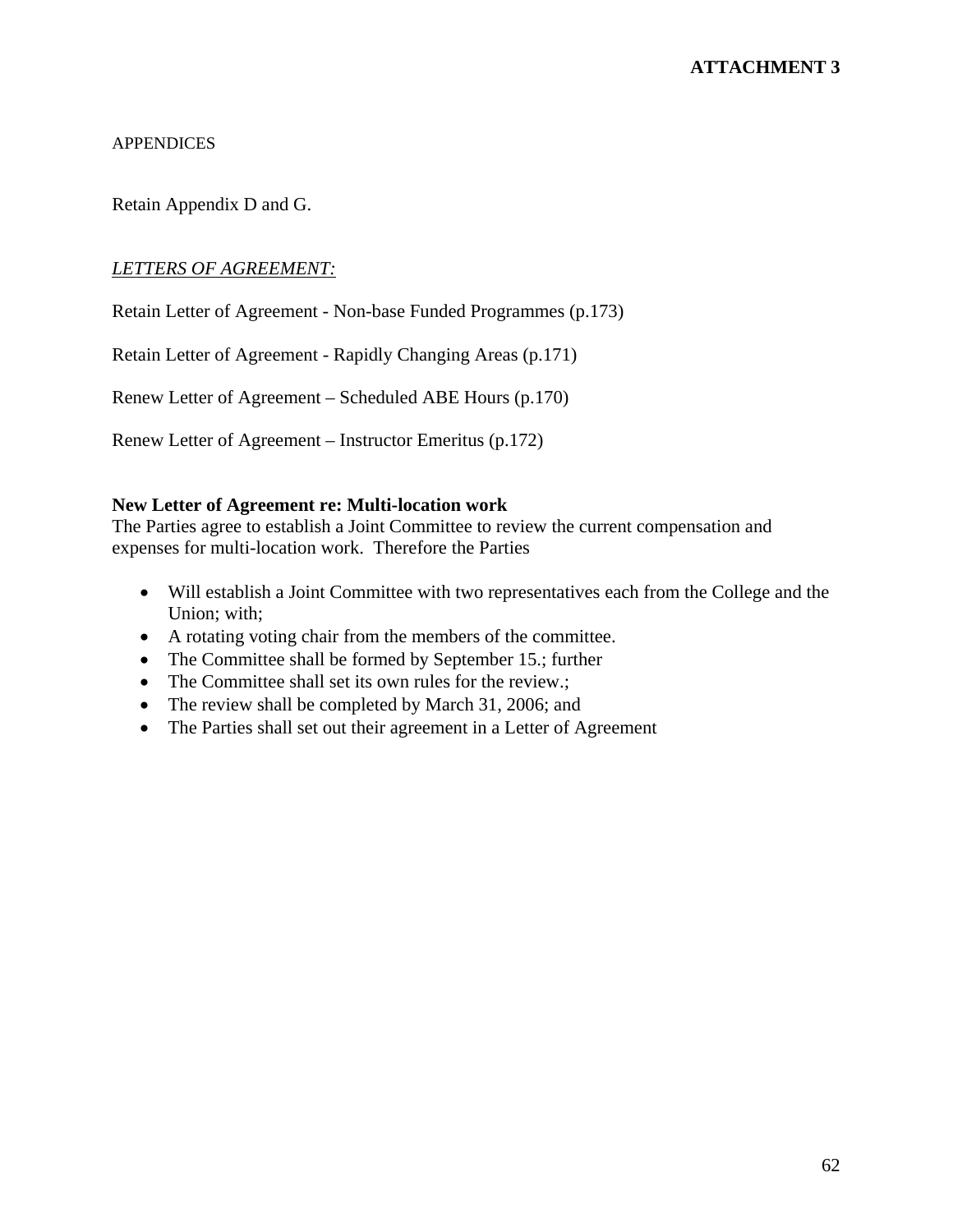## **New Letter of Agreement re: Short Term Disability premium reimbursement and Trust Funds (Article 21)**

1. At the option of the Union this letter of agreement shall be implemented.

2. Employees shall pay the premium for the short-term disability benefit. The short-term disability benefit is the benefit described in the Common Agreement Article 9.3 or equivalent benefit.

3. Amend Local Agreement 21.4.2.1 by adding 21.4.2.1.6 "an amount paid by the College into the Trust Fund determined as follows:

The amount that the College would have paid for Short Term Disability premiums under the Common Disability Plan for the year ending July 31,

Less

The difference, if any, between the amount that would have been paid under the Common Disability Plan and the actual premiums paid for Long Term Disability by the College."

4. Amend 21.3.1 by adding to the second sentence "and does not create an enforceable right or entitlement for an employee."

5. The approved purposes of the Benefit Trust Fund (21.3.3) are amended effective April 1, 2006 to include the following approved purposes [Article References are to the Local Agreement]

## • **Working Less than a Full Duty Load**

Payment of costs incidental to eliminating the limitation on carrying less than a full duty load as set out in the amended 2.1.2.3.1 and amended 2.1.3.4.1

## **2.1.2.3.1**

Less than a full duty load may be assigned on a basis agreed between the employee, the Coordinator and the Dean. Except **where the functional area has agreed** (see 2.8) or as provided in 2.1.2.3.2, less than a full duty **shall** not be assigned for more than two consecutive academic years. Release time provided…(same)

## **2.1.3.4.1**

A duty load of less than the commitment level may be assigned on a basis agreed between the employee, the Coordinator and the Dean. Except where the functional area has agreed (see 2.8) or as provided in 2.1.2.3.2, less than a full duty load shall not be assigned for more than two consecutive academic years. Release time..(same).

#### • **PMI Instructors: Hours per Section**

Payment of costs incidental to the implementation of the following amended 6.4A.2.2. and amended 6.4A.2.5

## **6.4A.2.2.**

Replace "…one hundred (100) instructional hours…" with "…. eightyeight (88) instructional hours…."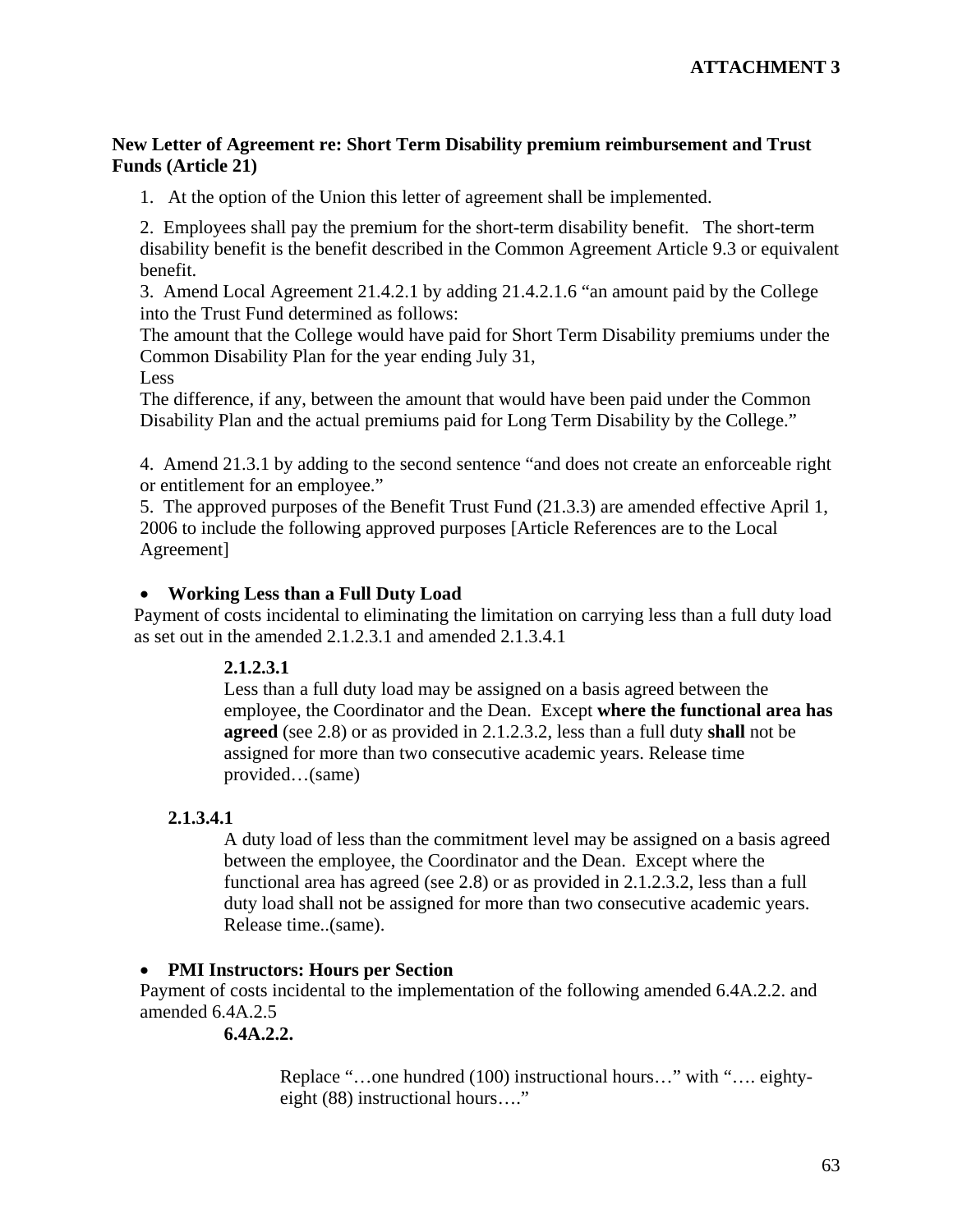## **6.4A.2.5**

Replace "…one –hundred hours equals one section." with "…eighty-eight

hours equals one section.'

#### • **Flexible Benefit Plan Access [User Pay]**

Payment of costs incidental to the implementation of the following amended 9.4.2.2.1 **9.4.2.2.1** 

All non-regular employees may participate in the Flexible Benefits Plan. For non-regular employees, a Benefit Year is defined as that period commencing on September 1 and ending on the following August 31.

#### • **Replacement of Once-only 30 day sick leave**

Payment of costs incidental to the implementation of the following amended 10.1.5

**10.1.5**

Should a claim application for the short term or long term disability benefit be denied by the insurer, the employee shall suffer no loss of pay for a further thirty (30) teaching or contact day period. **This thirty (30) teaching or contact day period shall be replenished after five years.**  (See also 10.2.5)

#### • **Reimbursement for required professional fees (pro-rata)**

Payment of professional fees for regular faculty who require professional association fees or memberships for hiring and maintaining employment.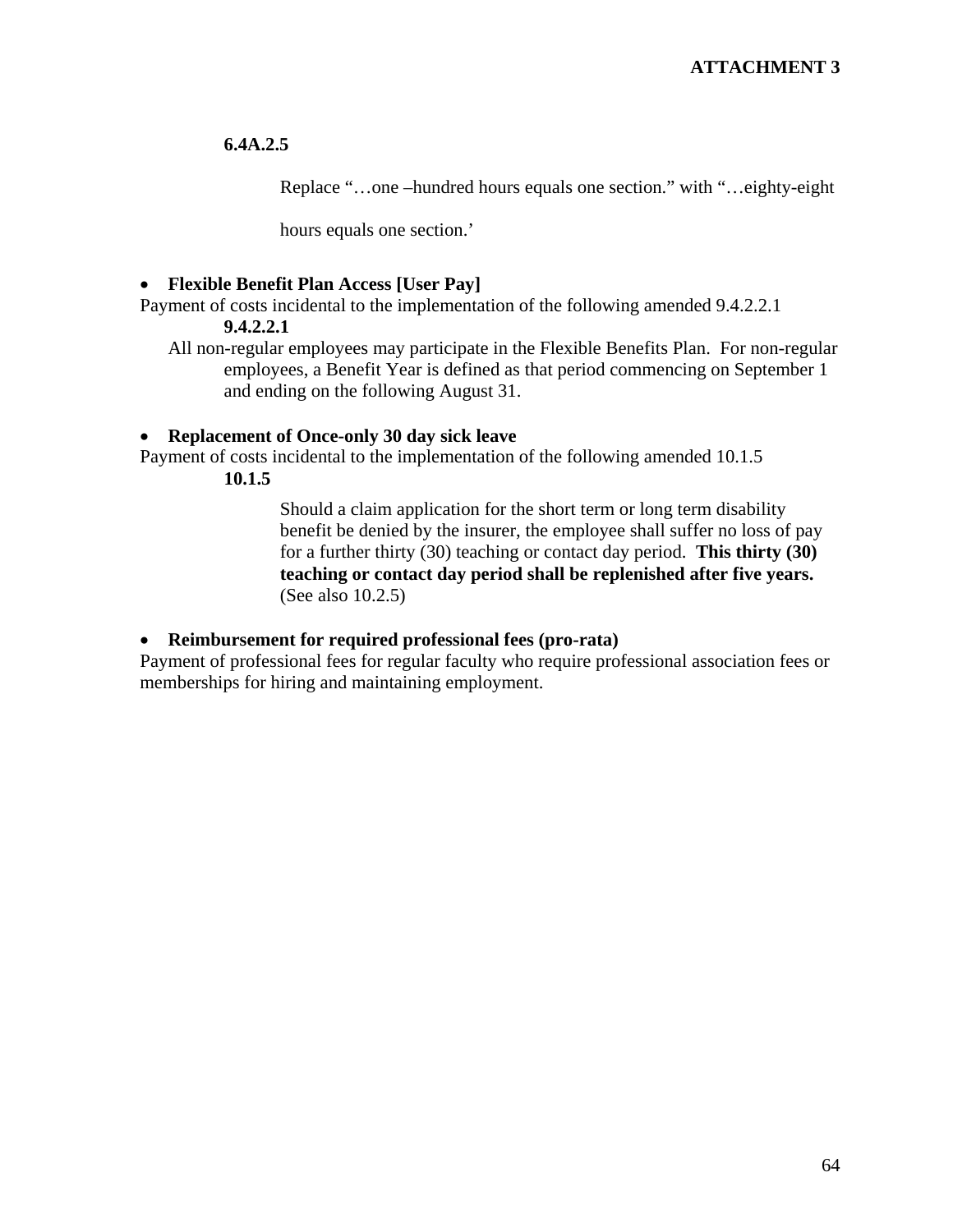## *INSERTIONS TO COORDINATOR MANUAL*

#### **Re: Section 4.8.2**

#### 4.8.2 Annual Proposals

In April of each year each Minor Division/Department collects and reviews individual faculty members' professional development proposals for the current year, normally by means of the Minor Division/Department's Professional Development Committee.

### **Professional Development can include Union activities when these relate to the employee's professional development.**

The Minor Division/Department then forwards to the Dean the proposals and recommendations for their approval pursuant to Article 2.8. Some Minor Divisions/Departments may require faculty to submit proposals on a form or in accordance with a common format.

#### **Re: NREG: Non-expiry of Rights paper.**

### **NREG Non-Expiry of Reappointment Rights Collective Agreement Article No. 11.4.5.2.2**

This policy was agreed to at JSC on June 5, 2003.

- 1. On an exceptional basis, the College and the CCFA may agree to identify specific faculty members whose reappointment rights will not expire after three terms of no work being available for that faculty member to teach.
- 2. This policy is meant to apply **to employees who teach** a course that is offered every other year. If such an agreement were not reached **to cover the employee, the department** would be required to post and do a new hire every time **the course** were offered.
- 3. This policy is also meant to cover employees specifically hired to act as substitutes, who may not receive any substitution work in any given year. The purpose of specifically doing a substitution hire is to ensure someone will be available should substitution be required. It is often not possible to do a proper search in the exigent circumstances of needing an immediate replacement for a faculty member who is off sick.
- 4. This policy is also meant to cover Private Music Instructors who teach instruments that are unusual and are not taught in every year.
- 5. The policy will apply only to those employees who have been specifically identified and agreed upon by the College and the CCFA.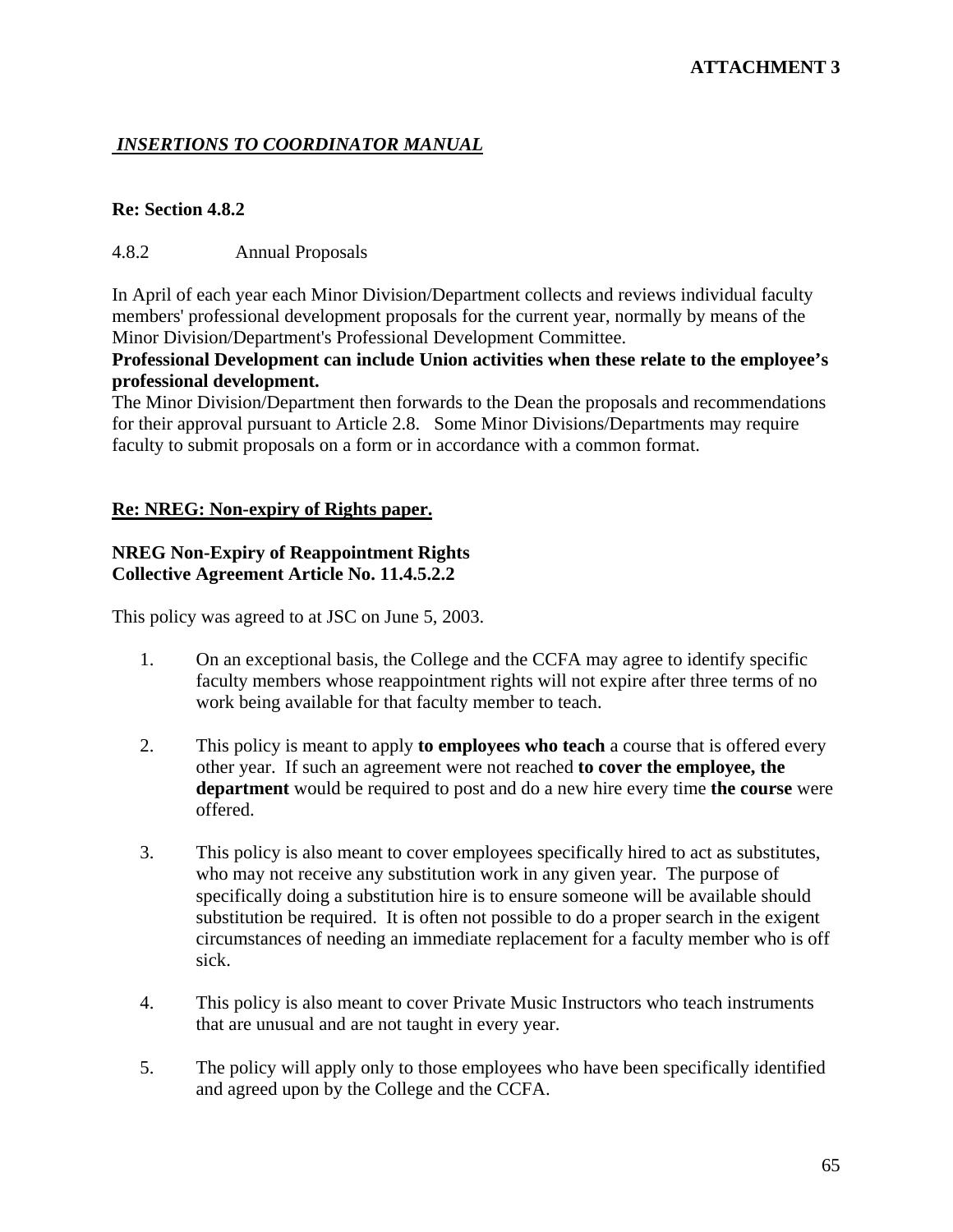6. The agreement identifying any particular employee to be covered by this policy can be terminated by either the College or the CCFA giving 60 days notice to the other.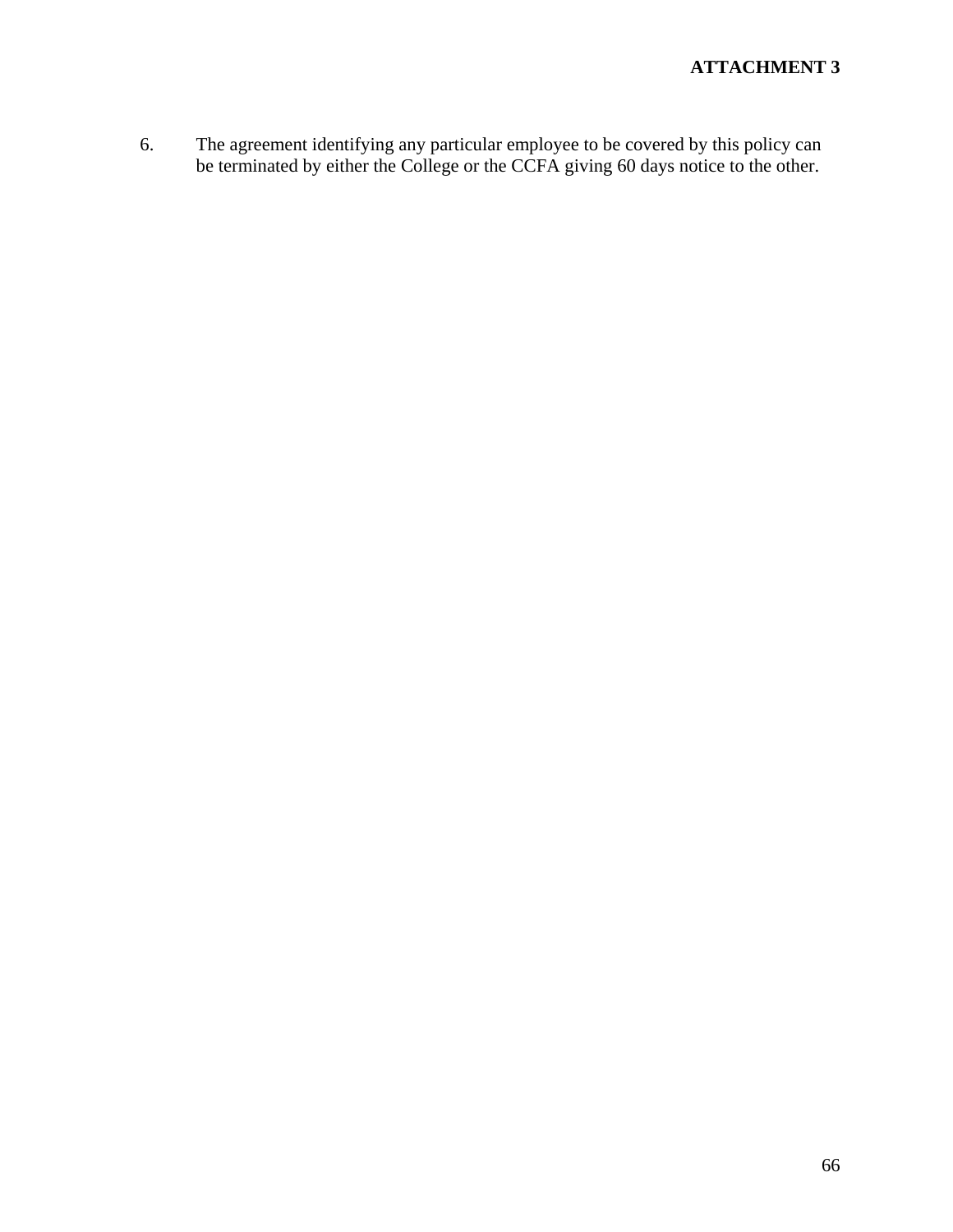## *LETTERS OF INTENT*

## **Re: Designated telephones for Emergency Purposes**

The parties agree to refer the issue of increasing designated telephones for emergency purposes to the Occupational Health and Safety Committee and to require a resolution of this matter within six months.

## **Re: Coordinator Training**

The Parties agree that regular training sessions to develop the skills and knowledge to carry out the functions of Coordinators are beneficial.

A committee of 2 Union representatives and 2 College representatives will meet to:

- Identify areas where training is desirable
- Develop methods to deliver the training
- Evaluate the training sessions

#### **Re: Improve terms of reference and provide training for the Challenge Committee**

The Alerting and Guidance/Challenge Committee subcommittee is working on the Letter of Intent to be included in the Collective Agreement.

## *COLLEGE POLICY* **Administration Reference Memo – Revision to 1016**

Provided there are no alternative childcare arrangements that can be made, the College will reimburse childcare expense when the College requires a faculty employee to work outside of his or her normal working times. The amount cannot exceed the minimum hourly wage per hour.

## *CONTINUATION OF PAST PRACTICE*

## **Re: Article 11.7.1.1 and Article 11.7.3.1**

The College proposes to continue the practice of topping up the commitment of an employee provided they sign the agreement to work over 3 terms.

#### **Re: Office hours through e-mail**

The parties agree to continue past practice with reference to the above proposal.

## *TABLE OF CONTENTS AND INDEX* **Add Tuition Fee Waiver to Table of Contents and Index**

## **DEFINITION OF TERMS**

Add RGA to definition of terms